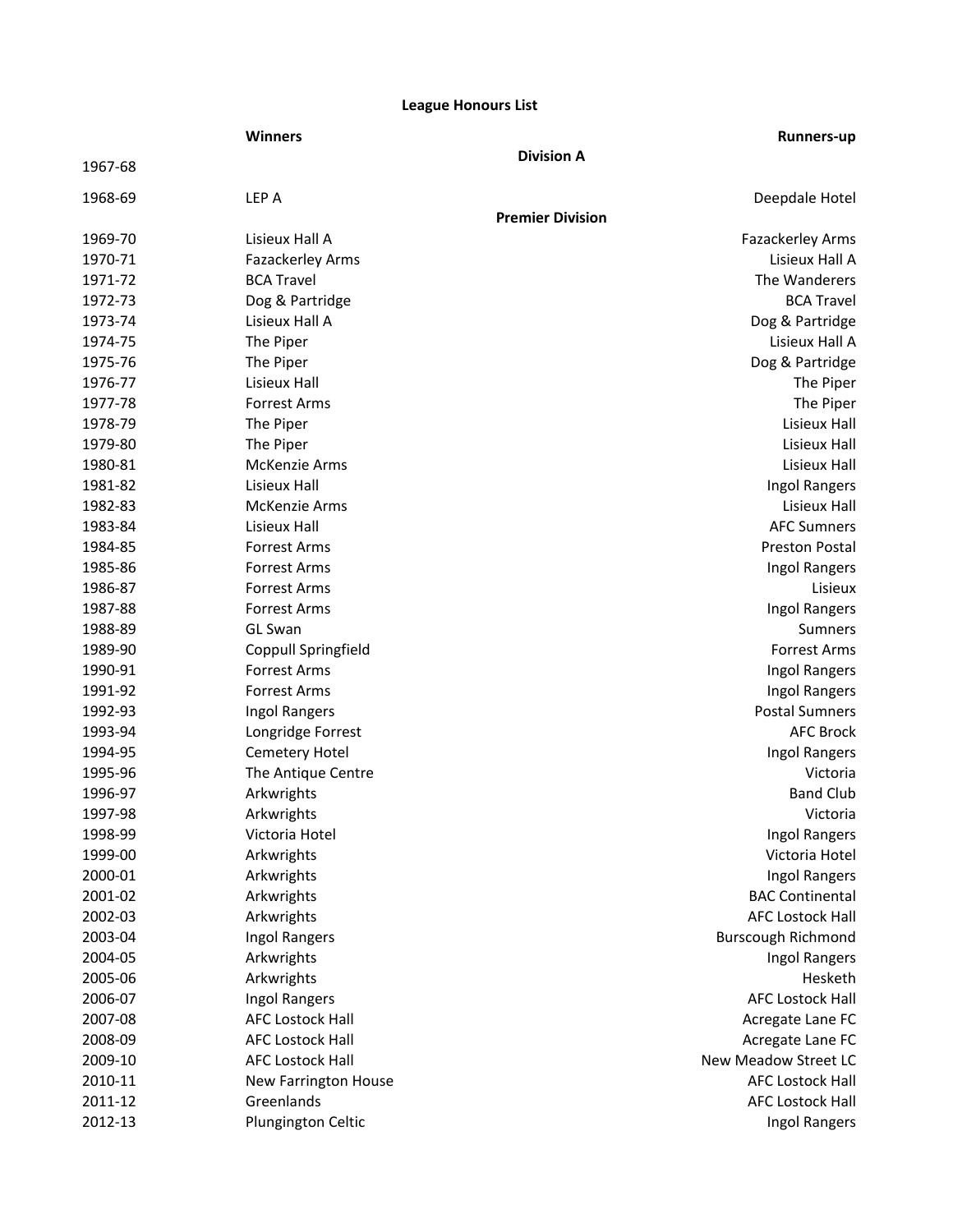| 2013-14 | <b>Plungington Celtic</b> | New Farington House       |
|---------|---------------------------|---------------------------|
| 2014-15 | AFC Ingol                 | <b>Plungington Celtic</b> |
| 2015-16 | Ingol Rangers             | New Longton Rovers        |
| 2016-17 | <b>Hunters</b>            | Acregate Lane LC          |
| 2017-18 | <b>Hunters</b>            | AFC Ingol                 |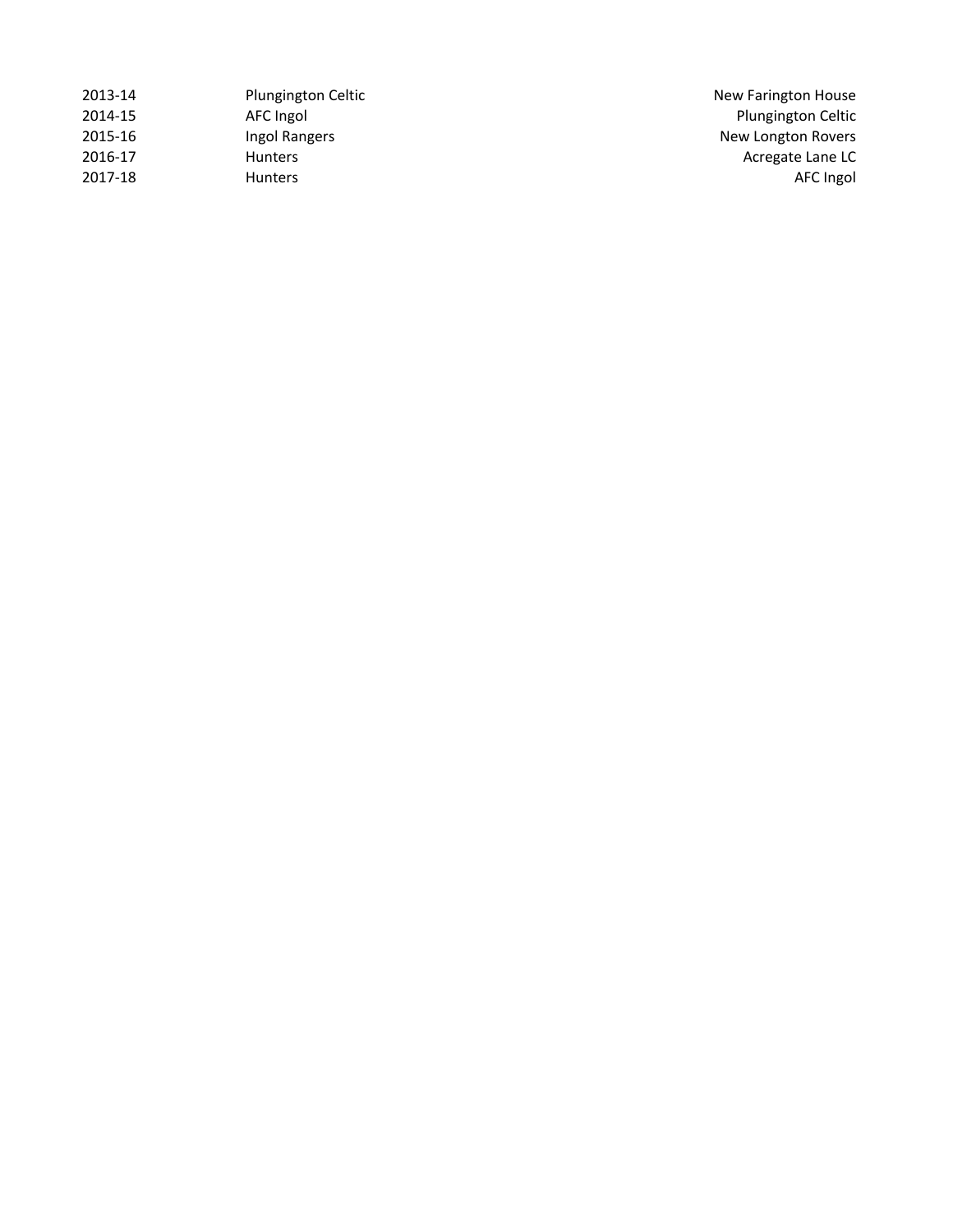|         |                                | <b>Division B</b>   |                            |
|---------|--------------------------------|---------------------|----------------------------|
| 1968-69 | Lisieux Hall A                 |                     | <b>Walmer Bridge</b>       |
|         |                                | <b>Division One</b> |                            |
| 1969-70 | Golbourne Celtic               |                     | <b>Hesketh Arms</b>        |
| 1970-71 | Palatine                       |                     | <b>McKenzies</b>           |
| 1971-72 | <b>Preston Telephones</b>      |                     | Dog & Partridge            |
| 1972-73 | Hornby Castle                  |                     | Lisieux Hall B             |
| 1973-74 | Black Bull, Longton A          |                     | Plough Inn Rangers         |
| 1974-75 | <b>PNESC</b>                   |                     | Leyland Tiger              |
| 1975-76 | Lisieux Hall B                 |                     | The Gunners                |
| 1976-77 | 55th Red Rose                  |                     | Cambridge Celtic           |
| 1977-78 | Lovat                          |                     | Moorbrook A                |
| 1978-79 | White Bull A                   |                     | Ingol Rangers              |
| 1979-80 | McKenzie Arms                  |                     | Lane Ends                  |
| 1980-81 | 55th Red Rose                  |                     | Acregate Lane LC           |
| 1981-82 | <b>AFC Sumners</b>             |                     | Fox and Grapes             |
| 1982-83 | Lancs & Yorks                  |                     | Victoria                   |
| 1983-84 | Lisieux                        |                     | <b>BSSC</b>                |
| 1984-85 | Duke William                   |                     | <b>Garstang Flag</b>       |
| 1985-86 | <b>BSSC</b>                    |                     | <b>AC Sporting</b>         |
| 1986-87 | Sumners                        |                     | Ribbleton                  |
| 1987-88 | <b>GL Swan</b>                 |                     | <b>AFC Brock</b>           |
| 1988-89 | Coppull Springfield            |                     | <b>Heapey Lions</b>        |
| 1989-90 | Farmers Arms H/W               |                     | Lostock St Gerards         |
| 1990-91 | Ribbleton Old England          |                     | Lovat                      |
| 1991-92 | <b>AC Sporting</b>             |                     | Canberra                   |
| 1992-93 | <b>Blue Bell</b>               |                     | Tanterton                  |
| 1993-94 | Cemetery Hotel                 |                     | <b>Scholars</b>            |
| 1994-95 | <b>Barons</b>                  |                     | <b>Band Club</b>           |
| 1995-96 | Sherwood                       |                     | <b>Continental Casuals</b> |
| 1996-97 | Bonds of Longridge             |                     | Acregate Lane LC           |
| 1997-98 | <b>Brindle</b>                 |                     | Gamull                     |
| 1998-99 | <b>Bamber Bridge Wanderers</b> |                     | St Judes                   |
| 1999-00 | <b>AFC Sumners</b>             |                     | <b>Anderton Arms</b>       |
| 2000-01 | Acregate Lane LC               |                     | <b>AFC Railway</b>         |
| 2001-02 | Barons                         |                     | Ingol Rangers Reserves     |
| 2002-03 | Parkfield Labour Club          |                     | New Meadow St LC           |
| 2003-04 | Penwortham Hill Rovers         |                     | Longton Victory            |
| 2004-05 | Canaries                       |                     | Longridge United           |
| 2005-06 | Preston Town                   |                     | <b>AFC Fulwood</b>         |
| 2006-07 | Cadley                         |                     | New Farington House        |
| 2007-08 | New Meadow St LC               |                     | Unicorn                    |
| 2008-09 | Penwortham Town                |                     | Leyland FC                 |
| 2009-10 | New Farington House            |                     | <b>Fishwick Rangers</b>    |
| 2010-11 | <b>BAC Continental Casuals</b> |                     | Preston City               |
| 2011-12 | Plungington Celtic             |                     | Lea                        |
| 2012-13 | <b>Preston Muldoons</b>        |                     | <b>AFC Ingol</b>           |
| 2013-14 | Lostock Hall                   |                     | New Longton Rovers         |
| 2014-15 | Ashton Villa                   |                     | Grange                     |
| 2015-16 | Tanterton                      |                     | Waverley                   |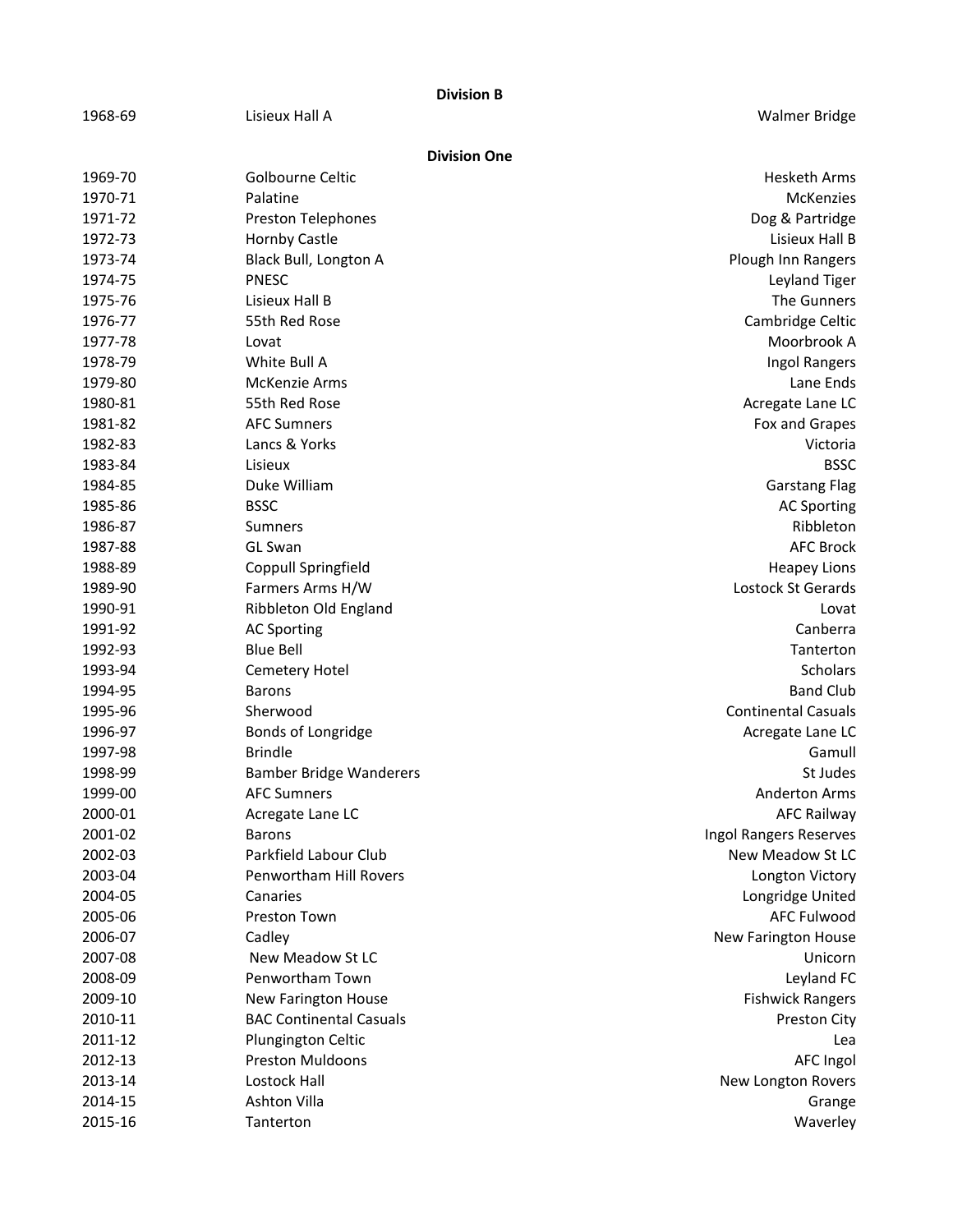| 2016-17 | Theatre Boys           |
|---------|------------------------|
| 2017-18 | Soutport & Ainsdale Am |

Ashton on Ribble Bolton Lads & Girls Club

**Division C**

1968-69 Chorley GPO **Channel Chorley GPO Pegasus**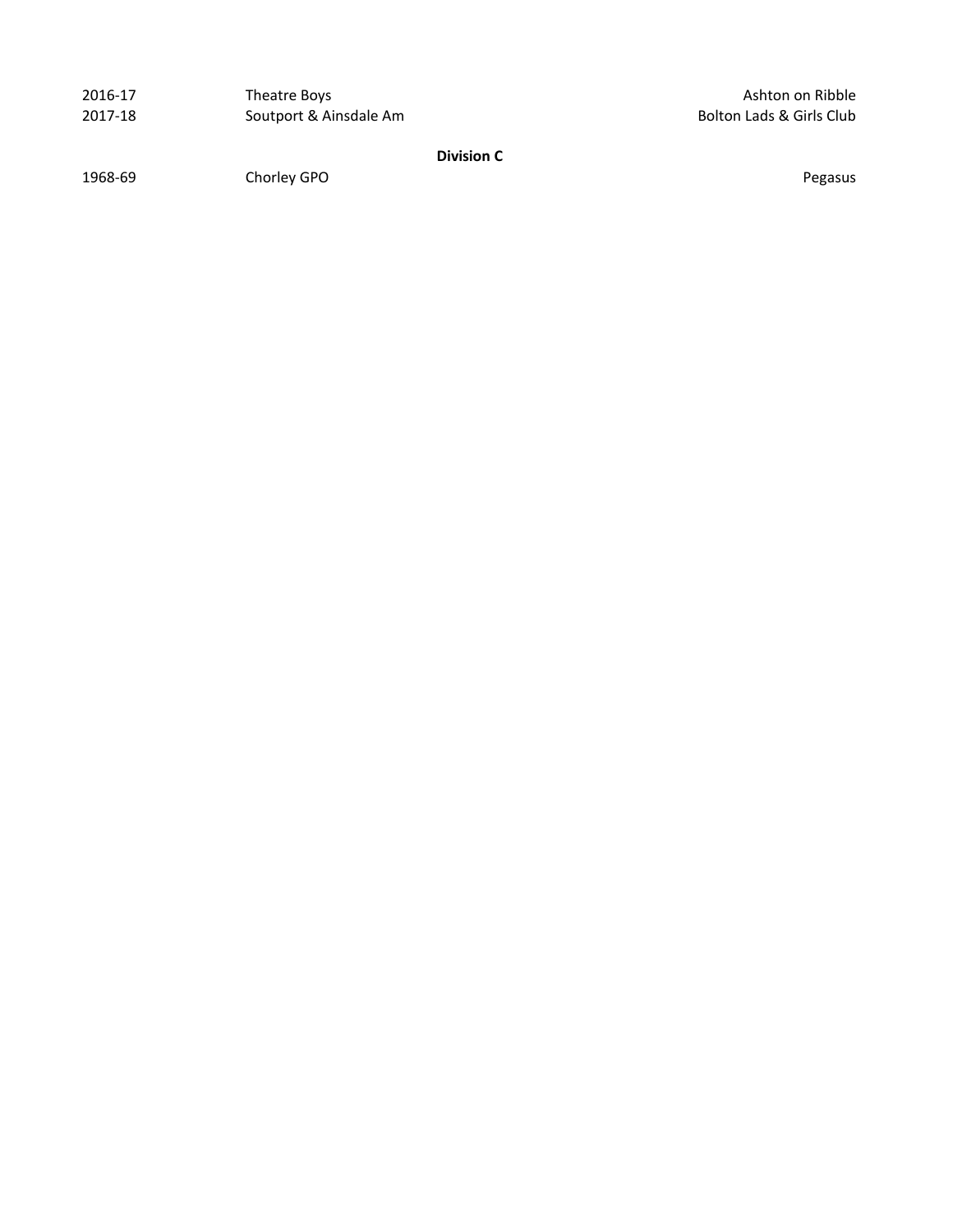**Division Two**

| 1969-70 | <b>Fishwick Ramblers</b>    | McKenzies                  |
|---------|-----------------------------|----------------------------|
| 1970-71 | Dog & Partridge             | Lisieux Hall B             |
| 1971-72 | Hornby Castle               | <b>Colliers Arms</b>       |
| 1972-73 | Black Bull, Longton A       | <b>Brownedge YC</b>        |
| 1973-74 | <b>PNESC</b>                | The Gunners                |
| 1974-75 | Lancs NALGO                 | Leyland Trades Hall        |
| 1975-76 | Cambridge Celtic            | Pear Tree Lions            |
| 1976-77 | Withnell United             | Plungington Hotel          |
| 1977-78 | Pig & Whistle               | Ingol Rangers              |
| 1978-79 | <b>McKenzie Arms</b>        | <b>AFC Sumners</b>         |
| 1979-80 | <b>Bradley</b>              | <b>Newcliffe Lions</b>     |
| 1980-81 | <b>AC Sporting</b>          | <b>Preston Postal</b>      |
| 1981-82 | Lancs & Yorks               | Grimsargh                  |
| 1982-83 | Duke William                | Anchor Inn                 |
| 1983-84 | <b>Fulwood Barracks</b>     | <b>AFC Brock</b>           |
| 1984-85 | Leyland Railway             | <b>Hesketh Stormseal</b>   |
| 1985-86 | Gregson Lane Swan           | Ribbleton                  |
| 1986-87 | Gainsborough                | Leyland Wheatsheaf         |
| 1987-88 | Coppull Royal Scot          | Croston SC                 |
| 1988-89 | Lostock St Gerards          | <b>Bennetts</b>            |
| 1989-90 | <b>BAC Saudi</b>            | <b>Forrest Arms Res</b>    |
| 1990-91 | Cemetery Hotel              | Canberra                   |
| 1991-92 | <b>Blue Bell</b>            | <b>Falkland Heroes</b>     |
| 1992-93 | Lane Ends                   | <b>Barons</b>              |
| 1993-94 | The Antique Centre          | <b>Band Club</b>           |
| 1994-95 | Phoenix                     | Sherwood                   |
| 1995-96 | Gamull                      | <b>Brindle</b>             |
| 1996-97 | <b>AFC Railway</b>          | St Judes                   |
| 1997-98 | Plungington Hotel           | <b>Euxton Villa</b>        |
| 1998-99 | Bilsborrow                  | <b>AFC Sumners</b>         |
| 1999-00 | <b>Barons</b>               | New Meadow St LC           |
| 2000-01 | George 1V                   | New Sherwood               |
| 2001-02 | Coppull St Oswalds          | Parkfield LC               |
| 2002-03 | Penwortham Hill Rovers      | Eccleston                  |
| 2003-04 | Imperial                    | Canaries                   |
| 2004-05 | <b>AFC Sumners</b>          | Ribbleton                  |
| 2005-06 | Penwortham Town             | Cadley                     |
| 2006-07 | Lea                         | Unicorn                    |
| 2007-08 | Lonsdale                    | Leyland                    |
| 2008-09 | <b>Station FC</b>           | <b>AFC Ashwood</b>         |
| 2009-10 | Preston City                | <b>AFC Ingol</b>           |
| 2010-11 | <b>Tarleton Corinthians</b> | <b>AFC Brigg</b>           |
| 2011-12 | <b>Euxton Corinthians</b>   | London Victoria            |
| 2012-13 | Lostock Hall                | New Longton Rovers         |
| 2013-14 | Ashton Villa                | <b>Walton Athletic</b>     |
| 2014-15 | Hesketh Bank                | <b>Wilbraham Wanderers</b> |
| 2015-16 | Preston Victoria            | Vernon Sports              |
| 2016-17 | Bolton Lads & Girls Club    | <b>Tulketh United</b>      |
| 2017-18 | Arkwrights                  | Walton                     |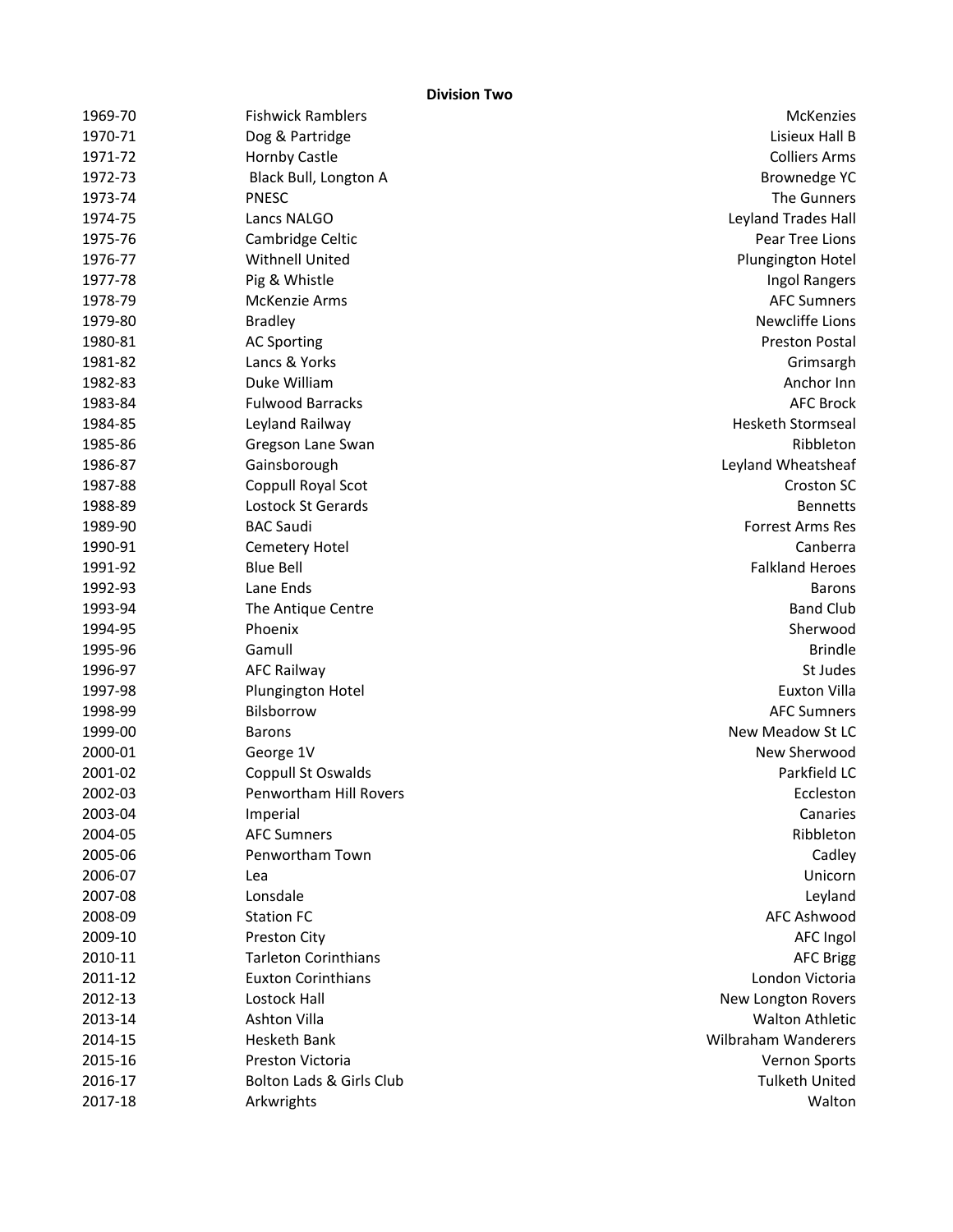1968-69 New Cock Lions **New Cock Lions Fazackerley Arms**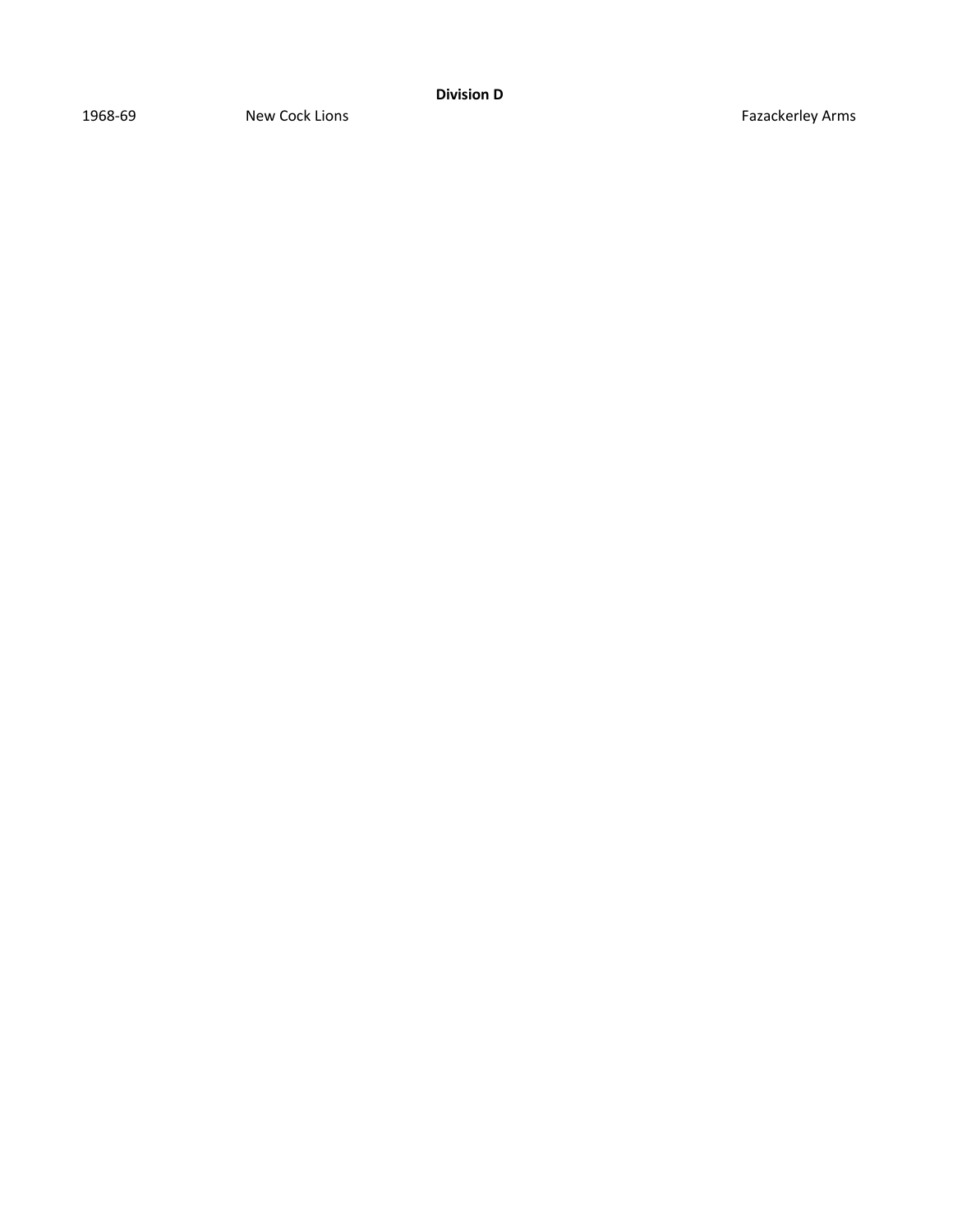**Division Three**

| 1969-70 | Lisieux Hall B                | Dog & Partridge                |
|---------|-------------------------------|--------------------------------|
| 1970-71 | <b>Hornby Castle</b>          | Leyland Tiger                  |
| 1971-72 | Plough Inn                    | <b>Brownedge YC</b>            |
| 1972-73 | <b>PNESC</b>                  | The Gunners                    |
| 1973-74 | Lancs NALGO A                 | Leyland Trades Hall            |
| 1974-75 | Lancs City Utd                | Pear Tree Lions                |
| 1975-76 | Pig & Whistle                 | Horsley Smith                  |
| 1976-77 | Ingol Rangers                 | Penwortham                     |
| 1977-78 | McKenzie Arms                 | Ribble A                       |
| 1978-79 | <b>Bradley</b>                | <b>Garstang Flag</b>           |
| 1979-80 | <b>AC Sporting</b>            | South Ribble                   |
| 1980-81 | Lancs & Yorks                 | <b>BSSC</b>                    |
| 1981-82 | Leyland All Stars             | Roebuck                        |
| 1982-83 | <b>AFC Brock</b>              | Bilsborrow                     |
| 1983-84 | <b>McKenzie Arms Res</b>      | <b>Brookfield</b>              |
| 1984-85 | Duke William Res              | <b>Heapey Lions</b>            |
| 1985-86 | Gainsborough                  | Black Bull, Leyland            |
| 1986-87 | Coppull Royal Scot            | Lostock St Gerards             |
| 1987-88 | <b>Bennetts</b>               | <b>Paul Allisons Antiques</b>  |
| 1988-89 | <b>BAC Saudi</b>              | Forrest Arms Res               |
| 1989-90 | Eccleston WMI                 | <b>Cemetery Hotel</b>          |
| 1990-91 | <b>Falkland Heroes</b>        | <b>FC McKenzies</b>            |
| 1991-92 | <b>Barons</b>                 | Priory Club                    |
| 1992-93 | <b>Band Club</b>              | Bonds of Longridge             |
| 1993-94 | <b>Black Bull Fulwood</b>     | <b>CCA</b>                     |
| 1994-95 | <b>Tarleton Corinthians</b>   | Ingol Rangers Res              |
| 1995-96 | St Judes                      | <b>AFC Railway</b>             |
| 1996-97 | <b>Euxton Villa</b>           | Plungington Hotel              |
| 1997-98 | <b>Barons</b>                 | <b>Holy Family</b>             |
| 1998-99 | Railway Hotel                 | New Meadow St LC               |
| 1999-00 | Moor Park Hotel               | Rose & Crown                   |
| 2000-01 | Pear Tree                     | Coppull St Oswalds             |
| 2001-02 | Eccleston                     | Wrea Green                     |
| 2002-03 | Ashton Villa                  | Canaries                       |
| 2003-04 | Ribbleton                     | <b>AFC Sumners</b>             |
| 2004-05 | Cadley                        | Unicorn                        |
| 2005-06 | Leyland KSC                   | Lea                            |
| 2006-07 | <b>Gregson Lane Wanderers</b> | Lonsdale                       |
| 2007-08 | <b>Fulwood Garrison</b>       | Corinthians                    |
| 2008-09 | Preston City                  | Ingol                          |
| 2009-10 | <b>Tarleton Corinthians</b>   | <b>Euxton Corinthians</b>      |
| 2010-11 | <b>Lostock Hall</b>           | London Victoria                |
| 2011-12 | Penwortham United             | New Longton Rovers             |
| 2012-13 | Grange                        | <b>Preston Sector</b>          |
| 2013-14 | Waverley                      |                                |
| 2014-15 | Shawes                        | Albrighton<br>Southport Vulcan |
| 2015-16 | Bolton Lads & Girls Club      |                                |
|         |                               | Digmoor<br>Walton              |
| 2016-17 | Arkwrights                    |                                |
| 2017-18 | Sir Tom Finney                | <b>Waverley Park</b>           |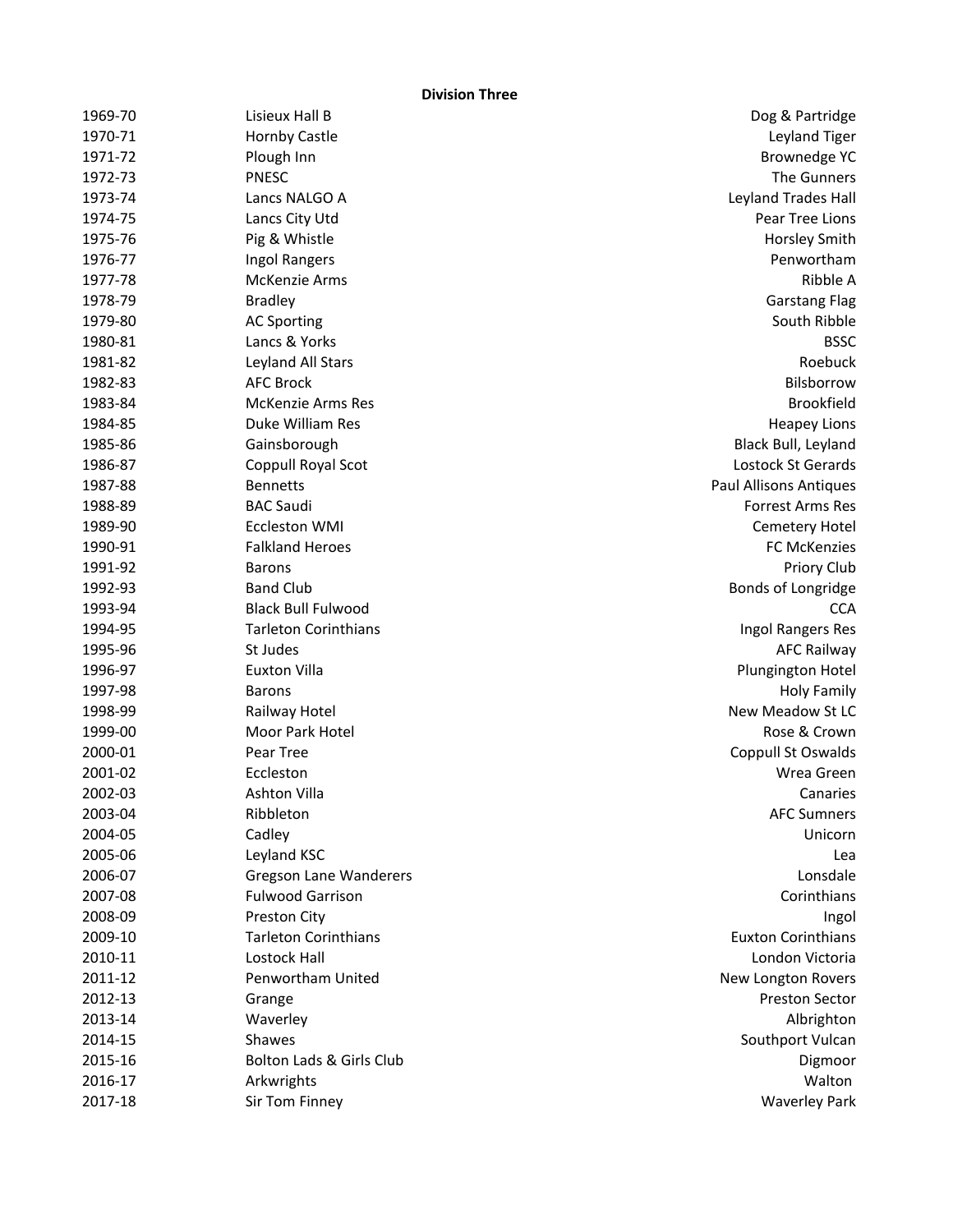**Division Four**

|         | ווטואוטו                      |                         |
|---------|-------------------------------|-------------------------|
| 1969-70 | Goss                          | <b>Nelson Gardeners</b> |
| 1970-71 | 55 <sup>th</sup> Red Rose     | <b>Black Bull A</b>     |
| 1971-72 | <b>PNESE</b>                  | <b>Ribbleton Annex</b>  |
| 1972-73 | Leyland Trades Hall           | Lancs NALGO             |
| 1973-74 | Lancs City United             | Pear Tree Lions         |
| 1974-75 | Plungington Hotel             | Horsley Smith           |
| 1975-76 | Ingol Rangers                 | Peelers                 |
| 1976-77 | Ribble A                      | Lancs & Yorks           |
| 1977-78 | <b>Bradley</b>                | <b>Garstang Flag</b>    |
| 1978-79 | South Ribble                  | Plungington Hotel B     |
| 1979-80 | Grimsargh                     | Lancs & Yorks           |
| 1980-81 | Roebuck                       | Leyland All Stars       |
| 1981-82 | <b>AFC Brock</b>              | Gregson Lane            |
| 1982-83 | <b>McKenzie Arms Res</b>      | Yew Tree                |
| 1983-84 | <b>Heapey Lions</b>           | <b>Brindle</b>          |
| 1984-85 | Black Bull, Leyland           | Fulwood East End        |
| 1985-86 | Coppull Royal Scot            | Lostock St Gerards      |
| 1986-87 | Walmsleys                     | <b>BAC Saudi</b>        |
| 1987-88 | <b>Forrest Arms Res</b>       | Fleece                  |
| 1988-89 | New Eccleston                 | <b>Brookfield Arms</b>  |
| 1989-90 | <b>FC McKenzies</b>           | <b>Withy Trees</b>      |
| 1990-91 | Lane Ends                     | <b>Barons</b>           |
| 1991-92 | <b>Band Club</b>              | Bonds of Longridge      |
| 1992-93 | <b>Black Bull Fulwood</b>     | <b>Sporting Preston</b> |
| 1993-94 | Phoenix                       | <b>Bernard Chambers</b> |
| 1994-95 | St Jude's                     | Longridge Forrest Res   |
| 1995-96 | <b>Euxton Villa</b>           | The Sumners             |
| 1996-97 | Croston                       | <b>Holy Family</b>      |
| 1997-98 | Plough Inn                    | Railway Hotel           |
| 1998-99 | Parkfield LC                  | Golden Ball             |
| 1999-00 | <b>Brookfield Lions</b>       | <b>AFC Pear Tree</b>    |
| 2000-01 | Eccleston                     | Wrea Green              |
| 2001-02 | Ashton Villa                  | Canaries                |
| 2002-03 | <b>AFC Ashton</b>             | Silver Focal            |
| 2003-04 | <b>AFC Ribbleton</b>          | Cadley                  |
| 2004-05 | Chicago Town                  | <b>Ashton Lane Ends</b> |
| 2005-06 | Corinthians                   | Preston Citizen         |
| 2006-07 | <b>Preston Guild</b>          | <b>Trades Hall</b>      |
| 2007-08 | Preston City                  | Ingol                   |
| 2008-09 | <b>Tarleton Corinthians</b>   | <b>Coppull United</b>   |
| 2009-10 | Lostock Hall                  | London Victoria         |
| 2010-11 | Penwortham United             | Tanterton               |
| 2011-12 | Grange                        | Springfields            |
| 2012-13 | Waverley                      | St Theresas             |
| 2013-14 | Hesketh Bank                  | <b>Fishwick Rangers</b> |
|         | <b>Youth Premier Division</b> |                         |
| 2008-09 | Lytham St Annes YMCA          | <b>Charnock Richard</b> |
| 2009-10 | Penwortham Town               | Norcross & Warbreck     |
| 2010-11 | <b>Bolton County</b>          | Charnock Richard        |
|         |                               |                         |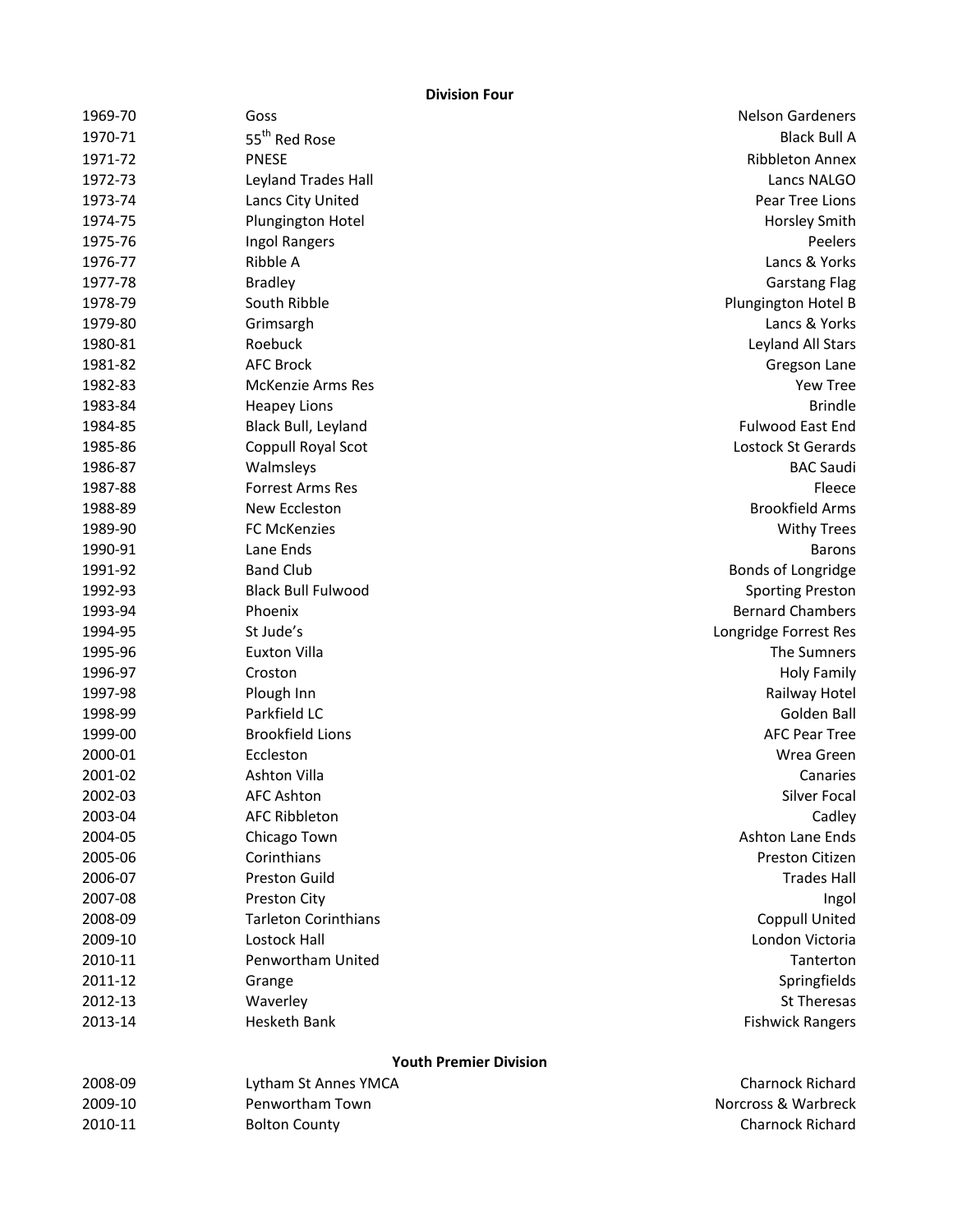| 2011-12 | Lostock St Gerards   | <b>Bispham FF</b>       |
|---------|----------------------|-------------------------|
| 2012-13 | <b>Bolton County</b> | <b>Burscough Dynamo</b> |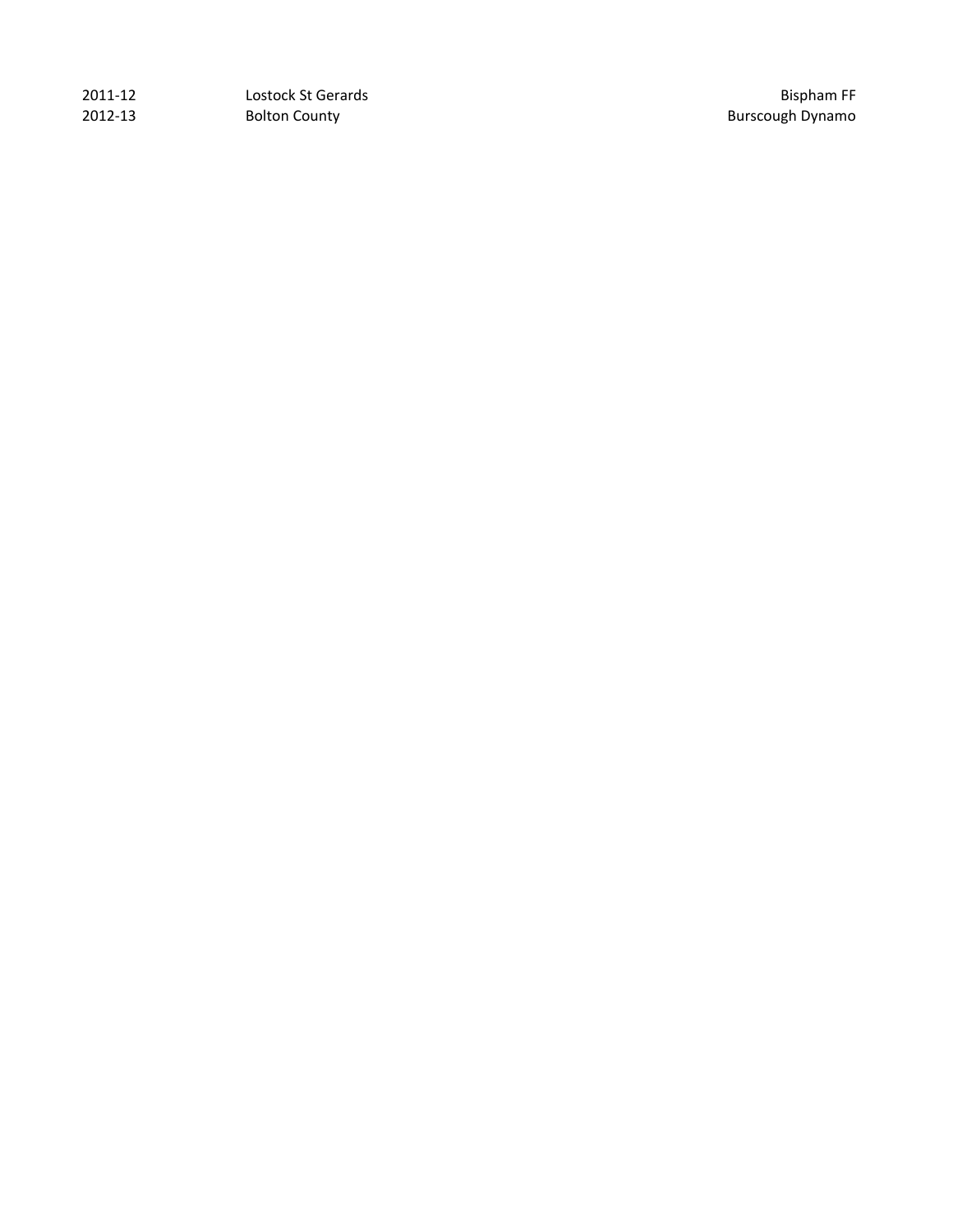## **Youth Division Blue**

| 2009-10 | <b>Brigg</b>                | Burscough                     |
|---------|-----------------------------|-------------------------------|
| 2010-11 | Burscough Dynamo            | <b>Euxton Villa</b>           |
| 2012-13 | Norcross & Warbreck         | Lytham Town                   |
| 2013-14 | Leyland Albion              | <b>Euxton Villa</b>           |
| 2014-15 | Southport                   | Leyland Albion                |
| 2015-16 | Lytham Town                 | Poulton                       |
| 2016-17 | Lostock St Gerards          | <b>AFC Fylde</b>              |
| 2017-18 | <b>Tarleton Corinthians</b> | <b>Euxton Villa</b>           |
|         | <b>Youth Division White</b> |                               |
| 2009-10 | Newman                      | <b>Hoole United</b>           |
| 2010-11 | Leyland                     | Burscough                     |
| 2011-12 | Mill Hill                   | <b>Tarleton Corinthians B</b> |
| 2012-13 | Gregson Lane                | Springfields                  |
| 2013-14 | <b>Elton Vale</b>           | Springfields Yellow           |
| 2014-15 | Coppull United              | <b>Euxton Villa</b>           |
| 2015-16 | New Longton Rovers          | <b>Broughton Amateurs</b>     |
| 2016-17 | Southport                   | <b>Coppull United Blues</b>   |
| 2017-18 | <b>Winstanley Warriors</b>  | <b>BAE Warton</b>             |
|         | <b>Youth Division Red</b>   |                               |
| 2010-11 | Lostock St Gerards          | Fleetwood Town                |
| 2011-12 | Euxton Villa AF             | Garstang                      |
| 2012-13 | Charnock Richard            | <b>Coppull United</b>         |
| 2013-14 | <b>Bolton County</b>        | Lostock St Gerards            |
| 2014-15 | <b>Ramsbottom United</b>    | Clitheroe                     |
| 2015-16 | Southport                   | <b>Coppull United</b>         |
| 2016-17 | Ladybridge                  | <b>Walshaw Sports</b>         |
| 2017-18 | <b>Bolton County</b>        | <b>AFC Fylde</b>              |
|         | <b>Youth Division Green</b> |                               |
| 2013-14 | Poulton                     | Norcross & Warbreck           |
|         | <b>Youth Division One</b>   |                               |
| 2001-02 | Poulton                     | Springfields                  |
| 2002-03 | Cadley                      | Springfields                  |
| 2003-04 | Burscough                   | Thornton Cleveleys            |
| 2004-05 | Burscough                   | <b>Tarleton Corinthians</b>   |
| 2005-06 | Burscough                   | Lostock St Gerards            |
| 2006-07 | Penwortham Town             | Garstang                      |
| 2007-08 | Southport Trinity           | Penwortham Town               |
| 2008-09 | Southport                   | <b>Euxton Villa</b>           |
|         | <b>Youth Division Two</b>   |                               |
| 2004-05 | <b>Bamber Bridge</b>        | Poulton                       |
| 2005-06 | Leyland Red Rose            | Hoole Athletic                |
| 2006-07 | Preston City                | <b>Bolton County</b>          |
| 2007-08 | Lytham St Annes YMCA        | <b>BAC/EE Preston</b>         |
|         |                             |                               |

**Youth Division Two (North)**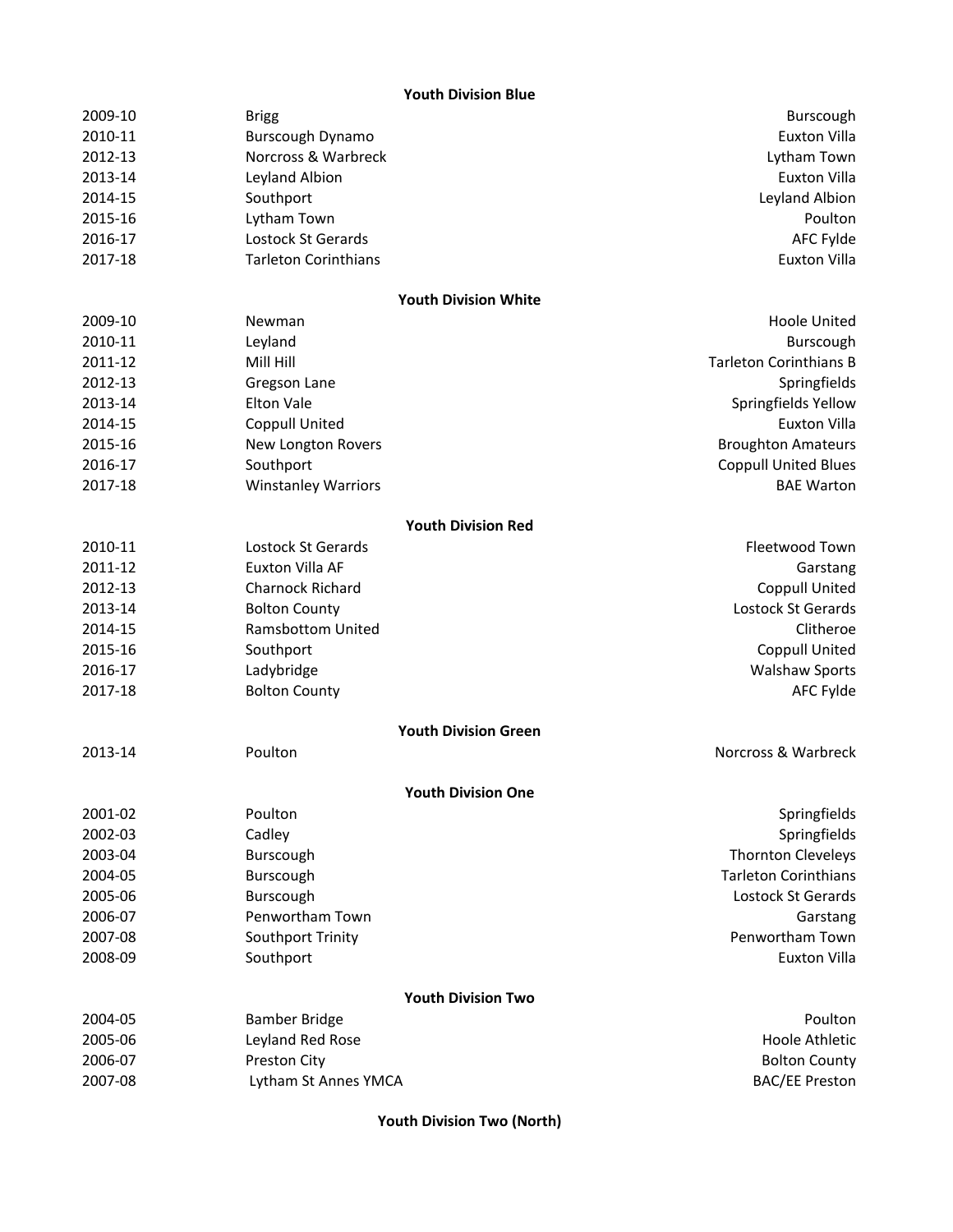| 2008-09 | Norcross & Warbreck                               | Shevington                  |
|---------|---------------------------------------------------|-----------------------------|
| 2008-09 | <b>Youth Division Two (South)</b><br><b>Brigg</b> | Deepdale                    |
| 2007-08 | <b>Youth Division Three</b><br>Euxton Villa       | <b>Charnock Richard AFC</b> |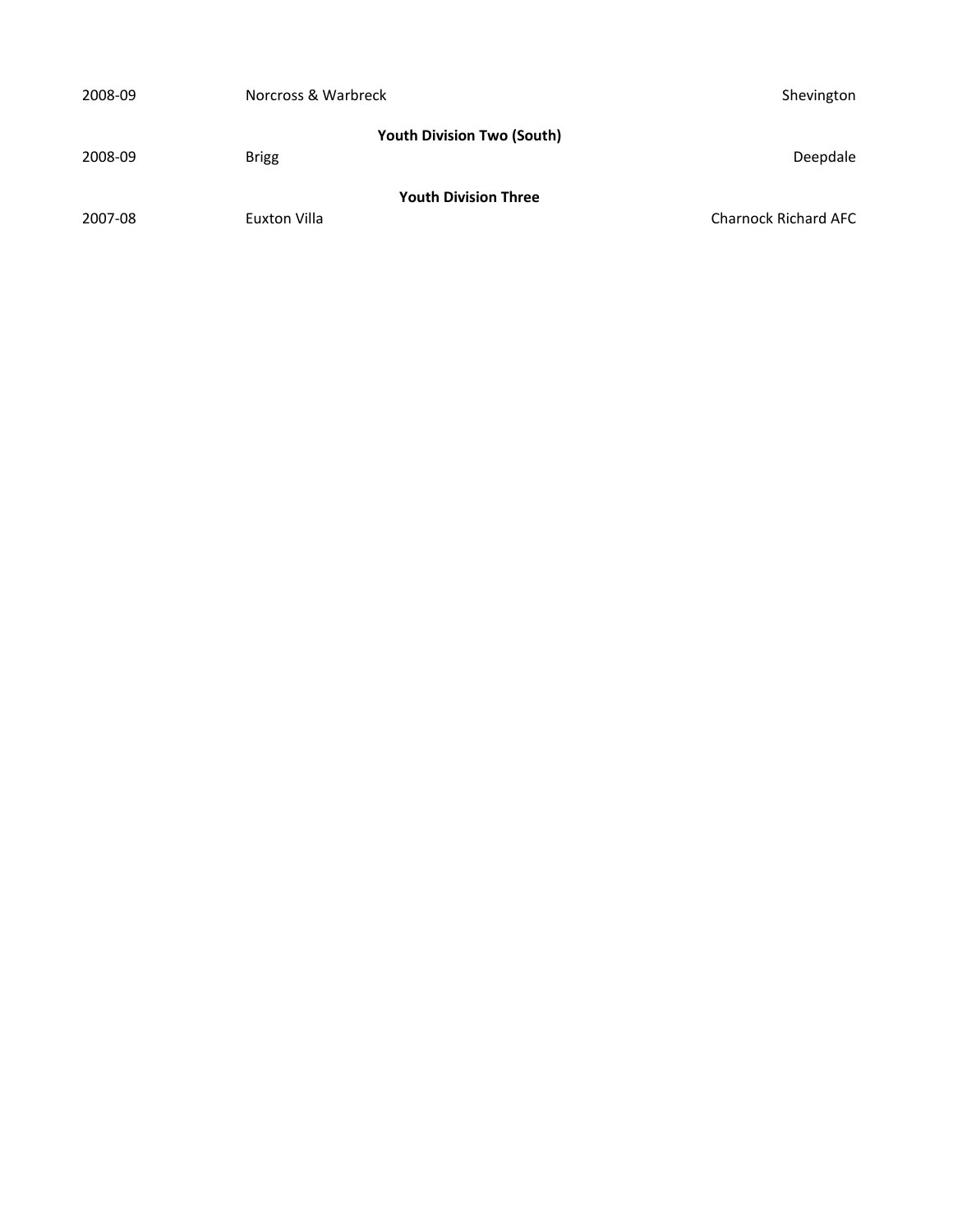**Division Five**

| 1971-72 | Fox & Duck                | Lancs NALGO                 |
|---------|---------------------------|-----------------------------|
| 1972-73 | Lancs City United         | Pear Tree Lions             |
| 1973-74 | <b>Ingol Rangers</b>      | Plungington Hotel           |
| 1974-75 | Deepdale Hotel B          | Peelers                     |
| 1975-76 | The Wanderers Res         | Ribble                      |
| 1976-77 | Ribble B                  | <b>Chequered Flag</b>       |
| 1977-78 | Plungington Hotel B       | White Bull B                |
| 1978-79 | Grimsargh                 | Lancs & Yorks               |
| 1979-80 | Leyland All Stars         | <b>CSM</b>                  |
| 1980-81 | Bilsborrow                | Leyland Cricket Club        |
| 1981-82 | <b>McKenzie Arms Res</b>  | <b>Atkinson Yew Tree</b>    |
| 1982-83 | <b>Heapey Lions</b>       | <b>Frenchwood Rovers</b>    |
| 1983-84 | Black Bull, Leyland       | <b>Fulwood East End</b>     |
| 1984-85 | Coppull WMC               | <b>Croston SC</b>           |
| 1985-86 | <b>Preston Postal Res</b> | Canberra Club               |
| 1986-87 | <b>Forrest Arms Res</b>   | Ashworths                   |
| 1987-88 | <b>Brookfield Arms</b>    | <b>St Augustines CMC</b>    |
| 1988-89 | <b>RMI 87</b>             | FC MacKenzie                |
| 1989-90 | <b>Bonds</b>              | Gastons                     |
| 1990-91 | <b>Band Club</b>          | Gables                      |
| 1991-92 | <b>Black Bull Fulwood</b> | <b>Bernard Chambers</b>     |
| 1992-93 | Springfields              | Lovat Res                   |
| 1993-94 | Gamull                    | <b>Tarleton Corinthians</b> |
|         | <b>Division Six</b>       |                             |
| 1980-81 | <b>McKenzie Arms Res</b>  | <b>Mather Bros</b>          |
| 1981-82 | <b>Frenchwood Rovers</b>  | <b>Heapey Lions</b>         |
| 1982-83 | <b>Fulwood East End</b>   | <b>Black Bull Leyland</b>   |
| 1983-84 | Coppull WMC               | <b>Fulwood Barracks Res</b> |
| 1984-85 | <b>Preston Postal Res</b> | <b>AFC Norvic</b>           |
| 1985-86 | <b>Forrest Arms Res</b>   | Ashworths                   |
| 1986-87 | <b>St Augustines CMC</b>  | Ingol LC                    |
| 1987-88 | <b>Bobby Peel</b>         | <b>RML 87</b>               |
| 1988-89 | <b>Barons</b>             | <b>Bay Horse</b>            |
| 1989-90 | <b>Band Club</b>          | Lancs NALGO                 |
| 1990-91 | <b>Burscough Richmond</b> | Eldon                       |
| 1991-92 | Springfields              | Lovat Res                   |
| 1992-93 | Gamull                    | <b>Tarleton Corinthians</b> |
| 1993-94 | <b>AFC Railway</b>        | Longton Victory             |
|         |                           |                             |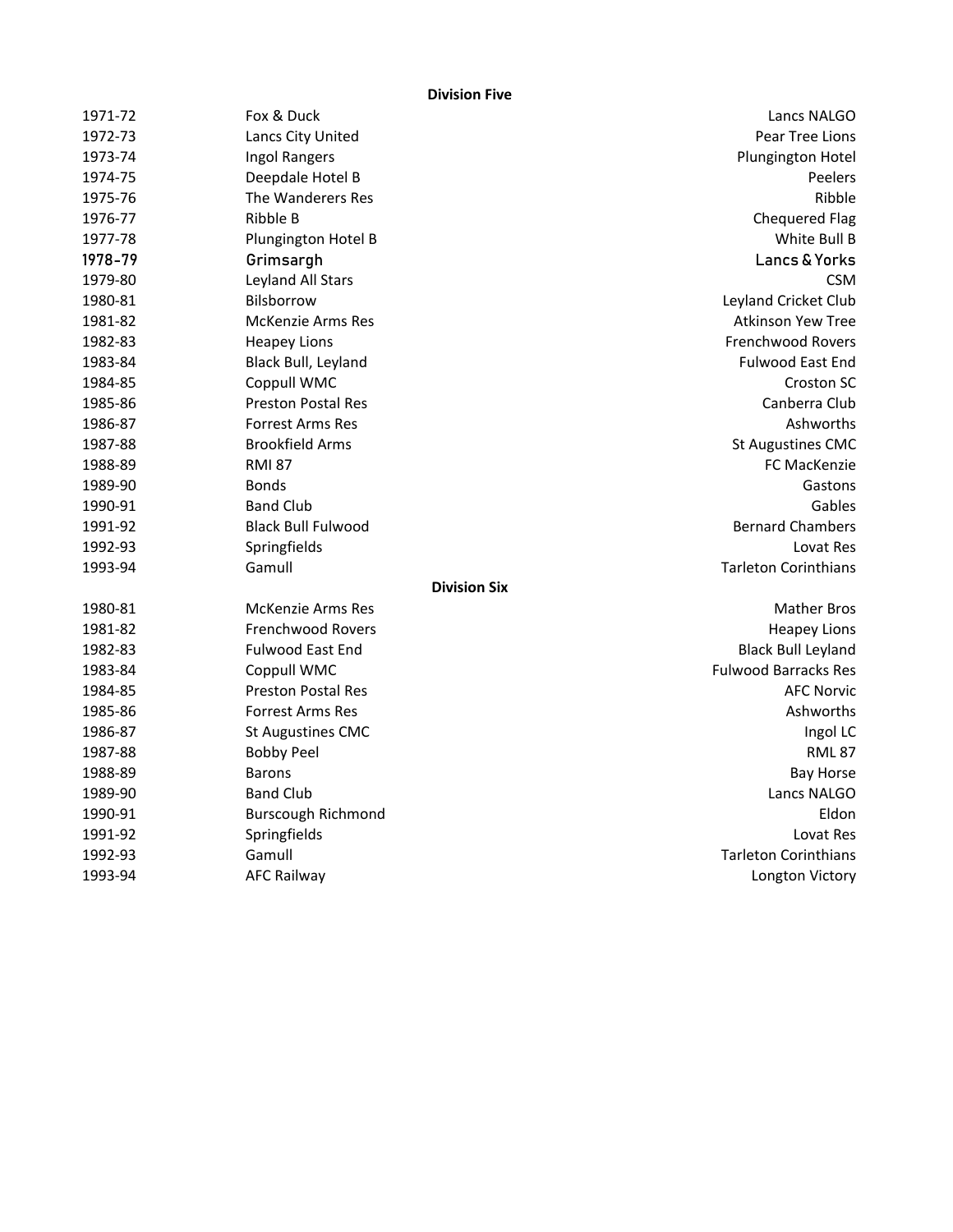# **The Syndicate Trust Challenge Cup**

|         | <b>Winners</b>                 | <b>Runners up</b>           |
|---------|--------------------------------|-----------------------------|
| 1967-68 | Lisieux Hall A                 | The Wanderers               |
| 1968-69 | New Cock Lions                 | Fulwood & Railway           |
| 1969-70 | Lisieux Hall A                 | Fazackerley Arms            |
| 1970-71 | Fazackerley Arms               | Lisieux Hall A              |
| 1971-72 | <b>BCA Travel</b>              | Oak Tree                    |
| 1972-73 | <b>BCA Travel</b>              | Lisieux Hall B              |
| 1973-74 | Piper                          | <b>Hornby Castle</b>        |
| 1974-75 | Piper                          | <b>Hesketh Arms</b>         |
| 1975-76 | <b>Forrest Arms</b>            | Pig & Whistle               |
| 1976-77 | Lisieux Hall                   | <b>Forrest Arms</b>         |
| 1977-78 | <b>Forrest Arms</b>            | The Piper                   |
| 1978-79 | The Piper                      | <b>AFC Sumners</b>          |
| 1979-80 | <b>Tavern Gunners</b>          | <b>Bradley</b>              |
| 1980-81 | Lisieux Hall                   | <b>McKenzie Arms</b>        |
| 1981-82 | <b>Preston Postal</b>          | Ingol Rangers               |
| 1982-83 | Lisieux Hall                   | 55th Red Rose               |
| 1983-84 | <b>Garstang Flag</b>           | Lisieux                     |
| 1984-85 | McKenzie Arms                  | <b>Forrest Arms</b>         |
| 1985-86 | Ingol Rangers                  | <b>Bradley Wanderers</b>    |
| 1986-87 | <b>Forrest Arms</b>            | <b>AC Sporting</b>          |
| 1987-88 | Preston Postal                 | <b>Bradley Wanderers</b>    |
| 1988-89 | Coppull Springfield            | Gregson Lane Swan           |
| 1989-90 | <b>Sumners</b>                 | Ribbleton Villa             |
| 1990-91 | Ingol Rangers                  | <b>Bradley Wanderers</b>    |
| 1991-92 | <b>Forrest Arms</b>            | Victoria                    |
| 1992-93 | <b>Forrest Arms</b>            | <b>AFC Brock</b>            |
| 1993-94 | <b>Barons</b>                  | Ingol Rangers               |
| 1994-95 | <b>Barons</b>                  | <b>Falkland Heroes</b>      |
| 1995-96 | <b>Band Club</b>               | Tanterton                   |
| 1996-97 | Arkwrights                     | Ingol Rangers               |
| 1997-98 | Arkwrights                     | <b>Brindle</b>              |
| 1998-99 | Ingol Rangers                  | <b>Forrest Arms</b>         |
| 1999-00 | Arkwrights                     | <b>AFC Sumners</b>          |
| 2000-01 | Arkwrights                     | Eccleston                   |
| 2001-02 | Arkwrights                     | Ingol Rangers               |
| 2002-03 | Arkwrights                     | <b>AFC Lostock Hall</b>     |
| 2003-04 | <b>Burscough Richmond</b>      | New Meadow Street LC        |
| 2004-05 | Arkwrights                     | <b>Ingol Rangers</b>        |
| 2005-06 | Arkwrights                     | Acregate Lane Labour Club   |
| 2006-07 | <b>AFC Lostock Hall</b>        | Station                     |
| 2007-08 | Greenlands                     | Lea                         |
| 2008-09 | <b>AFC Lostock Hall</b>        | New Meadow Street LC        |
| 2009-10 | <b>AFC Lostock Hall</b>        | <b>Tarleton Corinthians</b> |
| 2010-11 | <b>AFC Lostock Hall</b>        | Cadley                      |
| 2011-12 | Penwortham United              | <b>AFC Lostock Hall</b>     |
| 2012-13 | <b>BAC Continental Casuals</b> | Penwortham Town             |
| 2013-14 | Ingol Rangers                  | Plungington Celtic          |
| 2014-15 | AFC Ingol                      | Plungington Celtic          |
| 2015-16 | New Farington House            | New Longton Rovers          |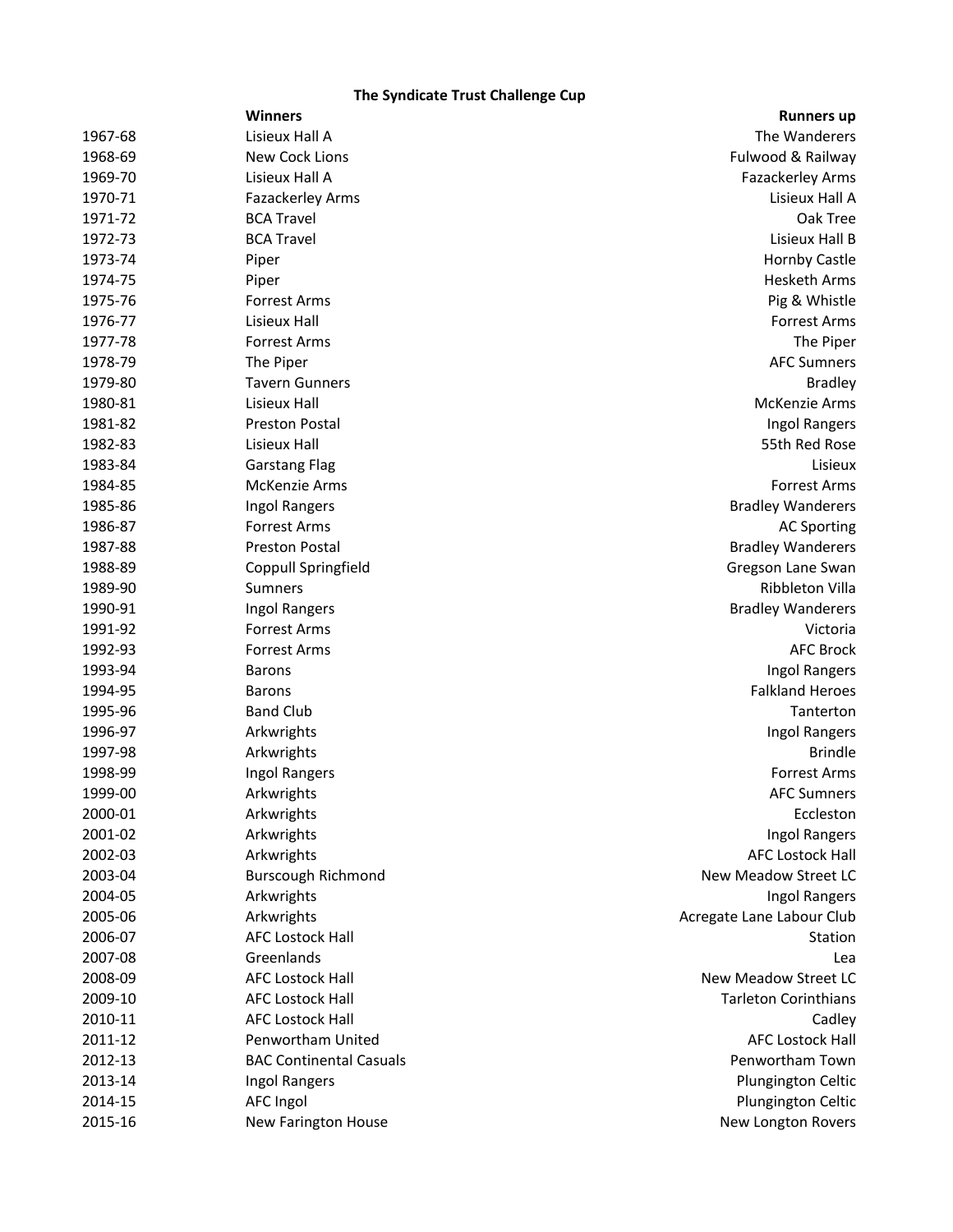| 2016-17 | Ingol Rangers  |
|---------|----------------|
| 2017-18 | <b>Hunters</b> |

New Longton Rovers Acregate Lane LC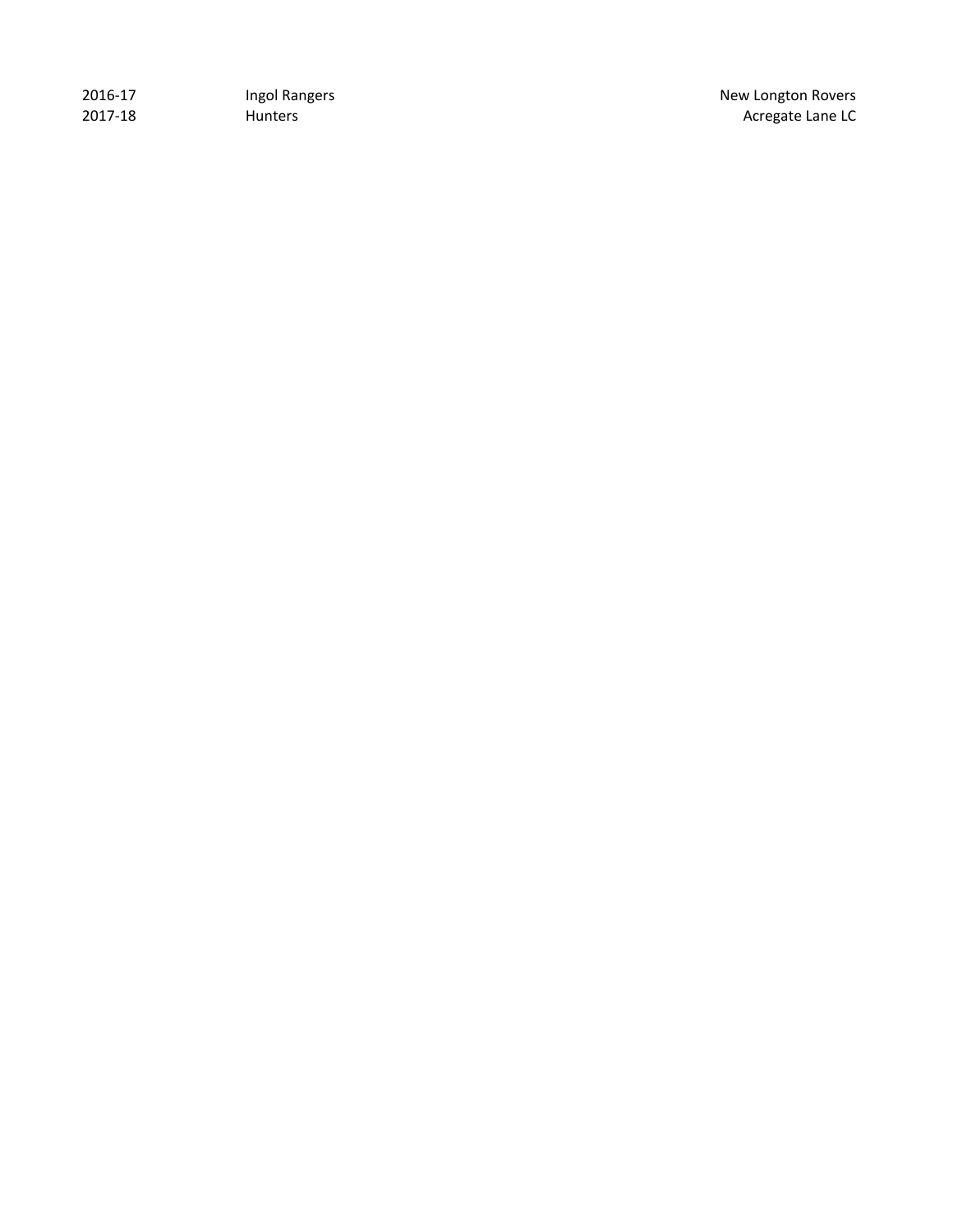## **The Syndicate Trust Presidents Cup**

|         | <b>Winners</b>                 | <b>Runners up</b>            |
|---------|--------------------------------|------------------------------|
| 1967-68 | <b>Real Preston</b>            | Deepdale Hotel               |
| 1968-69 | Chorley GPO                    | <b>Real Preston</b>          |
| 1969-70 | Deepdale Hotel                 | Chorley GPO                  |
| 1970-71 | The Wanderers                  | Deepdale Hotel               |
| 1971-72 | The Wanderers                  | <b>Hornby Castle</b>         |
| 1972-73 | Black Bull, Longton A          | Oak Tree                     |
| 1973-74 | Lisieux Hall B                 | The Wanderers                |
| 1974-75 | Plough Inn Rangers             | Leyland Tiger                |
| 1975-76 | Lancs NALGO                    | Lovat                        |
| 1976-77 | Lisieux                        | Deepdale Hotel A             |
| 1977-78 | Fox & Grapes                   | Pig & Whistle                |
| 1978-79 | Lisieux Hall                   | <b>Bradley</b>               |
| 1979-80 | Fox & Grapes                   | Plungington Hotel            |
| 1980-81 | <b>Forrest Arms</b>            | Cambridge Celtic             |
| 1981-82 | Lancs & Yorks                  | Moorbrook                    |
| 1982-83 | Leyland All Stars              | <b>Garstang Flag</b>         |
| 1983-84 | Victoria                       | <b>AFC Brock</b>             |
| 1984-85 | Lane Ends                      | <b>AFC Brock</b>             |
| 1985-86 | <b>AFC Brock</b>               | Leyland Railway              |
| 1986-87 | Gregson Lane Swan              | <b>Croston SC</b>            |
| 1987-88 | Bilsborrow                     | <b>Brookfield Arms</b>       |
| 1988-89 | <b>BAC Saudi</b>               | <b>Continental Casuals</b>   |
| 1989-90 | <b>Bilsborrow</b>              | <b>Band Club</b>             |
| 1990-91 | Canberra                       | <b>CCA</b>                   |
| 1991-92 | New Farington House            | <b>Continental Casuals</b>   |
| 1992-93 | <b>Turners</b>                 | <b>Bradley Wanderers Res</b> |
| 1993-94 | <b>Tarleton Corinthians</b>    | Lostock St Gerards Res       |
| 1994-95 | <b>Band Club</b>               | <b>New Farington House</b>   |
| 1995-96 | <b>Garstang Flag</b>           | <b>Band Club Reserves</b>    |
| 1996-97 | <b>Bamber Bridge Wanderers</b> | <b>GEC Alstrom</b>           |
| 1997-98 | Antique Centre                 | <b>Holy Family</b>           |
| 1998-99 | <b>AFC Railway</b>             | New Meadow St LC             |
| 1999-00 | Lane Ends                      | <b>Windsor Castle</b>        |
| 2000-01 | New Meadow St LC               | Ingol Rangers Res            |
| 2001-02 | New Meadow St LC               | Coppull St Oswalds           |
| 2002-03 | <b>AFC Ashton</b>              | Wrea Green                   |
| 2003-04 | <b>Bradley Wanderers Res</b>   | Ingol Rangers Res            |
| 2004-05 | <b>AFC Sumners</b>             | Ingol Rangers Res            |
| 2005-06 | Victoria Reserves              | Station                      |
| 2006-07 | <b>Gregson Lane Wanderers</b>  | Corinthians                  |
| 2007-08 | Wrea Green                     | <b>Fulwood Garrison</b>      |
| 2008-09 | <b>AFC Ashwood</b>             | Lea Rangers                  |
| 2009-10 | <b>AFC Brigg</b>               | Wilbraham Wanderers          |
| 2010-11 | <b>Tarleton Corinthians</b>    | AFC Longridge                |
| 2011-12 | Plungington Celtic             | Wyresdale Rangers            |
| 2012-13 | Ashton Villa                   | <b>Euxton Corinthians</b>    |
| 2013-14 | <b>Euxton Bolts</b>            | Preston South End            |
| 2014-15 | Shawes                         | <b>AFC Ashwood</b>           |
| 2015-16 | <b>Tulketh United</b>          | Waverley                     |
| 2016-17 | <b>Tulketh United</b>          | Ashton on Ribble             |
|         |                                |                              |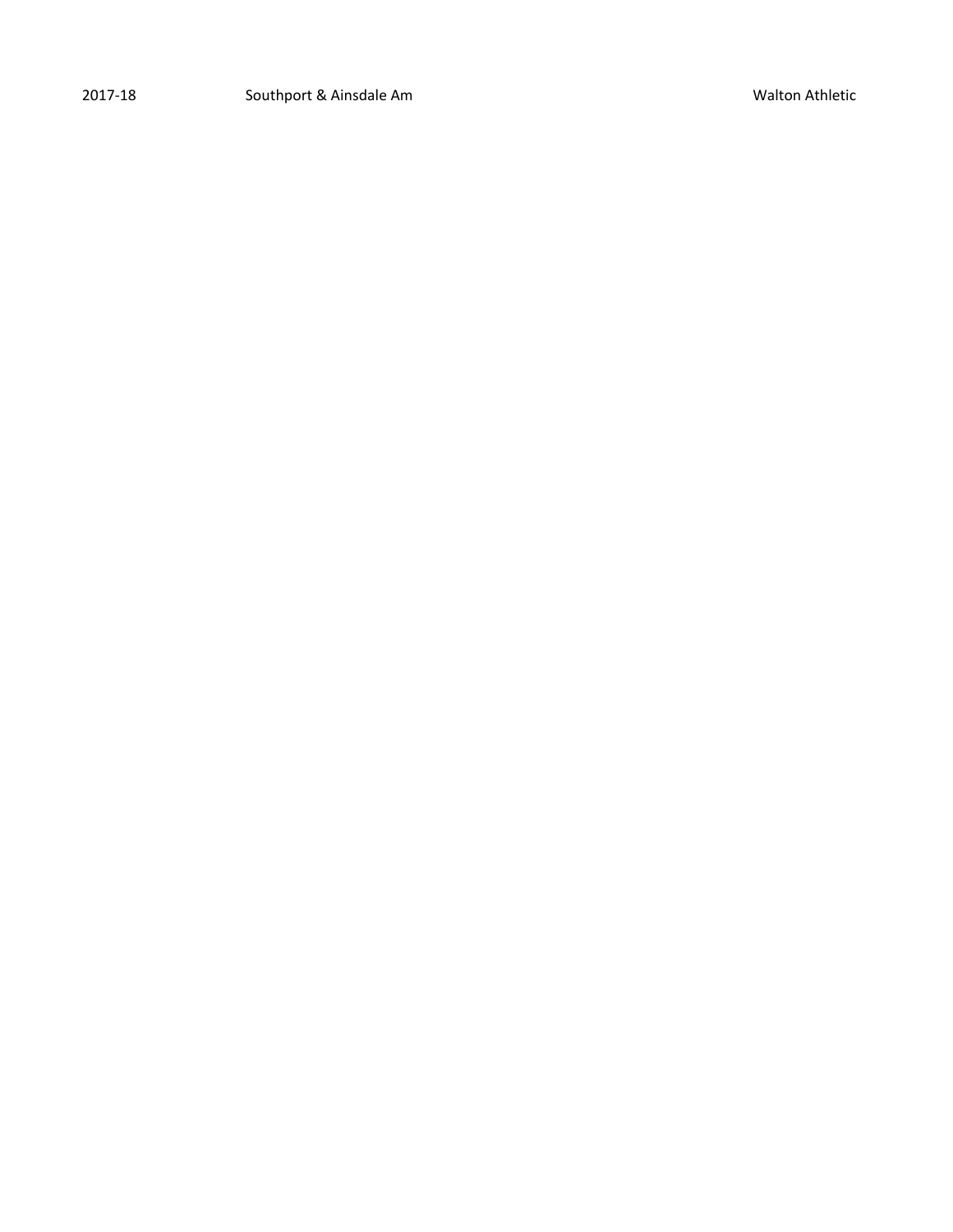## **The Syndicate Trust Youth Cup**

| 2001-02 | <b>Fulwood Colts</b>                          | Gregson Lane                   |
|---------|-----------------------------------------------|--------------------------------|
| 2002-03 | Burscough                                     | Springfields                   |
| 2003-04 | Burscough                                     | <b>Thornton Cleveleys</b>      |
| 2004-05 | Burscough                                     | <b>Coppull United</b>          |
| 2005-06 | <b>Bamber Bridge</b>                          | Burscough                      |
| 2006-07 | Preston City                                  | Penwortham Town                |
| 2007-08 | Southport Trinity                             | Penwortham Town                |
| 2008-09 | Lytham St Annes YMCA                          | <b>Euxton Villa</b>            |
| 2009-10 | Burscough Dynamo                              | Burscough                      |
| 2010-11 | <b>Bolton County</b>                          | Fleetwood Town                 |
| 2011-12 | <b>Euxton Villa AFC</b>                       | Lostock St Gerards             |
| 2012-13 | Lostock St Gerards                            | Norcross & Warbreck            |
| 2013-14 | <b>Elton Vale</b>                             | Norcross & Warbreck            |
| 2014-15 | Southport                                     | Springfields                   |
| 2015-16 | Lytham Town                                   | Thornton Cleveleys             |
| 2016-17 | Ladybridge                                    | AFC Fylde                      |
| 2017-18 | <b>BAE Warton</b>                             | Foxhall                        |
|         | The Syndicate Trust Youth Trophy              |                                |
| 2001-02 | Springfields                                  | Southport                      |
| 2002-03 | Southport                                     | Anderton                       |
| 2003-04 | <b>Tarleton Corinthians</b>                   | Southport                      |
| 2004-05 | <b>Burscough Reserves</b>                     | <b>Fulwood Colts</b>           |
| 2005-06 | Lostock St Gerards                            | Longridge Town                 |
| 2006-07 | Lostock St Gerards                            | Wyre                           |
| 2007-08 | Lytham St Annes YMCA                          | Hesketh Bank                   |
| 2008-09 | Southport                                     | <b>BAC/EE Preston</b>          |
| 2009-10 | <b>BAC/EE Preston</b>                         | Poulton Town                   |
| 2010-11 | Fylde                                         | Burscough                      |
| 2011-12 | <b>Tarleton Corinthians A</b>                 | Mill Hill                      |
| 2012-13 | <b>Thornton Cleveleys</b>                     | <b>Bolton County</b>           |
| 2013-14 | Leyland Albion                                | Lostock St Gerards             |
| 2014-15 | Clitheroe                                     | <b>Bolton Lads &amp; Girls</b> |
| 2015-16 | Ladybridge                                    | Clitheroe                      |
| 2016-17 | Southport                                     | Charnock Richard               |
| 2017-18 | <b>Bolton County</b>                          | <b>Fleetwood Town Rangers</b>  |
|         | <b>CHAMPIONS CUP (Charity Cup to 1981/82)</b> |                                |
| 1971-72 | Preston Telephones                            | <b>Hornby Castle</b>           |
| 1972-73 | Leyland Trades Hall                           | Ribbleton Annexe               |
| 1973-74 | Hornby Castle                                 | Leyland Trades Hall            |
| 1974-75 | <b>Black Bull Longton A</b>                   | Plungington Hotel              |
| 1975-76 | Plungington Hotel                             | Lancs City United              |
| 1976-77 | McKenzie Arms                                 | Withnell United                |
| 1977-78 | <b>Withnell United</b>                        | Ingol Rangers                  |
| 1978-79 | <b>McKenzie Arms</b>                          | <b>AFC Sumners</b>             |
| 1979-80 | <b>McKenzie Arms</b>                          | <b>AFC Sumners</b>             |
| 1980-81 | McKenzie Arms                                 | Roebuck                        |
| 1981-82 | Roebuck                                       | McKenzie Arms                  |
| 1982-83 | <b>AFC Sumners</b>                            | Lisieux Hall                   |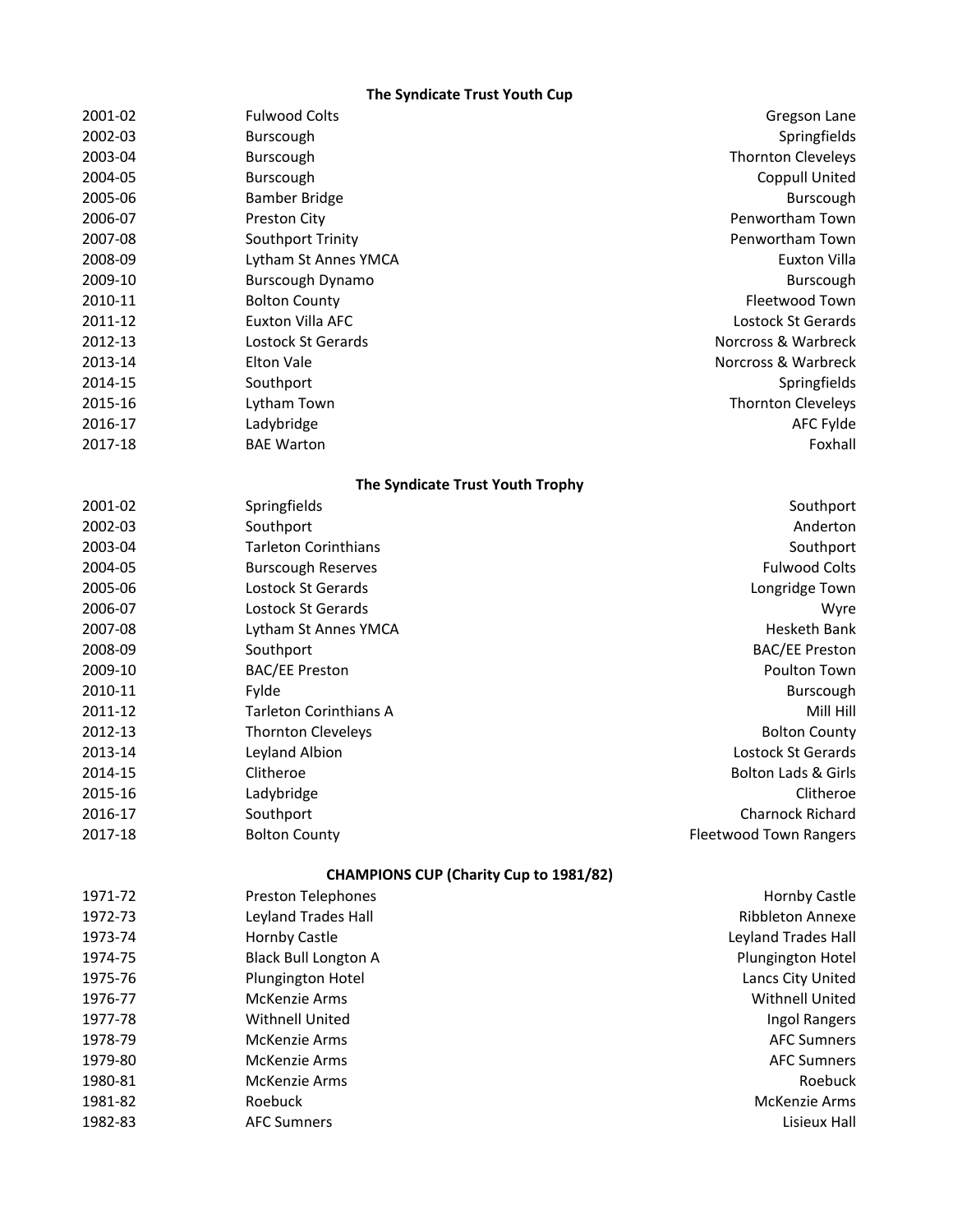| 1983-84 | McKenzie Arms | <b>AFC Sumners</b> |
|---------|---------------|--------------------|
| 1985-86 | Forrest Arms  | Coppull Royal Scot |
| 1986-87 | Forrest Arms  | Gregson Lane Swan  |
| 1987-88 | Sumners       | Lisieux            |

AFC Sumners Coppull Royal Scot Gregson Lane Swan<br>Lisieux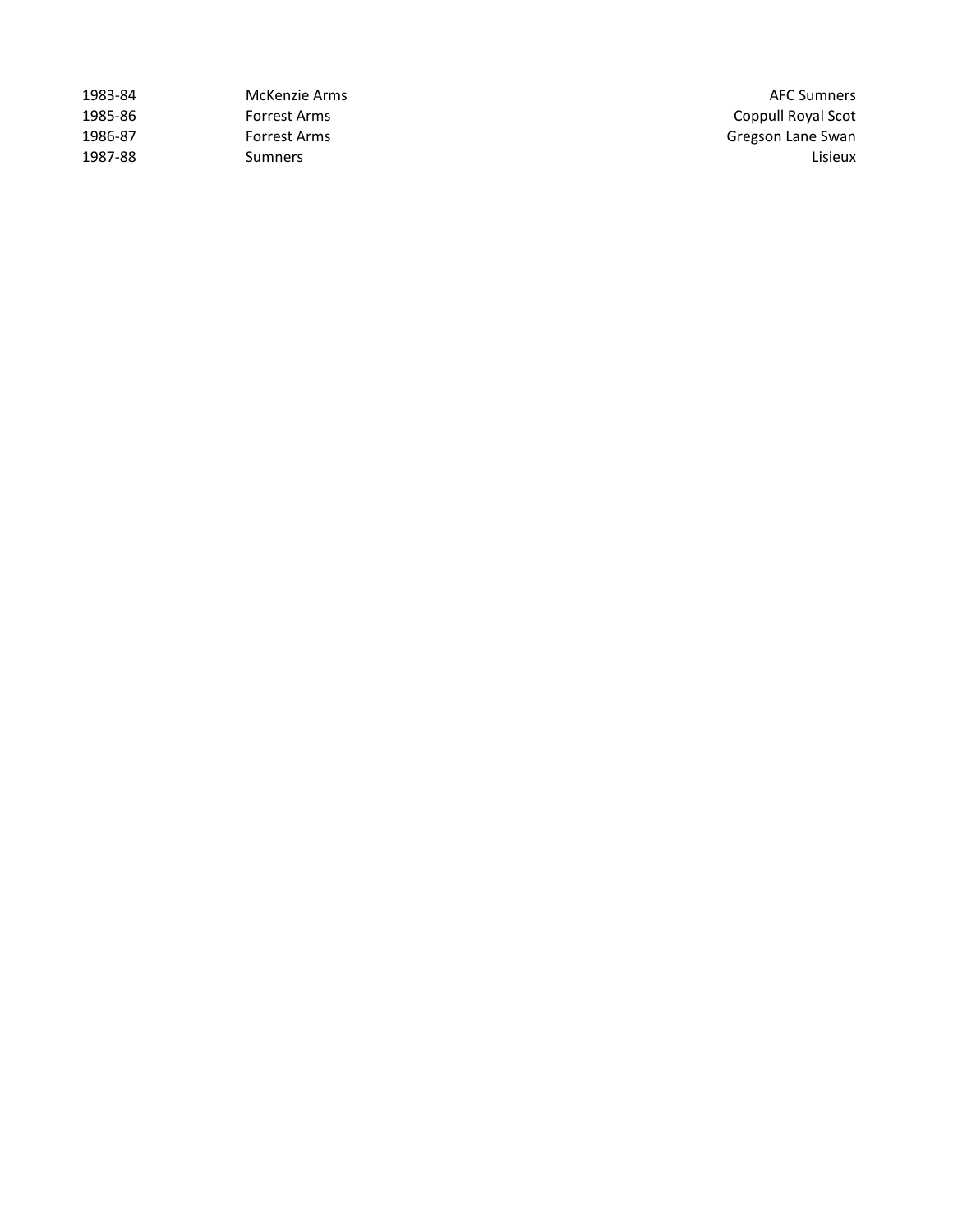# **The Challenge Cup - Man of the Match Award**

| 1971-72 | Paul Astley           | <b>BCA Travel</b>              |
|---------|-----------------------|--------------------------------|
| 1972-73 | Robin Beck            | Lisieux Hall B                 |
| 1973-74 | Ken Croft             | <b>Hornby Castle</b>           |
| 1974-75 | John Darley           | The Piper                      |
| 1975-76 | Ian Cookson           | <b>Forrest Arms</b>            |
| 1976-77 | <b>Barry Dilworth</b> | Lisieux Hall                   |
| 1977-78 | Fred Wilkinson        | <b>Forrest Arms</b>            |
| 1978-79 | Danny Hacking         | <b>AFC Sumners</b>             |
| 1979-80 | George Newsham        | <b>Tavern Gunners</b>          |
| 1980-81 | Steph Rigby           | Lisieux Hall                   |
| 1981-82 | Lenny Parillon        | <b>Preston Postal</b>          |
| 1982-83 | Paul Bartlett         | 55th Red Rose                  |
| 1983-84 | David Leave           | Lisieux                        |
| 1984-85 | <b>Bob Lancaster</b>  | McKenzie Arms                  |
| 1985-86 | Steve Kenyon          | <b>Bradley Wanderers</b>       |
| 1986-87 | <b>Stuart Wilcock</b> | <b>Forrest Arms</b>            |
| 1987-88 | Les Breakell          | <b>Preston Postal</b>          |
| 1988-89 | Ian Mawdsley          | Coppull Springfield            |
| 1989-90 | <b>Tony Dilworth</b>  | Sumners                        |
| 1990-91 | <b>Eddie Crawley</b>  | Ingol Rangers                  |
| 1991-92 | Rob Hamilton          | <b>Forrest Arms</b>            |
| 1992-93 | Jason Kerfoot         | <b>Forrest Arms</b>            |
| 1993-94 | Ryan Bowen            | <b>Barons</b>                  |
| 1994-95 | Dave Wallbank         | <b>Barons</b>                  |
| 1995-96 | Dave Smith            | Tanterton                      |
| 1996-97 | Phil Brown            | Arkwrights                     |
| 1997-98 | John Kennedy          | Arkwrights                     |
| 1998-99 | Peter Baptiste        | Ingol Rangers                  |
| 1999-00 | Paul Dean             | <b>AFC Sumners</b>             |
| 2000-01 | <b>Gary Moss</b>      | Arkwrights                     |
| 2001-02 | Mark Wane             | Arkwrights                     |
| 2002-03 | <b>Ged Smith</b>      | Arkwrights                     |
| 2003-04 | <b>Chris Collins</b>  | New Meadow Street LC           |
| 2004-05 | Mark Wane             | Arkwrights                     |
| 2005-06 | Simon Brennan         | Arkwrights                     |
| 2006-07 | <b>Stephen Towers</b> | Station                        |
| 2007-08 | Paul Day              | Lea                            |
| 2008-09 | John Fowler           | New Meadow Street LC           |
| 2009-10 | Damian Dashti         | <b>AFC Lostock Hall</b>        |
| 2010-11 | <b>Alex Randell</b>   | <b>AFC Lostock Hall</b>        |
| 2011-12 | Liam Sealey           | Penwortham United              |
| 2012-13 | Mitch Newsham         | <b>BAC Continental Casuals</b> |
| 2013-14 | Chris Pye             | Ingol Rangers                  |
| 2014-15 | Michael Jacques       | <b>AFC Ingol</b>               |
| 2015-16 | Shane Oldfield        | New Longton Rovers             |
| 2016-17 | <b>Adam Stammers</b>  | Ingol Rangers                  |
| 2017-18 | jamie Sanderson       | Hunters                        |
|         |                       |                                |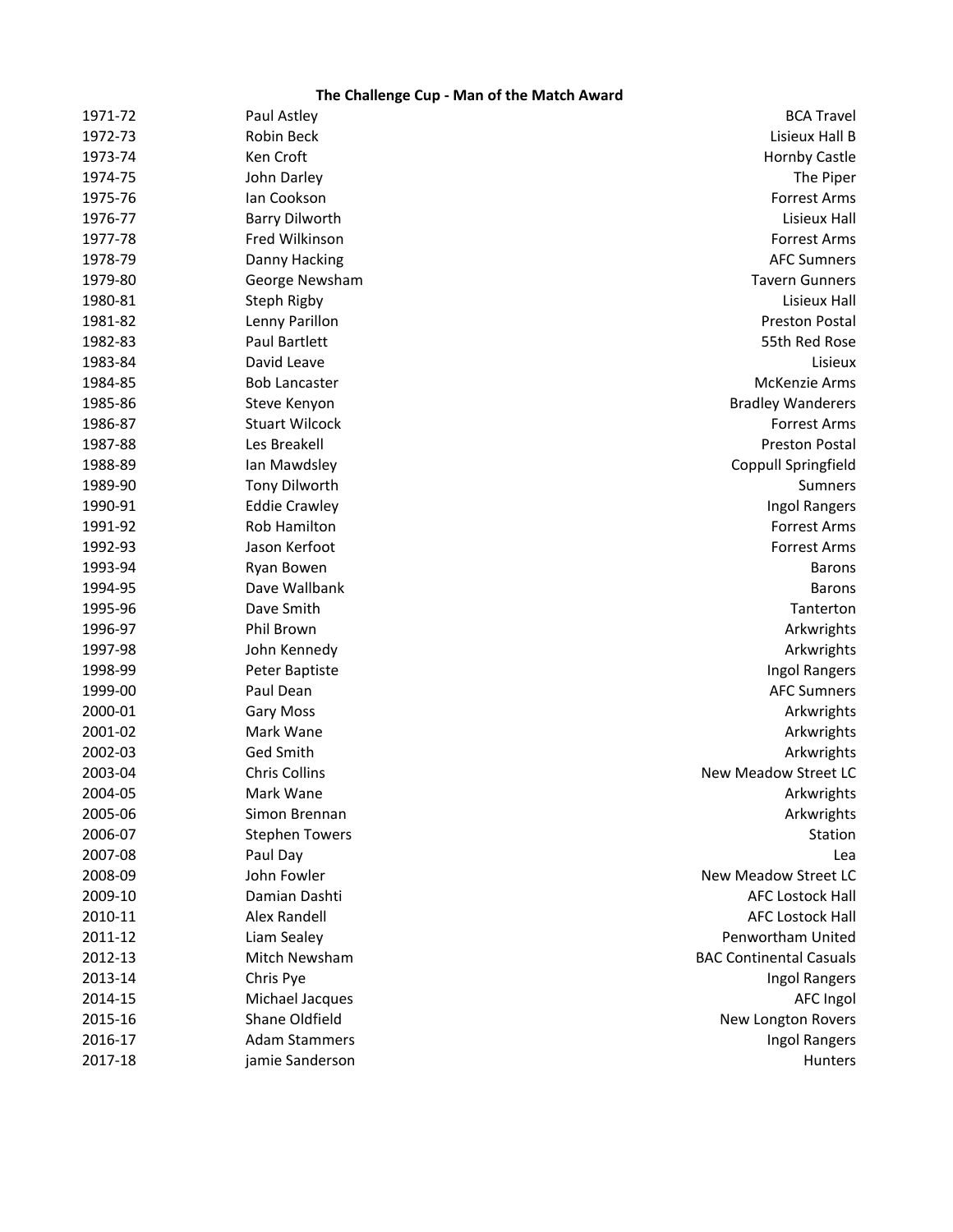## **The Presidents Cup** - **Man of the Match Award**

| The Wanderers                  | Karl Baron             | 1971-72 |
|--------------------------------|------------------------|---------|
| Oak Tree                       | Ray Zolotarczuk        | 1972-73 |
| The Wanderers                  | Steve Hodgkinson       | 1973-74 |
| Leyland Tiger                  | Hughie Brown           | 1974-75 |
| Lovat                          | Paul Lambert           | 1975-76 |
| Deepdale Hotel A               | <b>Tony Knight</b>     | 1976-77 |
| Fox & Grapes                   | Phil Douglas           | 1977-78 |
| Lisieux Hall                   | Mervyn Carlisle        | 1978-79 |
| Fox & Grapes                   | Phil Douglas           | 1979-80 |
| Cambridge Celtic               | Mick Fazackerley       | 1980-81 |
| Lancs & Yorks                  | Andy Penswick          | 1981-82 |
| <b>Garstang Flag</b>           | Neil Ball              | 1982-83 |
| Victoria                       | Andy Cooper            | 1983-84 |
| Lane Ends                      | Mark Holt-Rogers       | 1984-85 |
| <b>AFC Brock</b>               | Alan Jones             | 1985-86 |
| Croston S.C.                   | <b>Steve Green</b>     | 1986-87 |
| Bilsborrow                     | Jeff Turner            | 1987-88 |
| <b>Continental Casuals</b>     | Paul Chesworth         | 1988-89 |
| <b>Band Club</b>               | Mark Wignall           | 1989-90 |
| C.C.A.                         | Graeme Dillon          | 1990-91 |
| <b>Continental Casuals</b>     | Paul Danson            | 1991-92 |
| <b>Turners</b>                 | Neil Crowe             | 1992-93 |
| Lostock St Gerards Res.        | <b>Tristan McCooey</b> | 1993-94 |
| <b>Band Club</b>               | <b>Steve Fletcher</b>  | 1994-95 |
| <b>Garstang Flag</b>           | Ian Whittingham        | 1995-96 |
| <b>Bamber Bridge Wanderers</b> | Peter Crook            | 1996-97 |
| <b>Holy Family</b>             | Karl Pitcher           | 1997-98 |
| New Meadow St LC               | <b>Tony Malcolm</b>    | 1998-99 |
| Lane Ends                      | John Stead             | 1999-00 |
| New Meadow St. LC              | Des Donaldson          | 2000-01 |
| New Meadow St. LC.             | <b>Roy Martin</b>      | 2001-02 |
| <b>AFC Ashton</b>              | <b>Mark Thomas</b>     | 2002-03 |
| <b>Bradley Wanderers Res</b>   | John Fox               | 2003-04 |
| <b>AFC Sumners</b>             | John Gallagher         | 2004-05 |
| Victoria Reserves              | <b>Martin Rigby</b>    | 2005-06 |
| <b>Gregson Lane Wanderers</b>  | Dave Maclean           | 2006-07 |
| Wrea Green                     | Carl Robinson          | 2007-08 |
| AFC Ashwood                    | Neil Dombrowski        | 2008-09 |
| <b>AFC Brigg</b>               | Jake Bolton            | 2009-10 |
| <b>Tarleton Corinthians</b>    | Adam Thompson          | 2010-11 |
| Plungington Celtic             | Ged Smith              | 2011-12 |
| <b>Euxton Corinthians</b>      | Dan Hogg               | 2012-13 |
| <b>Euxton Bolts</b>            | Lucas Gaynor           | 2013-14 |
| Shawes                         | Lee Ashcroft           | 2014-15 |
| <b>Tulketh United</b>          | Zaid Bangi             | 2015-16 |
| <b>Tulketh United</b>          | Lee Bryans             | 2016-17 |
| Southport & Ainsdale Am        | Kevin Edgar            | 2017-18 |
|                                |                        |         |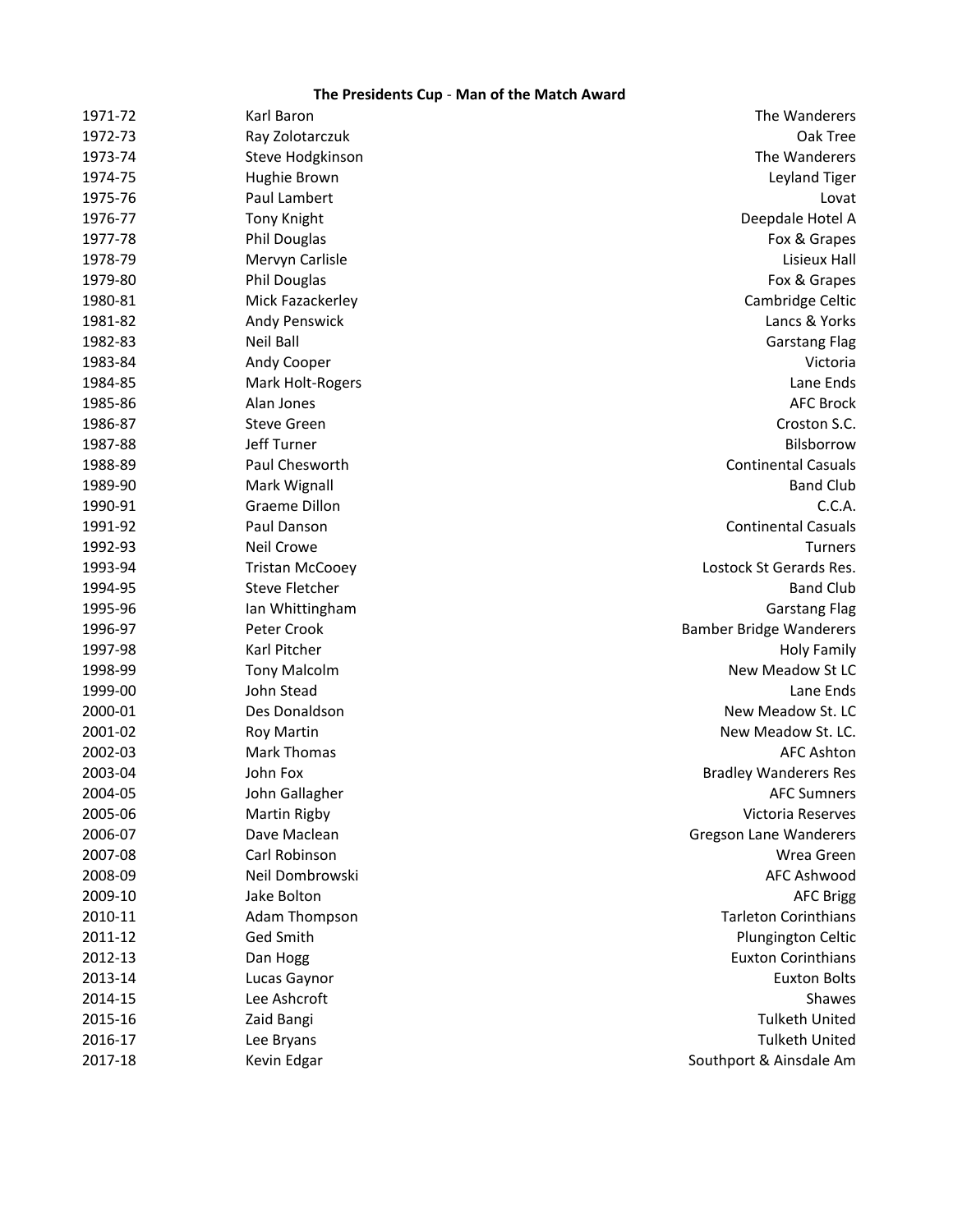# **The Youth Cup - Man of the Match Award**

| 2001-02 | Dave Dwyer                                 | <b>Fulwood Colts</b>        |
|---------|--------------------------------------------|-----------------------------|
| 2002-03 | Paul Giblin                                | Burscough                   |
| 2003-04 | Andy Iniabere                              | Burscough                   |
| 2004-05 | Einar White                                | Burscough                   |
| 2005-05 | Gavin Edmunds                              | <b>Bamber Bridge</b>        |
| 2006-07 | Danny Kinsey                               | Preston City                |
| 2007-08 | <b>Chris Roberts</b>                       | Southport Trinity           |
| 2008-09 | Danny Brown                                | <b>Euxton Villa</b>         |
| 2009-10 | Kieran Hoult                               | Burscough Dynamo            |
| 2010-11 | Johnny Kinsella                            | <b>Bolton County</b>        |
| 2011-12 | Liam Hunt                                  | Lostock St Gerards          |
| 2012-13 | Daniel Brown                               | Lostock St Gerards          |
| 2013-14 | Joe O'Keefe                                | <b>Elton Vale</b>           |
| 2014-15 | <b>Elliott Breakell</b>                    | Springfields                |
| 2015-16 | Robert Hanslip                             | Lytham Town                 |
| 2016-17 | <b>Connor Elliott</b>                      | Ladybridge                  |
| 2017-18 | Noah Fluss Tramontano                      | <b>BAE Warton</b>           |
|         | The Youth Trophy - Man of the Match Award  |                             |
| 2001-02 | James Stafford                             | Southport                   |
| 2002-03 | Chris Gordon                               | Southport                   |
| 2003-04 | Danny Williams                             | Southport                   |
| 2004-05 | Graeme Smith                               | <b>Fulwood Colts</b>        |
| 2005-06 | Alan Williams                              | Lostock St Gerards          |
| 2006-07 | Alex Holland                               | Lostock St Gerards          |
| 2007-08 | <b>Scott Harries</b>                       | Lytham St Annes YMCA        |
| 2008-09 | John Cross                                 | Southport                   |
| 2009-10 | Mututu Chilufya                            | <b>BAC/EE Preston</b>       |
| 2010-11 | Danny Thompson                             | Fylde                       |
| 2011-12 | Jordan Freeman                             | <b>Tarleton Corinthians</b> |
| 2012-13 | Alex Grout                                 | <b>Thornton Cleveleys</b>   |
| 2013-14 | Ryan Pomeroy                               | Leyland Albion              |
| 2014-15 | Lee Brookes                                | Clitheroe                   |
| 2015-16 | <b>Jack Sanders</b>                        | Ladybridge                  |
| 2016-17 | Lewis King                                 | Southport                   |
| 2017-18 | George Booth                               | <b>Bolton County</b>        |
|         | The Champions Cup - Man of the Match Award |                             |
| 1972-73 | <b>Frank Green</b>                         | Leyland Trades Hall         |
| 1973-74 | <b>Barry Brooks</b>                        | Leyland Trades Hall         |
| 1974-75 | <b>Tony Coates</b>                         | Plungington Hotel           |
| 1975-76 | Mike Duckworth                             | Lancs City United           |
| 1976-77 | Tony Greenwood                             | McKenzie Arms               |
| 1977-78 | <b>Graham Cropper</b>                      | Ingol Rangers               |

1978-79 Andy Byrne McKenzie Arms 1979-80 Danny Hacking **Danny Hacking** Communication of the AFC Sumners 1980-81 Billy Kellett Roebuck 1981-82 Alan Crabtree Roebuck 1982-83 Mick Borwick AFC Sumners 1983-84 Mel Gainer Mel Gainer Manual Arms and McKenzie Arms McKenzie Arms and McKenzie Arms and McKenzie Arms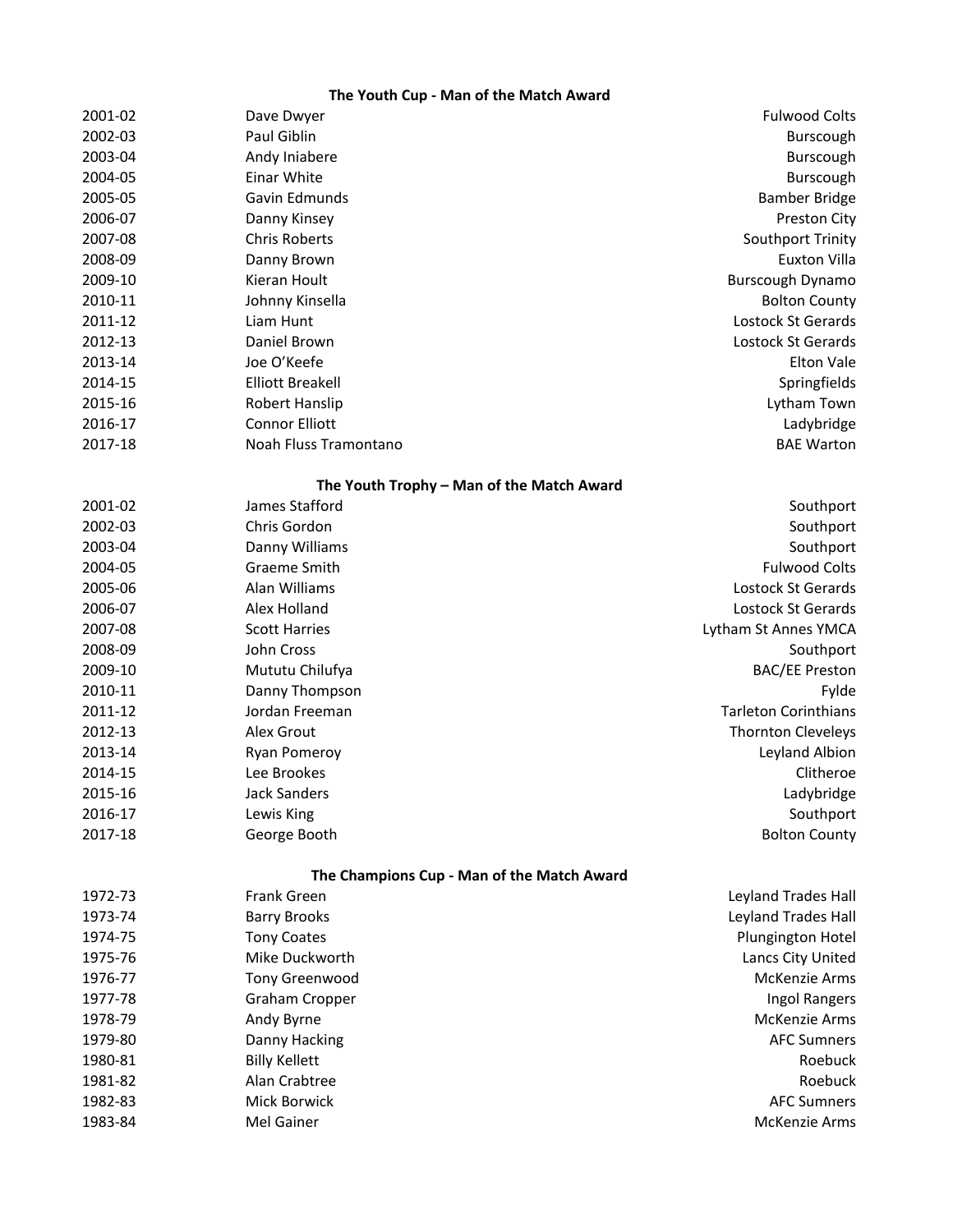| 1985-86 | Neil Dewhurst  | Forrest Arms |
|---------|----------------|--------------|
| 1986-87 | Steve Robinson | Forrest Arms |
| 1987-88 | Gary Coulson   | Sumner       |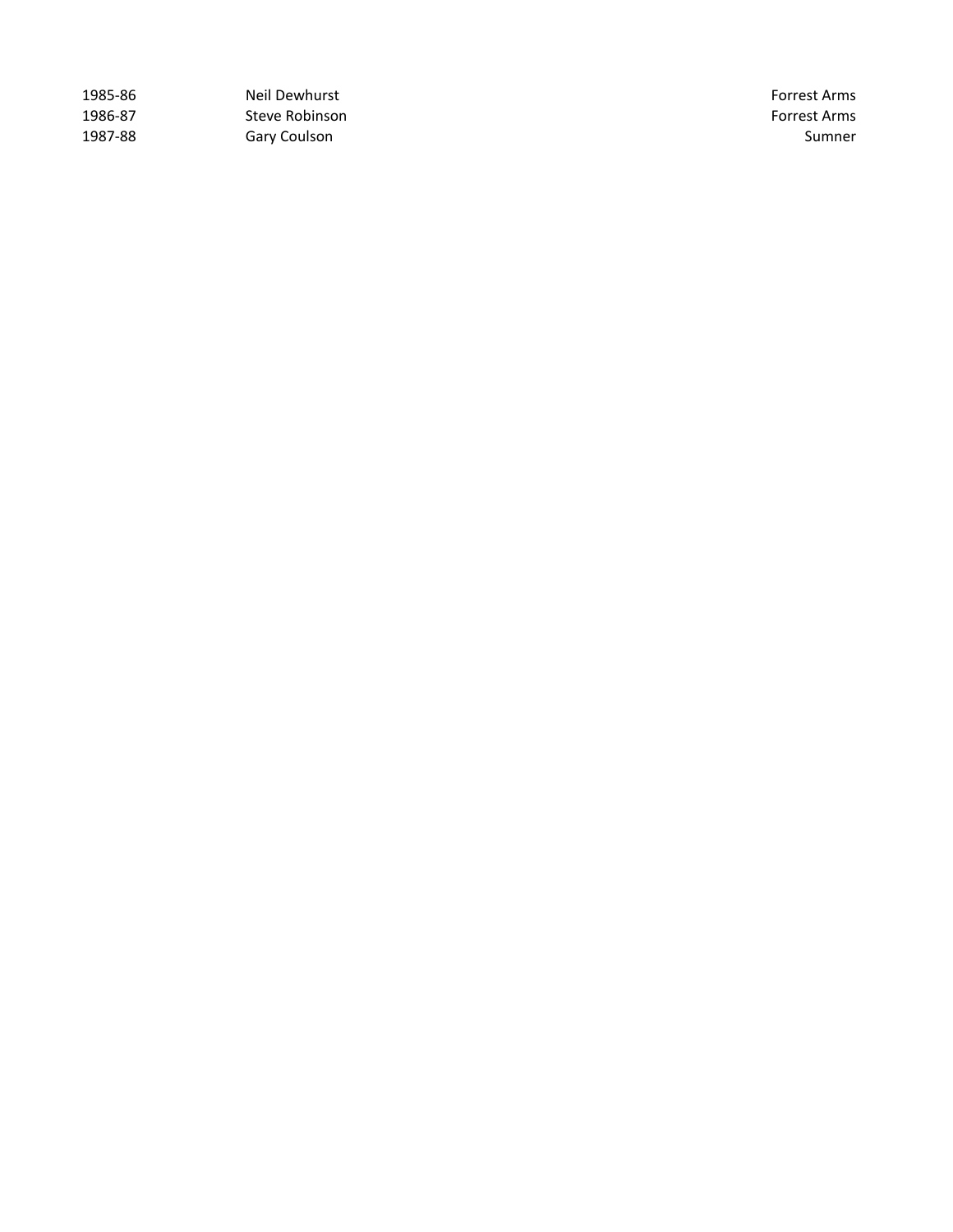### **Leading Goal Scorers**

| <b>Premier Division</b> |                         |          |                                |
|-------------------------|-------------------------|----------|--------------------------------|
| 1971-72                 | <b>Peter Burns</b>      | 25 goals | The Wanderers                  |
| 1972-73                 | John Darley             | 27 goals | <b>BCA Travel</b>              |
| 1973-74                 | Peter Burns             | 21 goals | The Wanderers                  |
| 1974-75                 | Peter Burns             | 29 goals | The Wanderers                  |
| 1975-76                 | Peter Burns             | 27 goals | The Wanderers                  |
| 1977-78                 | Alan Heaton             | 29 goals | <b>Forrest Arms</b>            |
| 1978-79                 | Alan Heaton             | 22 goals | <b>Forrest Arms</b>            |
| 1979-80                 | <b>Colin Burns</b>      | 20 goals | <b>Forrest Arms</b>            |
| 1981-82                 | lan McLean              | 22 goals | McKenzie Arms                  |
| 1983-84                 | Mick Borwick,           | 35 goals | <b>AFC Sumners</b>             |
| 1984-85                 | Dave Mathers            | 22 goals | Lane Ends                      |
| 1985-86                 | Tony Butterworth        | 32 goals | <b>Forrest Arms</b>            |
| 1986-87                 | <b>Steve Young</b>      | 22 goals | <b>Forrest Arms</b>            |
| 1987-88                 | Mick Borwick            | 46 goals | <b>Preston Postal</b>          |
| 1988-89                 | Mick Borwick            | 46 goals | Sumners                        |
| 1989-90                 | Kevin Fisher            | 23 goals | Coppull Springfield            |
| 1990-91                 | Tony Butterworth        | 22 goals | <b>Forrest Arms</b>            |
| 1991-92                 | Tony Butterworth        | 20 goals | <b>Forrest Arms</b>            |
| 1992-93                 | <b>Mick Borwick</b>     | 32 goals | Ingol Rangers                  |
| 1993-94                 | Tony Butterworth        | 23 goals | Longridge Forrest              |
| 1994-95                 | Lee Collins,            | 31 goals | Ingol Rangers                  |
|                         | <b>Richard Walmsley</b> | 31 goals | <b>AFC Brock</b>               |
| 1995-96                 | Les Breakell            | 23 goals | The Antique Centre             |
| 1996-97                 | Les Breakell            | 42 goals | Arkwrights                     |
| 1997-98                 | Stephen Slater          | 26 goals | Longridge Forrest              |
| 1998-99                 | Andrew Taylor           | 26 goals | <b>Continental Casuals</b>     |
| 1999-00                 | Lee Chambers            | 21 goals | Arkwrights                     |
| 2000-01                 | Paul Kelly              | 40 goals | Ingol Rangers                  |
| 2001-02                 | Marcus Bray             | 27 goals | Hesketh                        |
| 2002-03                 | Mark Wane,              | 26 goals | Arkwrights                     |
| 2003-04                 | Alan Parkinson          | 22 goals | Bamber Bridge Park             |
| 2004-05                 | Mark Wane,              | 19 goals | Arkwrights                     |
| 2005-06                 | Craig Worthington       | 19 goals | Penwortham Hill Rovers         |
| 2006-07                 | <b>Brendan Kimmins</b>  | 20 goals | <b>AFC Lostock Hall</b>        |
| 2007-08                 | John Stead              | 17 goals | <b>AFC Lostock Hall</b>        |
| 2008-09                 | Andrew Taylor           | 21 goals | <b>BAC Continental Casuals</b> |
| 2009-10                 | <b>Richard Allen</b>    | 23 goals | Acregate Lane LC               |
| 2010-11                 | Karl McLeod             | 26 goals | Acregate Lane LC               |
| 2011-12                 | Jerome Matthews         | 30 goals | Greenlands                     |
|                         | <b>Stuart Parry</b>     | 30 goals | Greenlands                     |
| 2012-13                 | Darren Green            | 17 goals | Plungington Celtic             |
|                         | <b>Stuart Parry</b>     | 17 goals | <b>AFC Lostock Hall</b>        |
| 2013-14                 | <b>Stuart Parry</b>     | 16 goals | Plungington Celtic             |
| 2014-15                 | Dee Edmonds             | 21 goals | Unicorn                        |
| 2015-16                 | <b>Oliver Evans</b>     | 24 goals | New Longton Rovers             |
| 2016-17                 | Lee Ashcroft            | 19 goals | Ingol Rangers                  |
| 2017-18                 | Dee Edmonds             | 30 goals | Hunters                        |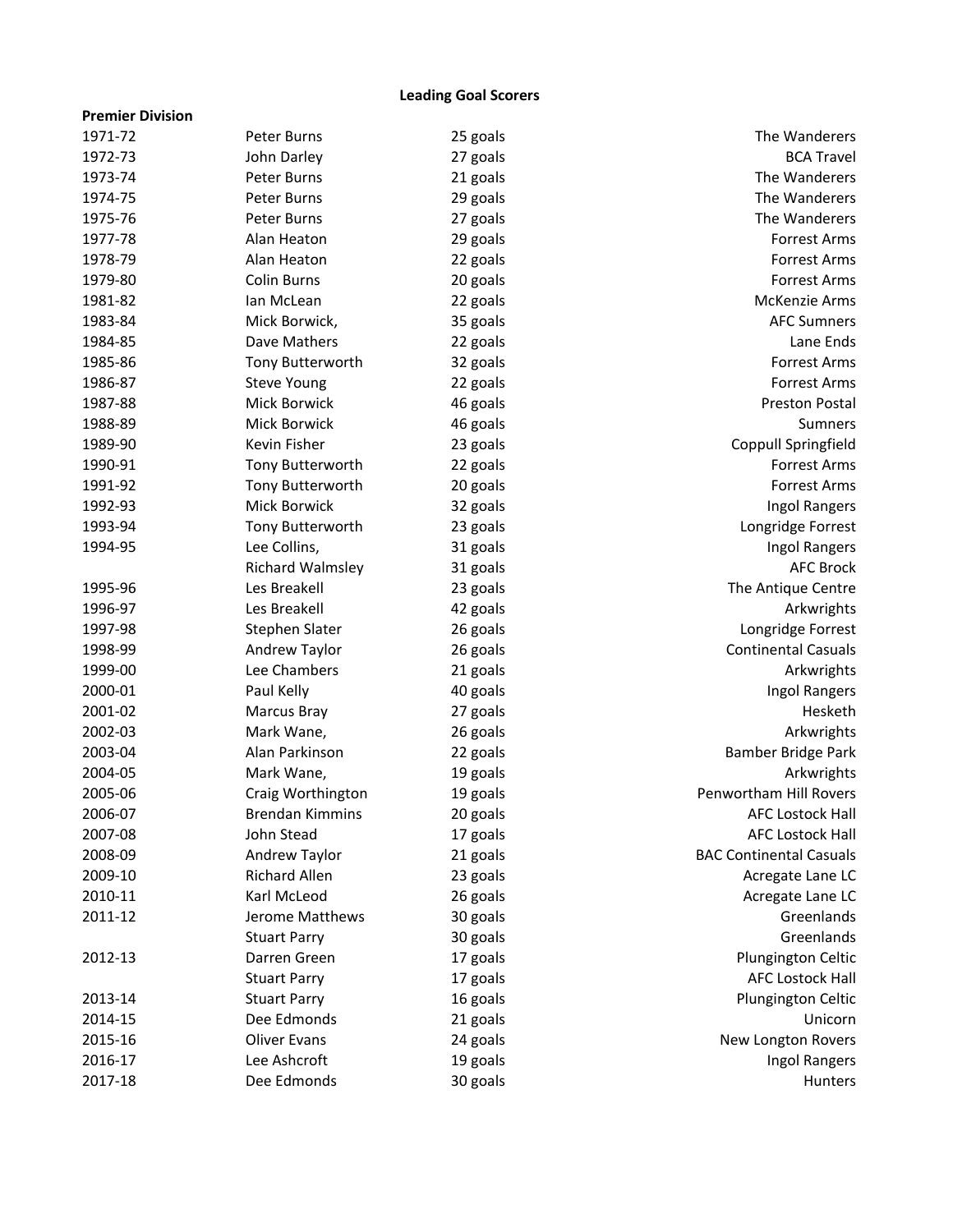| <b>Division One</b> |                               |          |                               |
|---------------------|-------------------------------|----------|-------------------------------|
| 1971-72             | <b>Tony Monks</b>             | 31 goals | <b>Preston Telephones</b>     |
| 1972-73             | Paul Badger                   | 35 goals | Hornby Castle                 |
|                     | <b>Frank Lee</b>              | 35 goals | <b>AC Clifton</b>             |
| 1973-74             | Brian Hazelwood               | 32 goals | Plough Inn Rangers            |
| 1974-75             | Dave Jones                    | 37 goals | The Gunners                   |
| 1975-76             | Micky Borwick                 | 42 goals | Fulwood & Railway             |
| 1976-77             | Phil Cook                     | 29 goals | 55th Red Rose                 |
| 1977-78             | Aidan Courcha                 | 17 goals | Moorbrook A                   |
| 1978-79             | <b>Tony Hull</b>              | 21 goals | Ingol Rangers                 |
|                     | Ian Smith                     | 21 goals | Ingol Rangers                 |
| 1979-80             | Peter Garry                   | 18 goals | Lane Ends                     |
| 1980-81             | Micky Borwick                 | 37 goals | <b>AFC Sumners</b>            |
| 1981-82             | Micky Borwick                 | 31 goals | <b>AFC Sumners</b>            |
| 1982-83             | Roy Brown                     | 17 goals | Lancs & Yorks                 |
| 1983-84             | Mick Hesmondhalgh             | 29 goals | <b>BSSC</b>                   |
| 1984-85             | Alan Curwen                   | 23 goals | <b>Garstang Flag</b>          |
| 1985-86             | Mick Hesmondhalgh             | 30 goals | <b>BSSC</b>                   |
| 1986-87             | Ray Horsfield                 | 26 goals | Ribbleton                     |
| 1987-88             | Andy Piner                    | 19 goals | <b>AFC Brock</b>              |
| 1988-89             | Kevin Beattie                 |          | Lovat                         |
|                     |                               | 25 goals | Lostock St Gerards            |
| 1989-90             | Andy Whittaker<br>Dave Walker | 30 goals |                               |
| 1990-91             |                               | 17 goals | <b>AC Sporting</b>            |
| 1991-92             | Gary Pond                     | 32 goals | FC Accoutre                   |
| 1992-93             | <b>Steve Slater</b>           | 25 goals | <b>Blue Bell</b>              |
|                     | Peter Scanlon                 | 25 goals | Acregate Lane LC              |
| 1993-94             | <b>Stuart Dixon</b>           | 23 goals | New Friargate                 |
| 1994-95             | <b>Brett Foy</b>              | 25 goals | Acregate Lane LC              |
| 1995-96             | Andy Taylor                   | 30 goals | <b>Continental Casuals</b>    |
| 1996-97             | Sean Maddock                  | 26 goals | Gamull                        |
| 1997-98             | Brendan Loughran              | 33 goals | St Jude's                     |
| 1998-99             | Darren Hughes                 | 24 goals | Bridge Inn                    |
| 1999-00             | Paul Dean                     | 31 goals | <b>AFC Sumners</b>            |
| 2000-01             | Alan Parkinson                | 26 goals | Lane Ends                     |
| 2001-02             | Michael Mason                 | 41 goals | <b>Barons</b>                 |
| 2002-03             | Alan Parkinson                | 36 goals | Parkfield Labour Club         |
| 2003-04             | Peter Eccleston               | 22 goals | Bonds of Longridge            |
| 2004-05             | Lee Hughes                    | 17 goals | Coppull St Oswalds            |
|                     | Danny Whiles                  | 17 goals | Ingol Rangers Reserves        |
|                     | Faz Khan                      | 17 goals | Canaries                      |
| 2005-06             | Alan Parkinson                | 31 goals | <b>AFC Fulwood</b>            |
| 2006-07             | Adam Hoyle                    | 17 goals | Cadley                        |
| 2007-08             | <b>Nicky Seekings</b>         | 29 goals | Unicorn                       |
| 2008-09             | Greg Johnstone                | 22 goals | Leyland                       |
| 2009-10             | <b>Tony Smalley</b>           | 25 goals | Fulwood East End              |
| 2010-11             | Paul Day                      | 29 goals | <b>Theatre Boys</b>           |
| 2011-12             | Stephen Green                 | 26 goals | <b>AFC Brigg</b>              |
| 2012-13             | Stephen Green                 | 27 goals | <b>AFC Brigg</b>              |
| 2013-14             | <b>Tony Smalley</b>           | 24 goals | Fulwood East End              |
| 2014-15             | Mitch Newsham                 | 37 goals | <b>AFC Ashwood</b>            |
| 2015-16             | Jack Mountain                 | 22 goals | <b>Gregson Lane Wanderers</b> |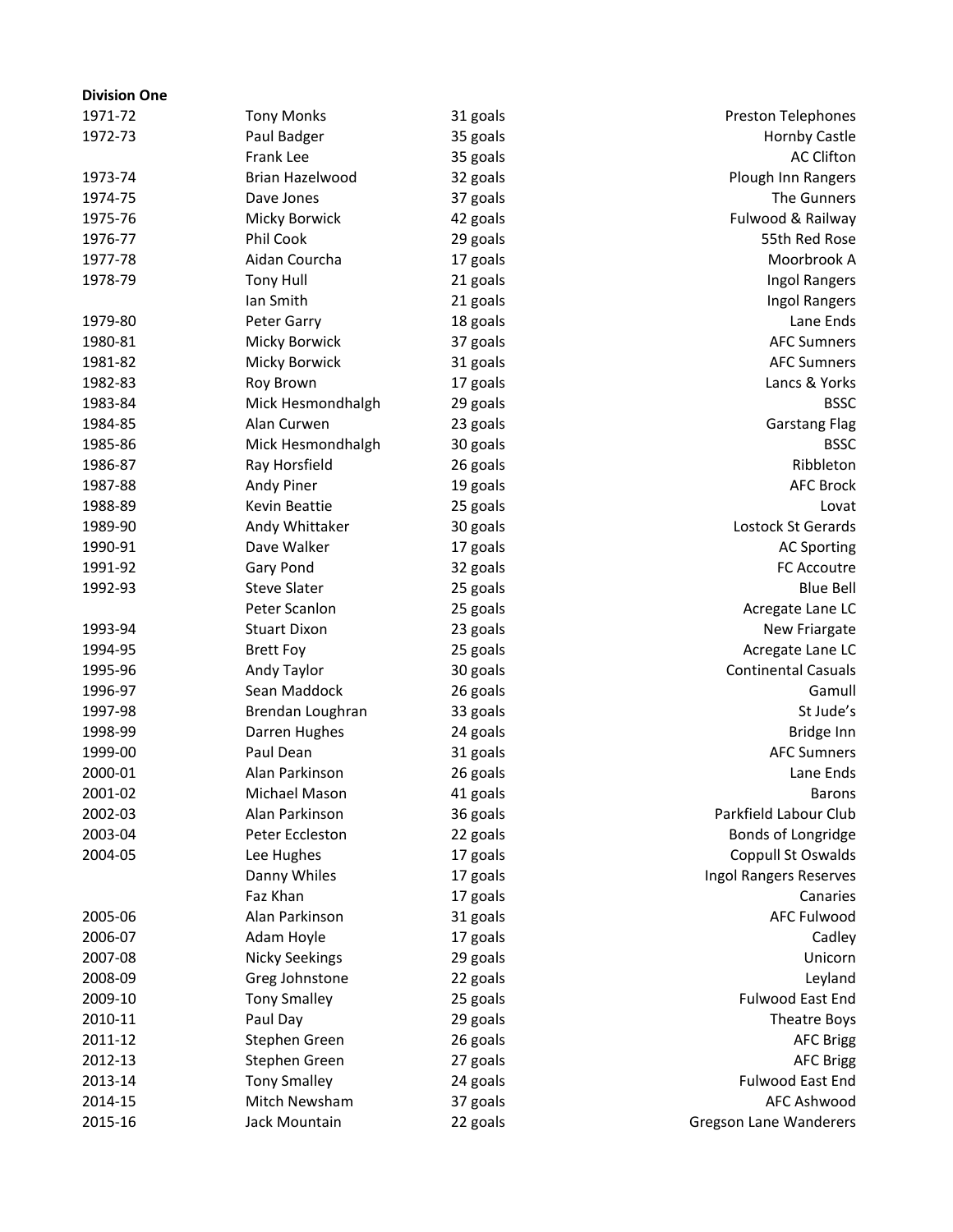2016-17 Chris Ward 26 goals 2016-17 Chris Ward 26 goals Ashton on Ribble 2017-18 2017-18 2017-18

Southport & Ainsdale Am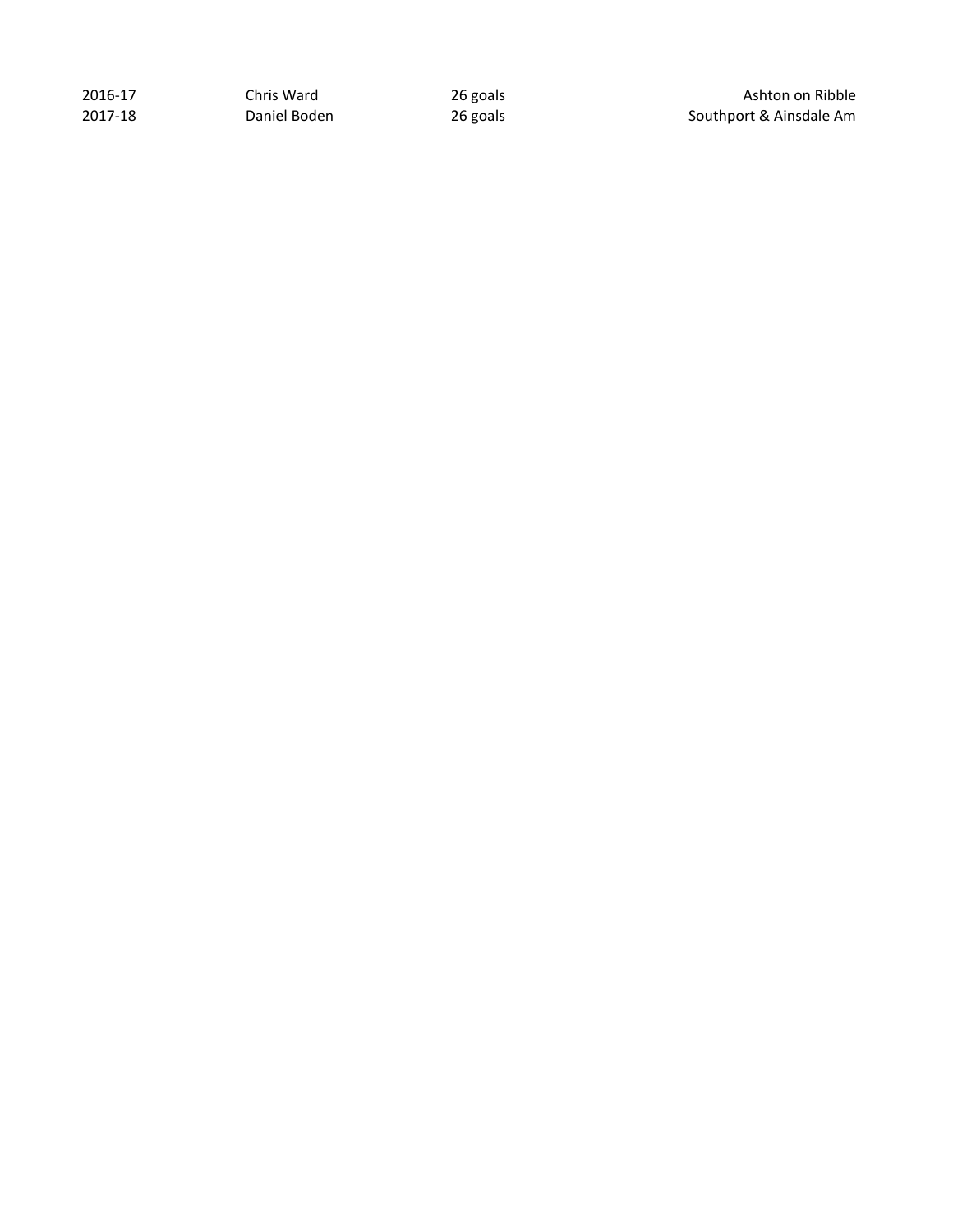| <b>Division Two</b> |                         |           |                               |
|---------------------|-------------------------|-----------|-------------------------------|
| 1971-72             | <b>Tony Shorrock</b>    | 36 goals  | <b>Hornby Castle</b>          |
| 1972-73             | Joe Kilshaw             | 43 goals  | 55th Red Rose                 |
| 1973-74             | Micky Borwick           | 27 goals  | <b>Ribbleton Annex</b>        |
| 1974-75             | <b>Gordon Ross</b>      | 30 goals  | Lancs NALGO                   |
| 1975-76             | Ken Robinson            | 49 goals  | Cambridge Celtic              |
| 1976-77             | Colin Bakewell          | 27 goals  | <b>Withnell United</b>        |
| 1977-78             | Ray Dearden             | 21 goals  | Pig & Whistle                 |
| 1978-79             | Micky Borwick           | 51 goals  | <b>AFC Sumners</b>            |
| 1979-80             | Peter Houston           | 35 goals, | <b>Edwards Celtic</b>         |
| 1980-81             | Ian Yates               | 29 goals  | Theatre Boys                  |
| 1981-82             | Dave Meadowcroft        | 21 goals  | <b>NCD</b>                    |
| 1982-83             | John Collinson          | 28 goals  | Anchor Inn                    |
| 1983-84             | Dave Speak              | 22 goals  | <b>AFC Brock</b>              |
| 1984-85             | Dave Sowerby            | 47 goals  | <b>Hesketh Stormseal</b>      |
| 1985-86             | Ray Horsfield           | 25 goals  | Ribbleton                     |
| 1986-87             | Mark Clarkson           | 31 goals  | Leyland Wheatsheaf            |
| 1987-88             | <b>Barry Unsworth</b>   | 29 goals  | Coppull RS                    |
| 1988-89             | Gary Humphrey           | 26 goals  | <b>Bennetts</b>               |
| 1989-90             | <b>Peter Topping</b>    | 18 goals  | <b>BAC Saudi</b>              |
| 1990-91             | David Allen             | 22 goal   | Victoria Reserves             |
| 1991-92             | Andrew Molloy           | 19 goals  | Antique Centre                |
| 1992-93             | Kevin Ponde             | 25 goals, | The Wellfield                 |
| 1993-94             | <b>Brian Walker</b>     | 12 goals  | Antique Centre                |
|                     | Dalton Cowley           | 12 goals  | Leyland Gables                |
| 1994-95             | Kieran Sutcliffe        | 41 goals  | Phoenix                       |
| 1995-96             | Sean Maddock            | 50 goals  | Gamull                        |
| 1996-97             | Lee O' Connor           | 26 goals  | Postal Selbourne              |
| 1997-98             | Ian Latham              | 26 goals  | <b>Tarleton Corinthians</b>   |
| 1998-99             | Chris Pye               | 25 goals  | <b>Bradley Wanderers Res</b>  |
| 1999-00             | <b>Bruce Marsden</b>    | 42 goals  | Ingol Rangers Reserves        |
| 2000-01             | Gary McCullough         | 36 goals  | New Sherwood                  |
| 2001-02             | Alan Parkinson          | 22 goals  | Parkfield LC                  |
| 2002-03             | David Green             | 30 goals  | Eccleston                     |
| 2003-04             | Alex Cookson            | 26 goals  | Lea Rangers                   |
| 2004-05             | John Hilton             | 30 goals  | Ribbleton                     |
| 2005-06             | Dean Campbell           | 28 goals  | Penwortham Town               |
| 2006-07             | Greg Johnson            | 33 goals  | Leyland                       |
| 2007-08             | Phil Addison            | 37 goals  | <b>AC Muldoons</b>            |
| 2008-09             | <b>Andrew Best</b>      | 33 goals  | Preston City                  |
| 2010-11             | Daniel Birkby           | 33 goals  | <b>Tarleton Corinthians</b>   |
| 2011-12             | James Mottley           | 42 goals  | London Victoria               |
| 2012-13             | Luke Walker             | 22 goals  | New Longton Rovers            |
|                     | <b>Wesley Alexander</b> | 22 goals  | <b>Lostock Hall</b>           |
| 2013-14             | Ricardo Egidi           | 26 goals  | <b>Preston Sector</b>         |
| 2014-15             | Phil Leathard           | 36 goals  | Albrighton                    |
| 2015-16             | William Jackson         | 27 goals  | Preston Victoria              |
| 2016-17             | Ryan Kay                | 22 goals  | <b>Tulketh United</b>         |
| 2017-18             | Jack Mountain           | 35 goals  | <b>Gregson Lane Wanderers</b> |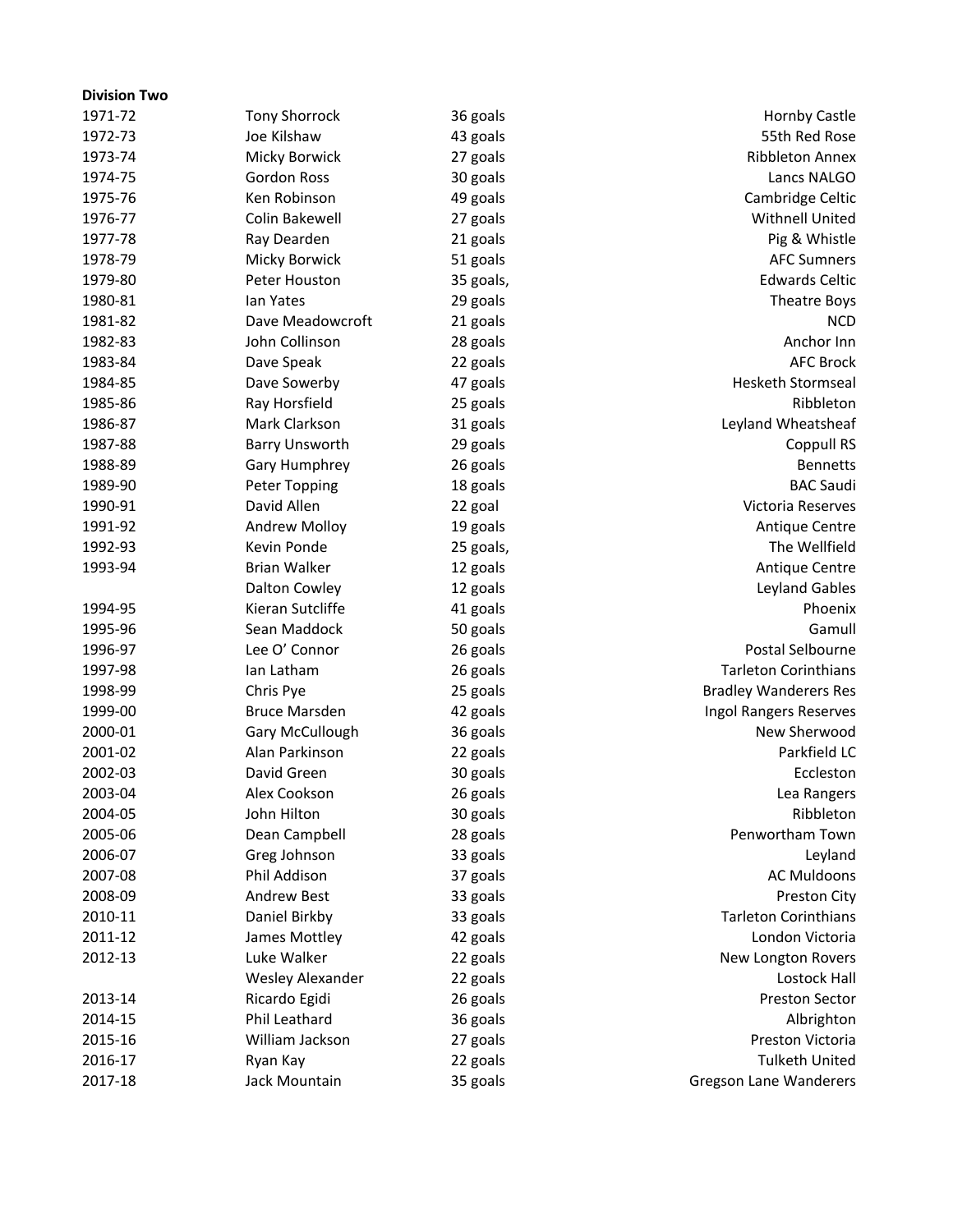| <b>Division Three</b> |                        |           |                             |
|-----------------------|------------------------|-----------|-----------------------------|
| 1971-72               | <b>Brian Peers</b>     | 49 goals  | Newcliffe                   |
| 1972-73               | <b>Brian Peers</b>     | 34 goals  | Newcliffe                   |
| 1973-74               | Andy Unsworth          | 40 goals  | Fox & Duck                  |
| 1974-75               | Micky Borwick          | 67 goals  | Old Oak A                   |
| 1975-76               | Michael Jones          | 36 goals  | <b>Withnell United</b>      |
| 1976-77               | Ronnie Finlay          | 49 goals  | Ingol Rangers               |
| 1977-78               | Micky Borwick          | 52 goals  | Ribble A                    |
| 1978-79               | Paddy Field            | 36 goals  | <b>Bradley</b>              |
|                       | Chris Ward             | 36 goals  | <b>Edwards Athletic A</b>   |
| 1979-80               | Jeff Hamer             | 29 goals  | <b>Preston Postal</b>       |
| 1980-81               | Gary Sermon            | 28 goals  | Oak Tree                    |
| 1981-82               | Paul Lambert           | 44 goals  | Anchor Inn                  |
| 1982-83               | Dave Speake            | 35 goals  | <b>AFC Brock</b>            |
| 1983-84               | Ray Horsfield,         | 41 goals  | <b>Brookfield</b>           |
| 1984-85               | <b>Colin Burns</b>     | 33 goals  | Duke William Res            |
| 1985-86               | Jeff Holden            | 30 goals  | <b>Fulwood East End</b>     |
| 1986-87               | <b>Barry Unsworth</b>  | 38 goals  | Coppull Royal Scot          |
| 1987-88               | Gary Humphrey          | 33 goals  | <b>Bennetts</b>             |
| 1988-89               | Dave Fitzgerald        | 27 goals, | Canberra                    |
| 1989-90               | <b>Bruce Marsden</b>   | 31 goals, | <b>Falkland Heroes</b>      |
| 1990-91               | <b>Warren Hayes</b>    | 25 goals  | <b>FC McKenzies</b>         |
| 1991-92               | Gary Dundavon          | 28 goals  | <b>Black Horse</b>          |
| 1992-93               | Roy Martin             | 34 goals  | <b>Brookfield Arms</b>      |
| 1993-94               | Gary McCullough        | 19 goals  | <b>Black Bull Fulwood</b>   |
| 1994-95               | David Johnson          | 48 goals  | <b>Tarleton Corinthians</b> |
| 1995-96               | Paul Machell           | 32 goals  | Longton Victory             |
| 1996-97               | Simon Fadden           | 36 goals  | <b>Euxton Villa</b>         |
| 1997-98               | Alan Duckworth         | 37 goals  | Hospital Inn                |
| 1998-99               | Des Taylor             | 37 goals  | New Meadow St LC            |
| 1999-00               | Alan Parkinson         | 49 goals  | Preston & Chorley CSSC      |
| 2000-01               | Alex Genther           | 30 goals  | Parkfield LC                |
| 2001-02               | <b>Phillip Caunce</b>  | 31 goals  | Eccleston                   |
| 2002-03               | Kevin Urwin            | 52 goals  | <b>Ashton Villa</b>         |
| 2003-04               | <b>Matthew Baldwin</b> | 45 goals  | Kenlis                      |
| 2004-05               | Mick Howarth           | 33 goals  | <b>AFC Ashwood</b>          |
| 2005-06               | Phil Addison           | 32 goals  | <b>AC Muldoons</b>          |
| 2006-07               | <b>Matthew Baldwin</b> | 25 goals  | Kenlis                      |
| 2007-08               | <b>Andrew Best</b>     | 30 goals  | Corinthians                 |
| 2008-09               | Jonathan Forbes        | 27 goals  | Preston City                |
| 2009-10               | <b>Richard Burns</b>   | 37 goals  | <b>Tarleton Corinthians</b> |
| 2010-11               | Colin Ashcroft         | 47 goals  | Lostock Hall                |
| 2011-12               | Andrew Taylor          | 38 goals  | Penwortham United           |
| 2012-13               | <b>Adam Thomas</b>     | 56 goals  | Grange                      |
| 2013-14               | Danny Thompson         | 30 goals  | Warton Typhoons             |
| 2014-15               | William Jackson        | 41 goals  | Vernon Sports               |
| 2015-16               | Dale Scurr             | 31 goals  | <b>Whittle Wanderers</b>    |
| 2016-17               | Mark Taylor            | 31 goals  | Arkwrights                  |
| 2017-18               | <b>Troy Pannett</b>    | 18 goals  | Sir Tom Finney              |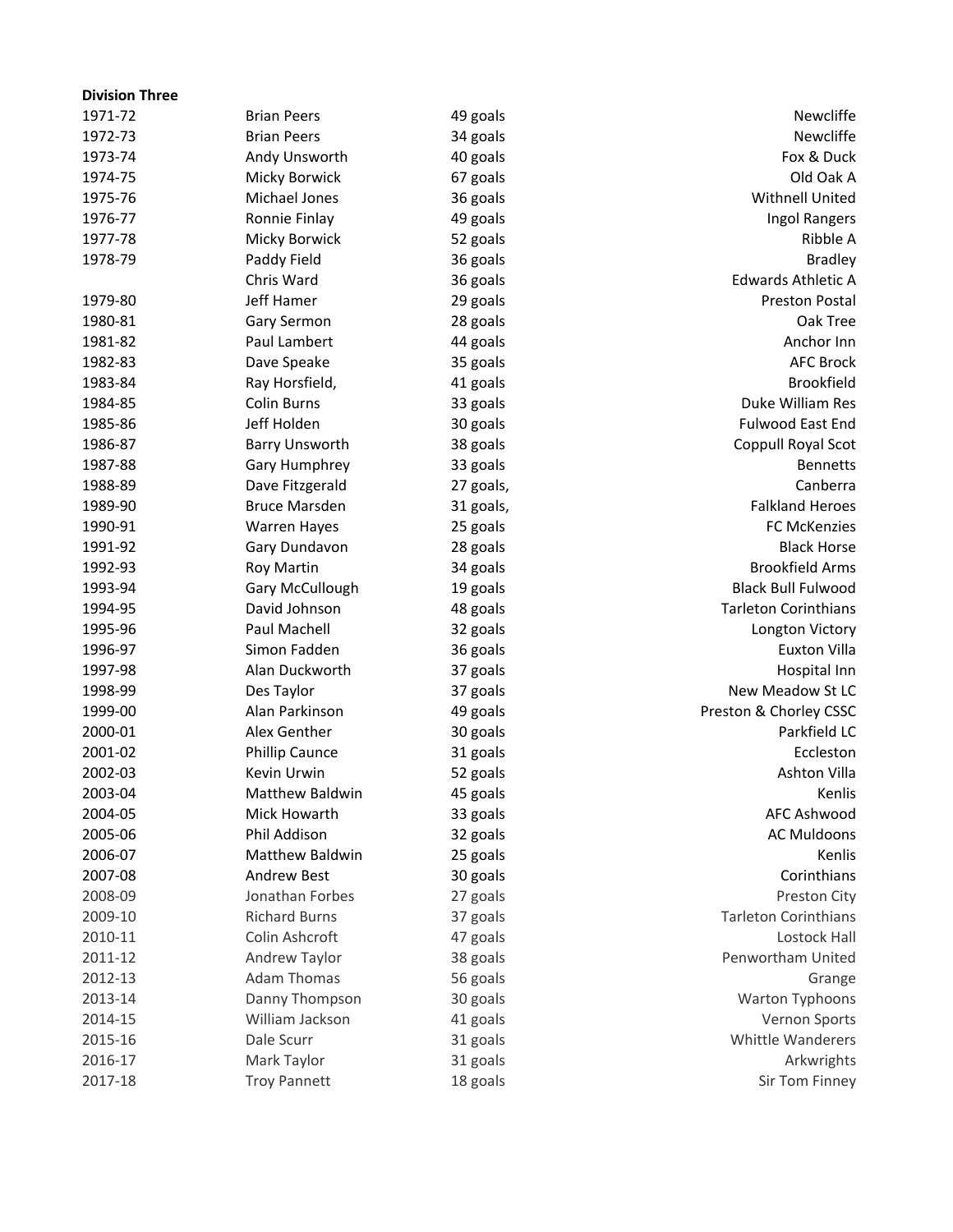| <b>Division Four</b> |                          |          |                             |
|----------------------|--------------------------|----------|-----------------------------|
| 1971-72              | Doug Wilkinson           | 58 goals | <b>Ribbleton Annex</b>      |
| 1972-73              | Peter Darby              | 35 goals | Lancs NALGO                 |
| 1973-74              | Mick Duerden             | 34 goals | Horsley Smith               |
| 1974-75              | Ronnie Finlay            | 50 goals | Ingol Rangers               |
| 1975-76              | Ronnie Finlay            | 51 goals | Ingol Rangers               |
| 1976-77              | Micky Borwick            | 78 goals | Ribble A                    |
| 1977-78              | David Gardener           | 39 goals | <b>Garstang Flag</b>        |
| 1978-79              | <b>Bill Smalley</b>      | 24 goals | Fulwood AFC                 |
| 1979-80              | John Kerrigan            | 47 goals | Grimsargh                   |
| 1980-81              | Paul Lambert             | 35 goals | Anchor Inn                  |
| 1981-82              | Steven Bell              | 21 goals | <b>AFC Brock</b>            |
| 1982-83              | Neil Alty                | 32 goals | Yew Tree                    |
| 1983-84              | Neil Anderton            | 31 goals | <b>Brindle</b>              |
| 1984-85              | Peter Houston            | 58 goals | <b>Black Bull Leyland</b>   |
| 1985-86              | Joe Stokes               | 23 goals | Lostock St Gerards          |
|                      | <b>Barry Unsworth</b>    | 23 goals | Coppull Royal Scot          |
| 1986-87              | Gary Humphrey            | 31 goals | Walmsleys                   |
| 1987-88              | <b>Steve Slater</b>      | 29 goals | <b>Sherwood Rangers</b>     |
| 1988-89              | Dave Hollinghurst        | 32 goals | <b>Brookfield Arm</b>       |
| 1989-90              | <b>Greg Salisbury</b>    | 21 goals | FC Mackenzie                |
| 1990-91              | <b>Brendan Connolly</b>  | 18 goals | Lostock St Gerards R        |
| 1991-92              | Andy Hayes               | 40 goals | <b>Band Club</b>            |
| 1992-93              | Pete Collier             | 29 goals | <b>Blue Moon Wanderers</b>  |
| 1993-94              | Anthony Connolly         | 19 goals | Phoenix                     |
| 1994-95              | Kevin Cleary             | 52 goals | Longridge Forrest Res       |
| 1995-96              | Graham Bell              | 27 goals | Euxton Villa                |
| 1996-97              | John Stead               | 31 goals | <b>Holy Family</b>          |
| 1997-98              | Paul Kelly               | 63 goals | Goosnargh Wanderers         |
| 1998-99              | Alex Genther             | 42 goals | Parkfield LC                |
| 1999-00              | Peter Collier            | 60 goals | <b>Brookfield Lions</b>     |
| 2000-01              | Lee Heyes                | 36 goals | Eccleston                   |
| 2001-02              | <b>Matthew Baldwin</b>   | 53 goals | Kenlis                      |
| 2002-03              | Kristofer Munn           | 41 goals | <b>AFC Ashton</b>           |
| 2003-04              | John McWhinnie           | 35 goals | AFC Lostock Hall R          |
| 2004-05              | <b>Nicky Seekings</b>    | 44 goals | Ashton Lane Ends            |
| 2005-06              | <b>Mick Hodgetts</b>     | 34 goals | Catforth Bays               |
| 2006-07              | <b>Stuart Pilkington</b> | 40 goals | <b>Trades Hall</b>          |
| 2007-08              | John Kennedy             | 44 goals | Ingol FC                    |
| 2008-09              | Daniel Birkby            | 37 goals | <b>Tarleton Corinthians</b> |
| 2009-10              | Colin Ashcroft           | 47 goals | Lostock Hall                |
| 2010-11              | Alan Cookson             | 37 goals | Tanterton                   |
| 2011-12              | Phil Leathard            | 37 goals | Albrighton                  |
| 2012-13              | Danny Thompson           | 23 goals | Warton Typhoons             |
| 2013-14              | <b>Richard Burns</b>     | 33 goals | Hesketh Bank                |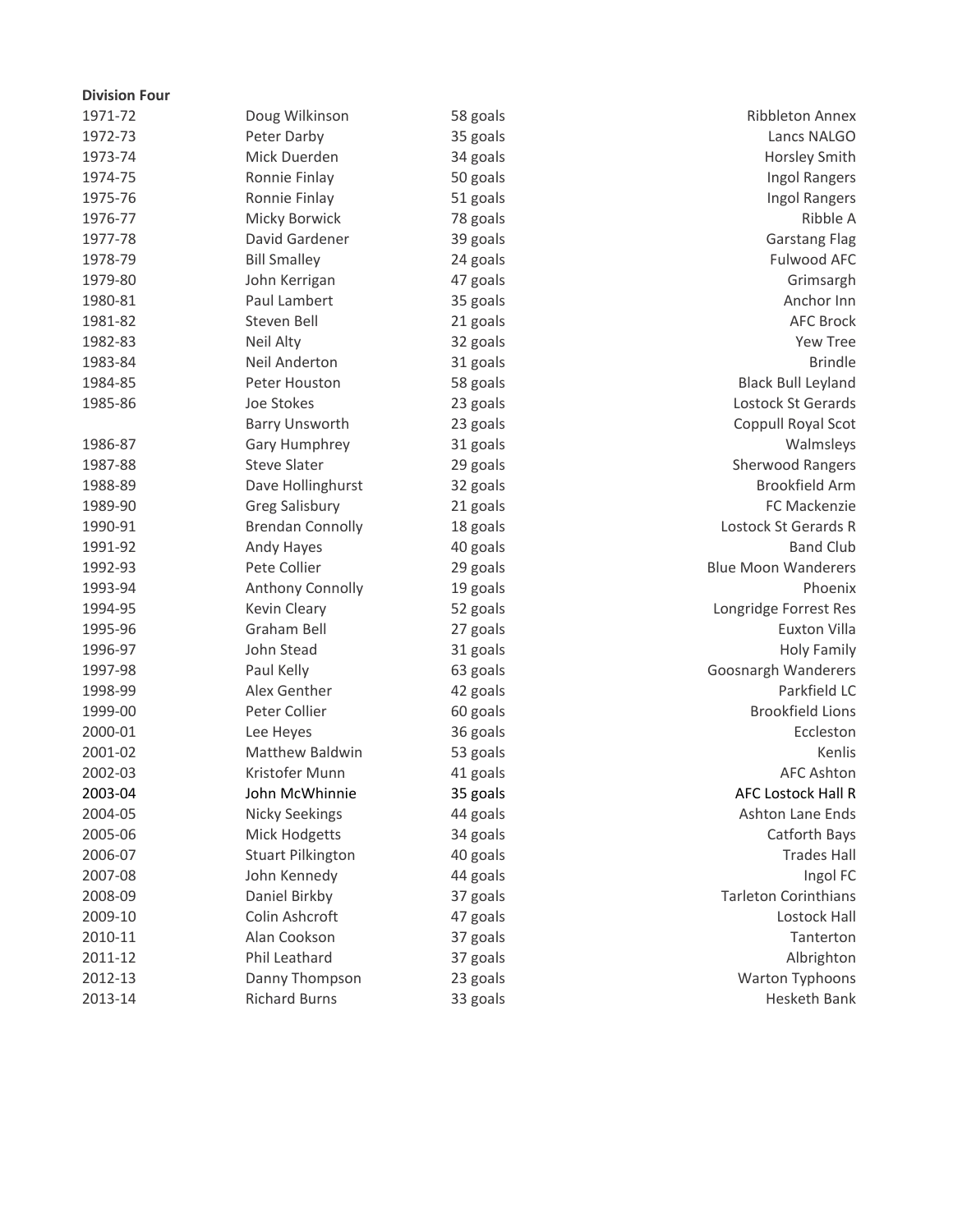| <b>Division Five</b>          |                         |          |                              |
|-------------------------------|-------------------------|----------|------------------------------|
| 1971-72                       | Martin Lambert          | 35 goals | Fox & Duck                   |
| 1972-73                       | lan Innes               | 63 goals | Lancs City United            |
| 1973-74                       | Barry Kirby             | 54 goals | Theatre Boys                 |
| 1974-75                       | <b>Terry Fairclough</b> | 28 goals | Peelers                      |
| 1975-76                       | Alex Ross               | 36 goals | <b>Hesketh Arms B</b>        |
| 1976-77                       | Reg Johnson             | 65 goals | <b>Chequered Flag</b>        |
| 1977-78                       | Martin McCann           | 45 goals | <b>BAC Saudi</b>             |
| 1978-79                       | John Hancock            | 53 goals | Grimsargh                    |
| 1979-80                       | Peter Waddington        | 35 goals | Queen Hotel                  |
| 1980-81                       | <b>Tony Cooper</b>      | 28 goals | <b>B &amp; R Taylor</b>      |
| 1981-82                       | Neil Alty               | 43 goals | Atkinson Yew Tree            |
| 1982-83                       | <b>Trevor Eccleston</b> | 30 goals | L & Y Lions                  |
| 1983-84                       | Steve Hoyle             | 31 goals | Cuerdale Fire                |
| 1984-85                       | <b>Barry Unsworth</b>   | 31 goals | Coppull WMC                  |
| 1985-86                       | Dave Fitzgerald         | 26 goals | Canberra Club                |
| 1986-87                       | <b>Steve Slater</b>     | 25 goals | Sherwood Rangers             |
| 1987-88                       | Derek Richardson        | 25 goals | <b>Brookfield Arms</b>       |
| 1988-89                       | Mark Wilson             | 32 goals | <b>RML</b>                   |
| 1989-90                       | <b>Steve Spall</b>      | 31 goals | <b>Bonds</b>                 |
| 1990-91                       | Andy Hayes              | 23 goals | <b>Band Club</b>             |
|                               | Colin Marginson         | 23 goals | <b>Band Club</b>             |
| 1991-92                       | Paddy Campbell          | 40 goals | <b>BC Supplies</b>           |
| 1992-93                       | Carl Brennand           | 24 goals | <b>Welcome Tavern</b>        |
| 1993-94                       | Neil Blackham           | 28 goals | <b>Tarleton Corinthians</b>  |
| <b>Division Six</b>           |                         |          |                              |
| 1980-81                       | Paul Lee                | 25 goals | <b>Lisieux Hall Reserves</b> |
| 1981-82                       | <b>Steve Sherlow</b>    | 32 goals | <b>Heapey Lions</b>          |
| 1982-83                       | Peter Houston           | 30 goals | <b>Black Bull Leyland</b>    |
| 1983-84                       | Paddy Clifford          | 29 goals | Hospital Club                |
| 1984-85                       | <b>Garry Humphreys</b>  | 47 goals | <b>AFC Norvic</b>            |
| 1985-86                       | <b>Steve Slater</b>     | 34 goals | Sherwood Rangers             |
| 1986-87                       | Roy Martin              | 17 goals | <b>Brookfield Arms</b>       |
| 1987-88                       | Neil Alty               | 40 goals | <b>Bobby Peel</b>            |
| 1988-89                       | Martin Haslett          | 23 goals | <b>Bay Horse</b>             |
| 1989-90                       | Colin Marginson         | 34 goals | <b>Band Club</b>             |
| 1990-91                       | Peter Hilton            | 28 goals | <b>Burscough Richmond</b>    |
| 1991-92                       | Simon Bate              | 28 goals | Springfields                 |
| 1992-93                       | Sean Maddock            | 40 goals | Gamull                       |
| 1993-94                       | Paul Mountain           | 34 goals | St Jude's                    |
| <b>Youth Premier Division</b> |                         |          |                              |
| 2008-09                       | Alexander Proctor       | 25 goals | Charnock Richard             |
| 2009-10                       | Mututu Chilufya         | 19 goals | <b>BAC/EE Preston</b>        |
| 2010-11                       | Sakeel Abdulla          | 10 goals | <b>Bolton County</b>         |
| 2011-12                       | <b>Bradley Carsley</b>  | 30 goals | Lostock St Gerards           |
| 2012-13                       | Dan Hafez               | 10 goals | <b>Tarleton Corinthians</b>  |
|                               | Stephen Johnson         | 10 goals | Lostock St Gerards           |
|                               | Alex Todd               | 10 goals | <b>Bolton County</b>         |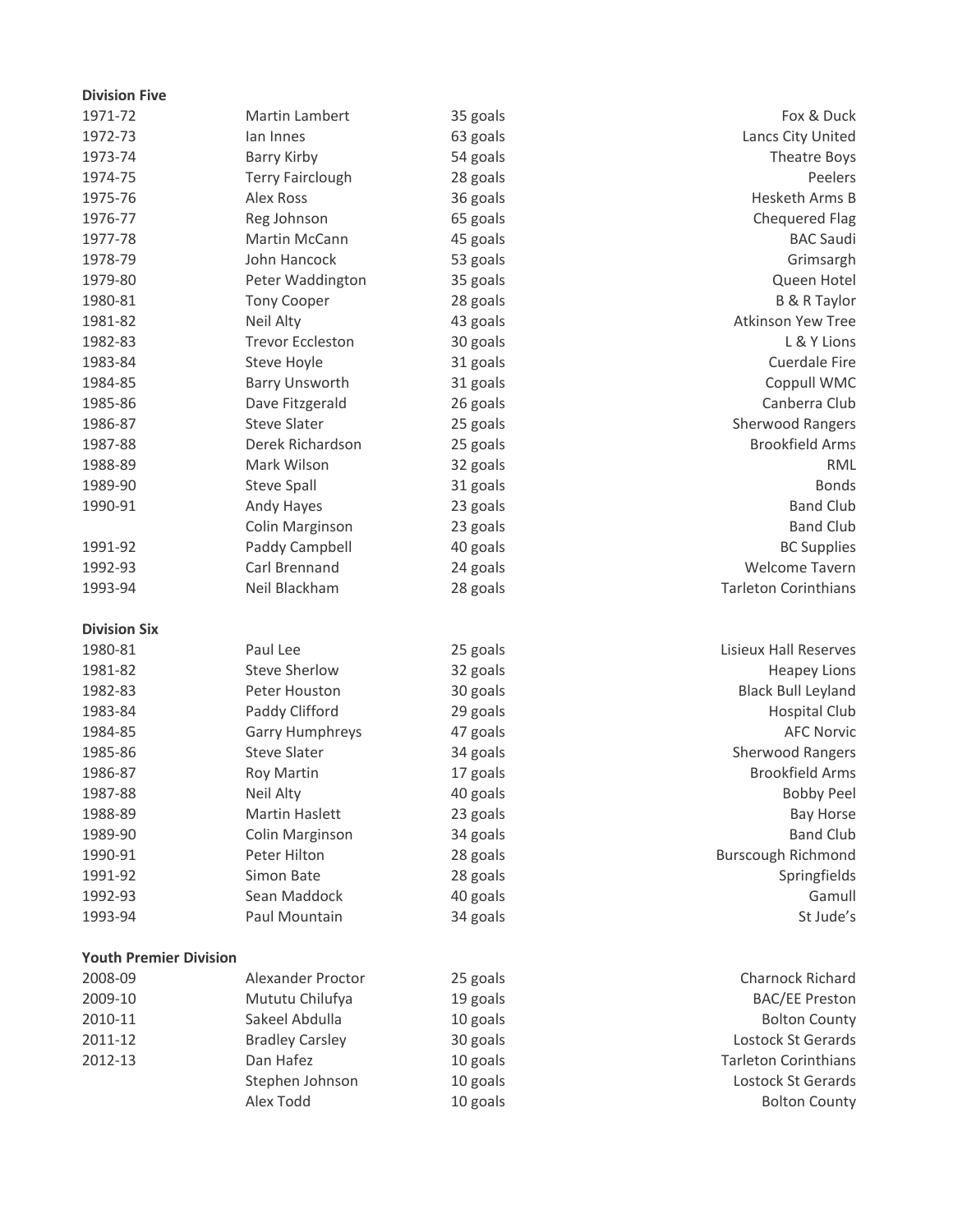| <b>Youth Division One</b>   |                         |          |                             |
|-----------------------------|-------------------------|----------|-----------------------------|
| 2001-02                     | Darren Hall             | 25 goals | Poulton                     |
| 2002-03                     | Chris Apaloo            | 39 goals | Poulton St Johns            |
| 2003-04                     | Ryan Salmon             | 47 goals | Coppull Utd                 |
| 2004-05                     | Phil Leathard           | 24 goals | New Longton                 |
| 2005-06                     | <b>Adam Thomas</b>      | 35 goals | Lostock St Gerards          |
| 2006-07                     | Andrew Vernon           | 37 goals | Southport Trinity           |
| 2007-08                     | Andrew Vernon           | 30 goals | Southport Trinity           |
| 2008-09                     | Louis Mayers            | 22 goals | <b>Charnock Richard AFC</b> |
|                             |                         |          |                             |
| <b>Youth Division Two</b>   |                         |          |                             |
| 2004-05                     | Lee Morrison            | 35 goals | Poulton                     |
| 2005-06                     | <b>Chris Chambers</b>   | 18 goals | <b>Bradley Wanderers</b>    |
| 2006-07                     | <b>Ashley Charles</b>   | 30 goals | Preston City                |
| 2007-08                     | Daniel Green            | 18 goals | Eccleston & Heskin          |
|                             | Robert Roach            | 18 goals | <b>BAC/EE Preston</b>       |
| 2008-09                     | James Ainscough         | 20 goals | <b>Brigg</b>                |
|                             | Jordan Gorrall          | 20 goals | <b>Brigg</b>                |
|                             |                         |          |                             |
| <b>Youth Division Three</b> |                         |          |                             |
| 2007-08                     | Daniel Dawson           | 21 goals | Euxton Villa                |
|                             |                         |          |                             |
| <b>Youth Division Red</b>   |                         |          |                             |
| 2010-11                     | Harrison Fisher         | 12 goals | Lostock Hall SC             |
| 2011-12                     | Thomas Graham           | 31 goals | Garstang                    |
| 2012-13                     | Ryan Fairclough         | 25 goals | Charnock Richard            |
| 2013-14                     | Joshua Roberts          | 20 goals | <b>Bolton County</b>        |
| 2014-15                     | Michael Jones           | 14 goals | <b>Ramsbottom United</b>    |
| 2015-16                     | Jamie Clarke            | 18 goals | Southport                   |
| 2016-17                     | <b>Michael Price</b>    | 21 goals | Ladybridge                  |
| 2017-18                     | Kuda Kennedy Chingwaro  | 23 goals | Padiham                     |
|                             |                         |          |                             |
| <b>Youth Division White</b> |                         |          |                             |
| 2009-10                     | James Porter            | 20 goals | Ribbleton                   |
| 2010-11                     | John Porter             | 14 goals | Ribbleton                   |
| 2011-12                     | <b>Curtis Gallagher</b> | 36 goals | Mill Hill                   |
| 2012-13                     | Ryan Kay                | 33 goals | Springfields                |
| 2013-14                     | Joseph O'Keefe          | 25 goals | Elton Vale                  |
| 2014-15                     | Lewis Pilgrim           | 32 goals | Coppull United              |
| 2015-16                     | Umar Bux                | 27 goals | <b>Broughton Amateurs</b>   |
| 2016-17                     | Nathan Carroll          | 34 goals | <b>Tarleton Corinthians</b> |
| 2017-18                     | Matthew Van Wyk         | 20 goals | <b>BAE Warton</b>           |
|                             |                         |          |                             |
| <b>Youth Division Blue</b>  |                         |          |                             |
| 2009-10                     | Liam McDonald           | 30 goals | Thornton Cleveleys          |
| 2010-11                     | Heath Ainscough         | 19 goals | Chew Moor Brook             |
| 2012-13                     | <b>Moss Sirisom</b>     | 22 goals | Norcross & Warbreck         |
| 2013-14                     | Thomas Lang             | 29 goals | Leyland Albion              |
|                             | William Thom            | 29 goals | Lostock Hall SC             |
| 2014-15                     | Jack Lumsden            | 20 goals | Leyland Albion              |
| 2015-16                     | <b>Daniel Squires</b>   | 19 goals | AFC Fylde                   |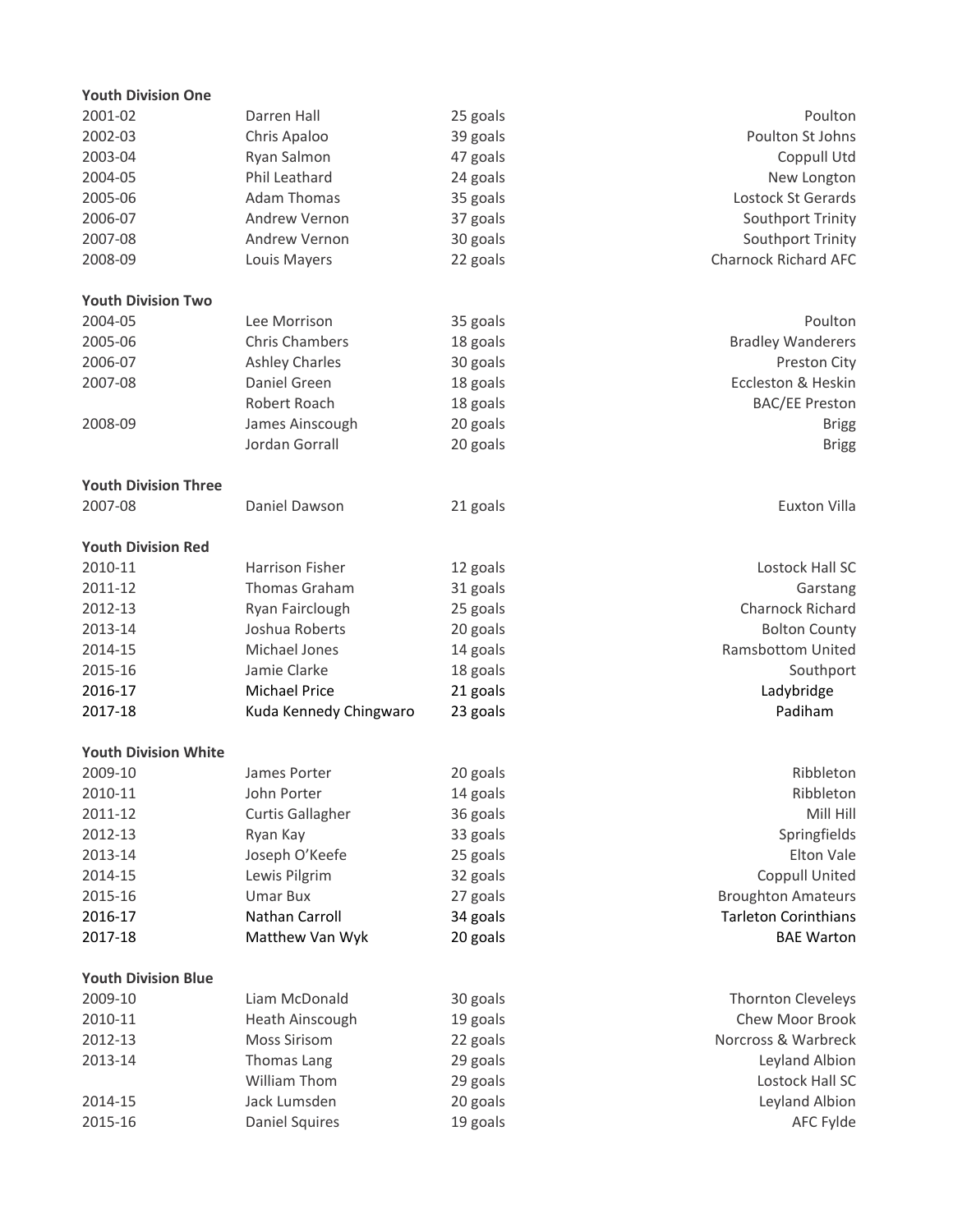| 2016-17                     | Owen Watkinson | 41 goals | AFC Fylde          |
|-----------------------------|----------------|----------|--------------------|
| 2017-18                     | Geirge Simmons | 23 goals | Euxton Villa       |
| <b>Youth Division Green</b> |                |          |                    |
| 2013-14                     | Philip Allen   | 27 goals | Poulton            |
| 2014-15                     | Dominic Lawson | 17 goals | Thornton Cleveleys |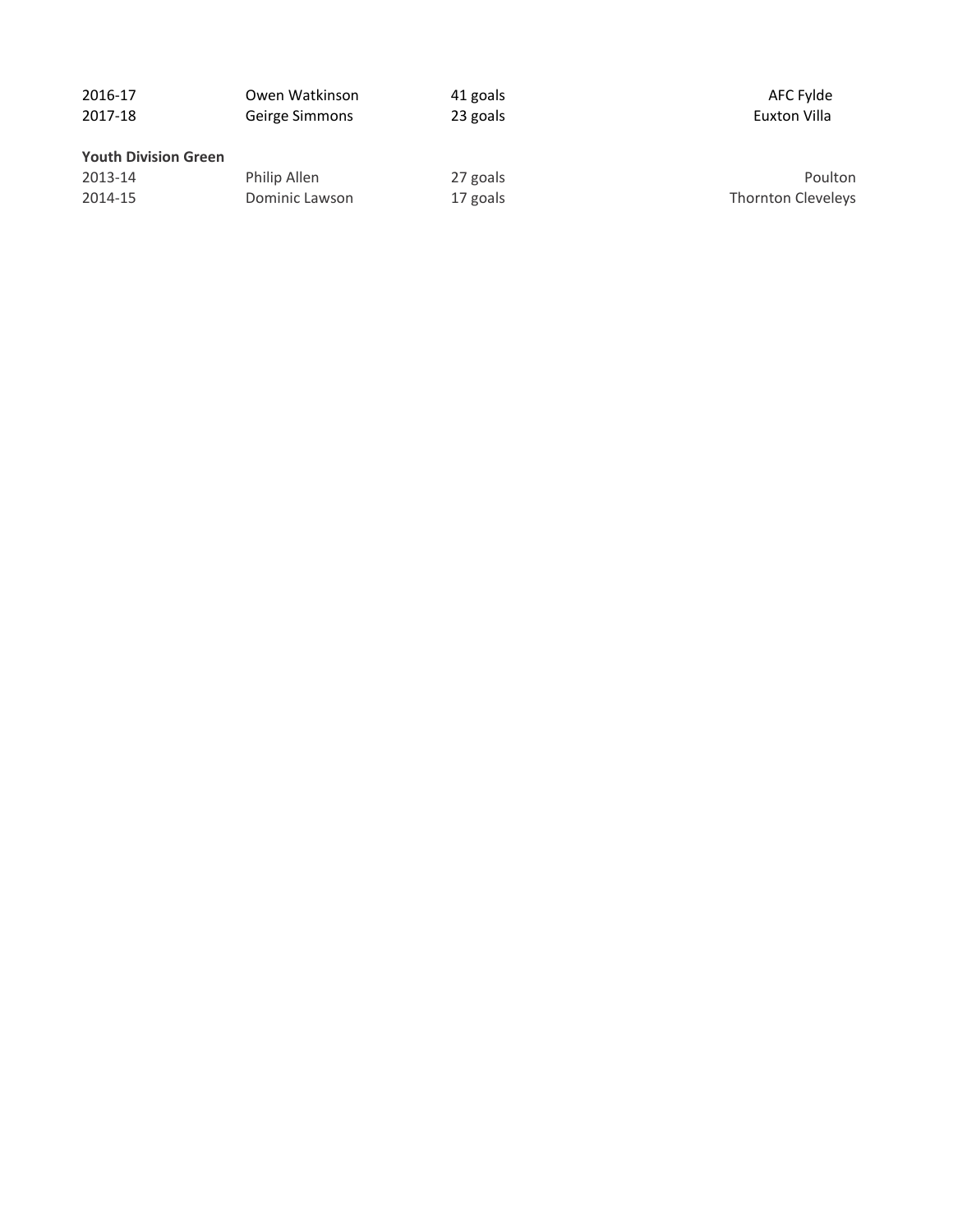#### **John Kennedy Trophy (Awarded to the top Open Age scorer in the League)**

|         | (Awarded to the top Open Age storer in the League) |          |                             |
|---------|----------------------------------------------------|----------|-----------------------------|
| 1971-72 | Doug Wilkinson                                     | 58 goals | Ribbleton Annex             |
| 1972-73 | lan Innes                                          | 63 goals | Lancs City United           |
| 1973-74 | Barry Kirby                                        | 54 goals | Theatre Boys                |
| 1974-75 | Mick Borwick                                       | 67 goals | Old Oak A                   |
| 1975-76 | Ronnie Finlay                                      | 51 goals | Ingol Rangers               |
| 1976-77 | Mick Borwick                                       | 78 goals | Ribble A                    |
| 1977-78 | Mick Borwick                                       | 52 goals | Ribble A                    |
| 1978-79 | John Hancock                                       | 53 goals | Grimsargh                   |
| 1979-80 | John Kerrigan                                      | 47 goals | Grimsargh                   |
| 1980-81 | Mick Borwick,                                      | 37 goals | <b>AFC Sumners</b>          |
| 1981-82 | Paul Lambert                                       | 44 goals | Anchor Inn                  |
| 1982-83 | Dave Speake                                        | 35 goals | <b>AFC Brock</b>            |
| 1983-84 | Ray Horsfield                                      | 41 goals | <b>Brookfield</b>           |
| 1984-85 | Peter Houston                                      | 58 goals | Black Bull, Leyland         |
| 1985-86 | <b>Steve Slater</b>                                | 34 goals | <b>Sherwood Rangers</b>     |
| 1986-87 | Barry Unsworth                                     | 38 goals | Coppull Royal Scot          |
| 1987-88 | Mick Borwick                                       | 46 goals | <b>Preston Postal</b>       |
| 1988-89 | Mick Borwick                                       | 46 goals | Sumners                     |
| 1989-90 | Colin Marginson                                    | 34 goals | <b>Band Club</b>            |
| 1990-91 | Peter Hilton                                       | 28 goals | <b>Burscough Richmond</b>   |
| 1991-92 | Andy Hayes                                         | 40 goals | <b>Band Club</b>            |
|         | Paddy Campbell                                     | 40 goals | <b>BC Supplies</b>          |
| 1992-93 | Sean Maddock                                       | 40 goals | Gamull                      |
| 1993-94 | Paul Mountain                                      | 34 goals | St Jude's                   |
| 1994-95 | Kevin Cleary                                       | 52 goals | Longridge Forrest Res       |
| 1995-96 | Sean Maddock                                       | 50 goals | Gamull                      |
| 1996-97 | Les Breakell                                       | 42 goals | Arkwrights                  |
| 1997-98 | Paul Kelly                                         | 63 goals | Goosnargh Wanderers         |
| 1998-99 | Alex Genther                                       | 42 goals | Parkfield LC                |
| 1999-00 | Peter Collier                                      | 60 goals | <b>Brookfield Lions</b>     |
| 2000-01 | Paul Kelly                                         | 40 goals | Ingol Rangers               |
| 2001-02 | Matthew Baldwin                                    | 53 goals | Kenlis                      |
| 2002-03 | Kevin Urwin                                        | 52 goals | Ashton Villa                |
| 2003-04 | Ryan Salmon                                        | 47 goals | Coppull Utd                 |
| 2004-05 | <b>Nicky Seeking</b>                               | 44 goals | Ashton Lane Ends            |
| 2005-06 | <b>Adam Thomas</b>                                 | 35 goals | Lostock St Gerards          |
| 2006-07 | <b>Stuart Pilkington</b>                           | 40 goals | <b>Trades Hall</b>          |
| 2007-08 | John Kennedy                                       | 44 goals | Ingol                       |
| 2008-09 | Daniel Birkby                                      | 37 goals | <b>Tarleton Corinthians</b> |
| 2009-10 | Colin Ashcroft                                     | 47 goals | <b>Lostock Hall</b>         |
| 2010-11 | Colin Ashcroft                                     | 47 goals | <b>Lostock Hall</b>         |
| 2011-12 | James Mottley                                      | 42 goals | London Victoria             |
| 2012-13 | <b>Adam Thomas</b>                                 | 56 goals | Grange                      |
| 2013-14 | <b>Richard Burns</b>                               | 33 goals | Hesketh Bank                |

2014-15 William Jackson 41 goals Vernon Sports 2015-16 Dale Scurr 31 goals 31 Books Whittle Wanderers 2016-17 Mark Taylor 31 goals Arkwrights 2017-18 Jack Mountain 35 goals Gregson Lane Wanderers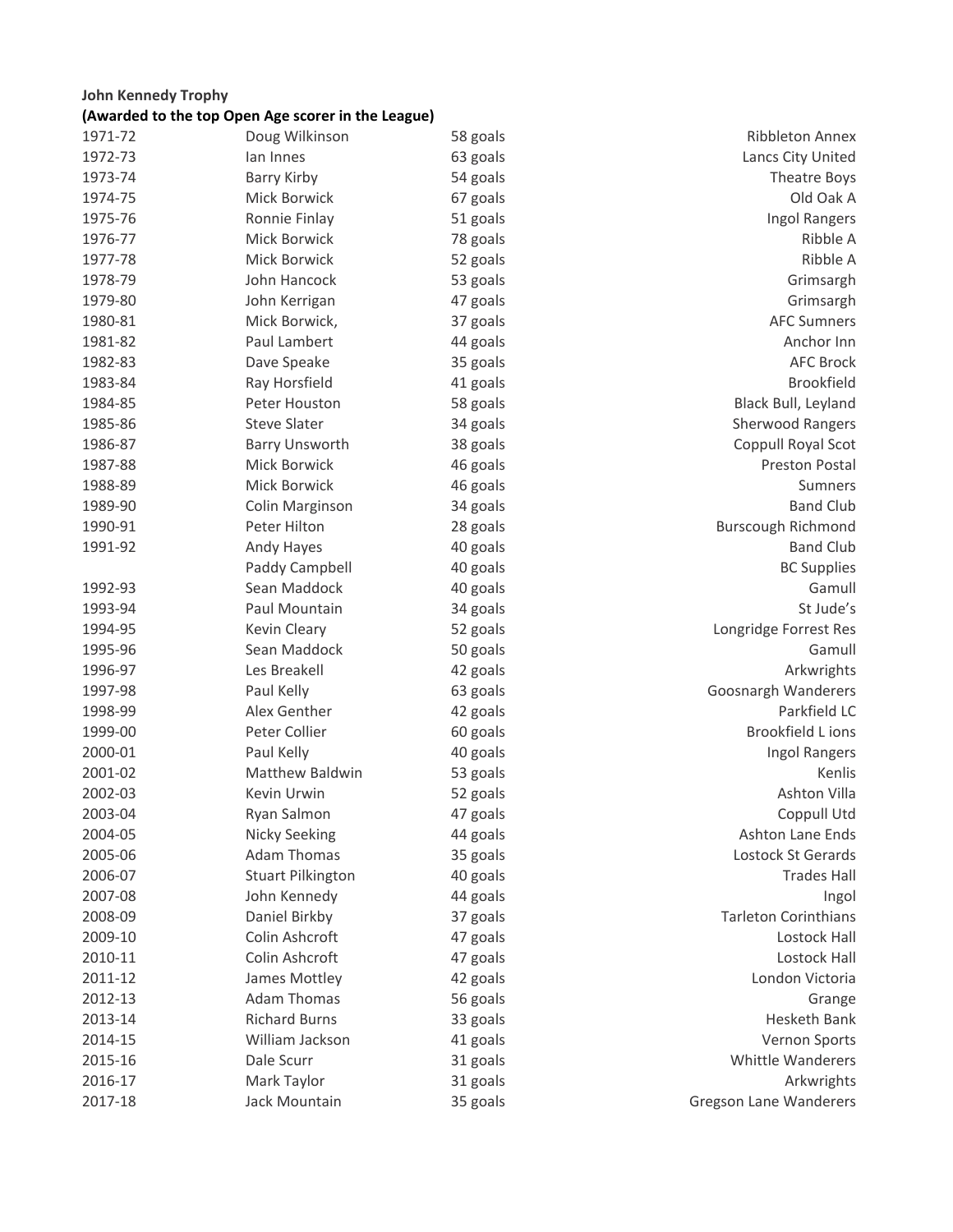# **Top scorer in the Youth Section of the League**

| (Inaugurated in 2014) |                        |          |                           |
|-----------------------|------------------------|----------|---------------------------|
| 2014-15               | Lewis Pilgrim          | 32 goals | Coppull United            |
| 2015-16               | Umar Bux               | 27 goals | <b>Broughton Amateurs</b> |
| 2016-17               | Owen Watkinson         | 27 goals | AFC Fylde                 |
| 2017-18               | Kuda Kennedy Chingwaro | 23 goals | Padiham                   |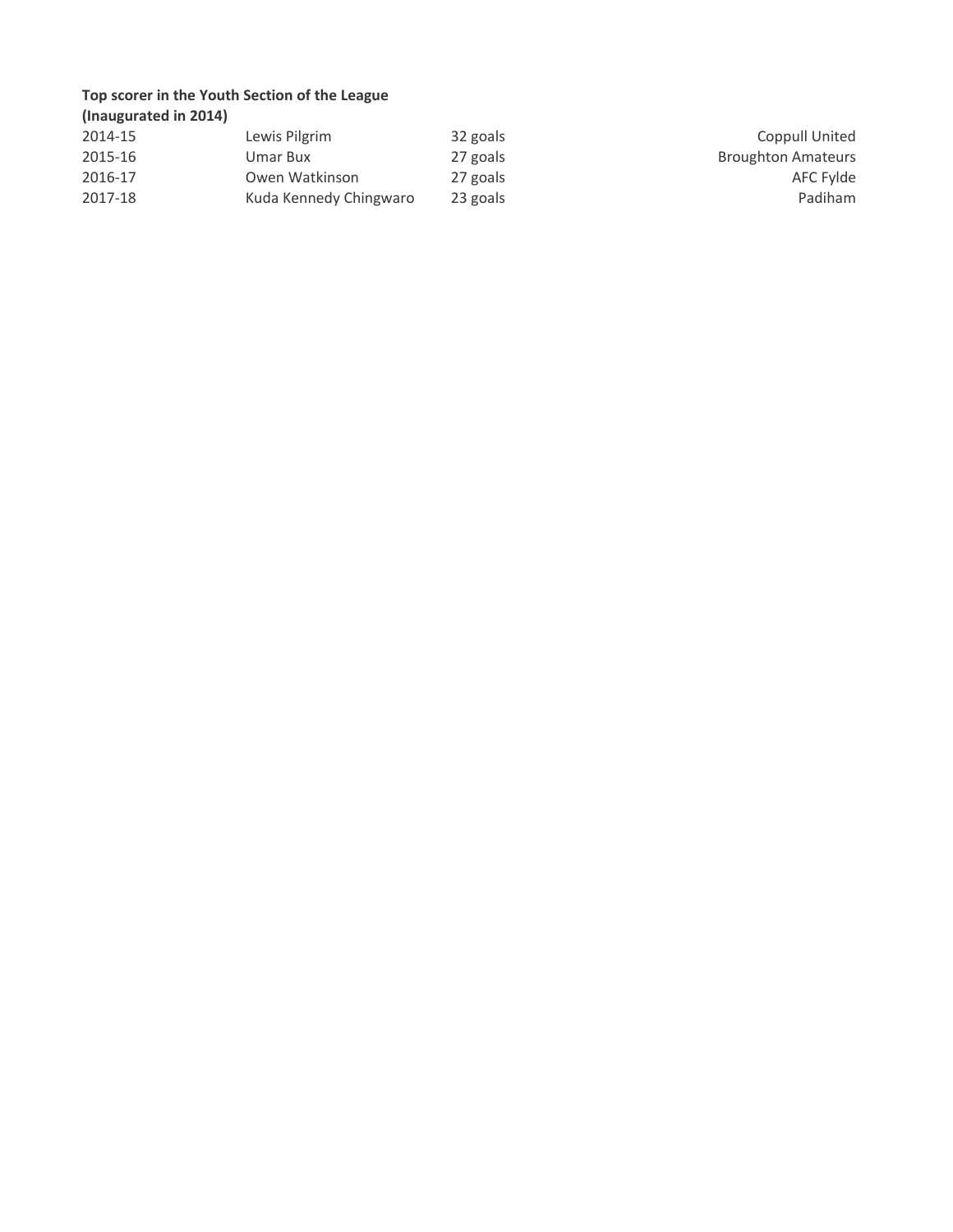# **The Celebration Trophy**

| (Most Improved Team 1972-1992) |                                       |                    |
|--------------------------------|---------------------------------------|--------------------|
| 1971-72                        | 55th Red Rose                         | Div Two            |
| 1972-73                        | Withy Trees, Fulwood                  | Div Two            |
| 1973-74                        | Leyland Tiger                         | Div One            |
| 1974-75                        | Fox & Duck                            | Div Two            |
| 1975-76                        | Lane Ends                             | Div Four           |
| 1976-77                        | <b>Preston Postal</b>                 | Div Four           |
| 1977-78                        | <b>RAOB</b>                           | Div Four           |
| 1978-79                        | Newcliffe Lions                       | Div Three          |
| 1979-80                        | <b>BBV</b>                            | Div Four           |
| 1980-81                        | Oak Tree                              | Div Three          |
| 1981-82                        | White Bull Vics                       | Div One & Div Four |
| 1982-83                        | <b>Brindle</b>                        | Div Five           |
| 1983-84                        | Cuerdale Fire                         | Div Five           |
| 1984-85                        | <b>Sporting Preston</b>               | Div Six            |
| 1985-86                        | Vernon Carus                          | Div Two            |
| 1986-87                        | Air Tool Services                     | Div Five           |
| 1987-88                        | White Bull Longridge                  | Div Four           |
| 1988-89                        | <b>Withy Trees</b>                    | Div Five           |
| 1989-90                        | Morrisons Riversway                   | Div Six            |
| 1990-91                        | <b>CCA</b>                            | Div Four           |
| 1991-92                        | <b>Fulwood East End</b>               | Div Four           |
|                                | (This Award was discontinued in 1992) |                    |

# **The Sportsmanship Trophy (Decided on marks given by opponents)**

| 1969-70 | Golbourne Celtic             | Div One         |
|---------|------------------------------|-----------------|
| 1970-71 | Black Bull, Longton A        | Div Four        |
| 1971-72 | Shuttleworth Arms            | Div One         |
| 1972-73 | Dorman Smith                 | Div Four        |
| 1973-74 | Lisieux Hall A               | Prem Div        |
| 1974-75 | Black Bull, Longton A        | Prem Div        |
| 1975-76 | <b>Continental Casuals</b>   | Div One         |
| 1976-77 | Carrington United,           | Div Five        |
| 1977-78 | Fulwood Ajax                 | Div Three       |
| 1978-79 | Queens Hotel                 | Div Five        |
| 1979-80 | Preston Royals               | Div Three       |
| 1980-81 | Moorbrook B                  | Div Three       |
| 1981-82 | The Gunners                  | Div One         |
| 1982-83 | <b>NCD New Fleece</b>        | Div Two         |
| 1983-84 | Gainsborough                 | Div Three       |
| 1984-85 | <b>Bradley Wanderers Res</b> | Div Four        |
| 1985-86 | <b>AC Sporting</b>           | Div One         |
| 1986-87 | <b>AC Sporting</b>           | Prem & Div Four |
| 1987-88 | <b>AC Sporting</b>           | Prem Div        |
| 1988-89 | <b>Real Preston</b>          | Div Three       |
| 1989-90 | Fulwood East End             | Div Three       |
| 1990-91 | <b>Black Horse</b>           | Div Three       |
| 1991-92 | Lostock St Gerards           | Prem Div        |
| 1992-93 | <b>Blue Bell</b>             | Div One         |
| 1993-94 | <b>Tarleton Corinthians</b>  | Div Five        |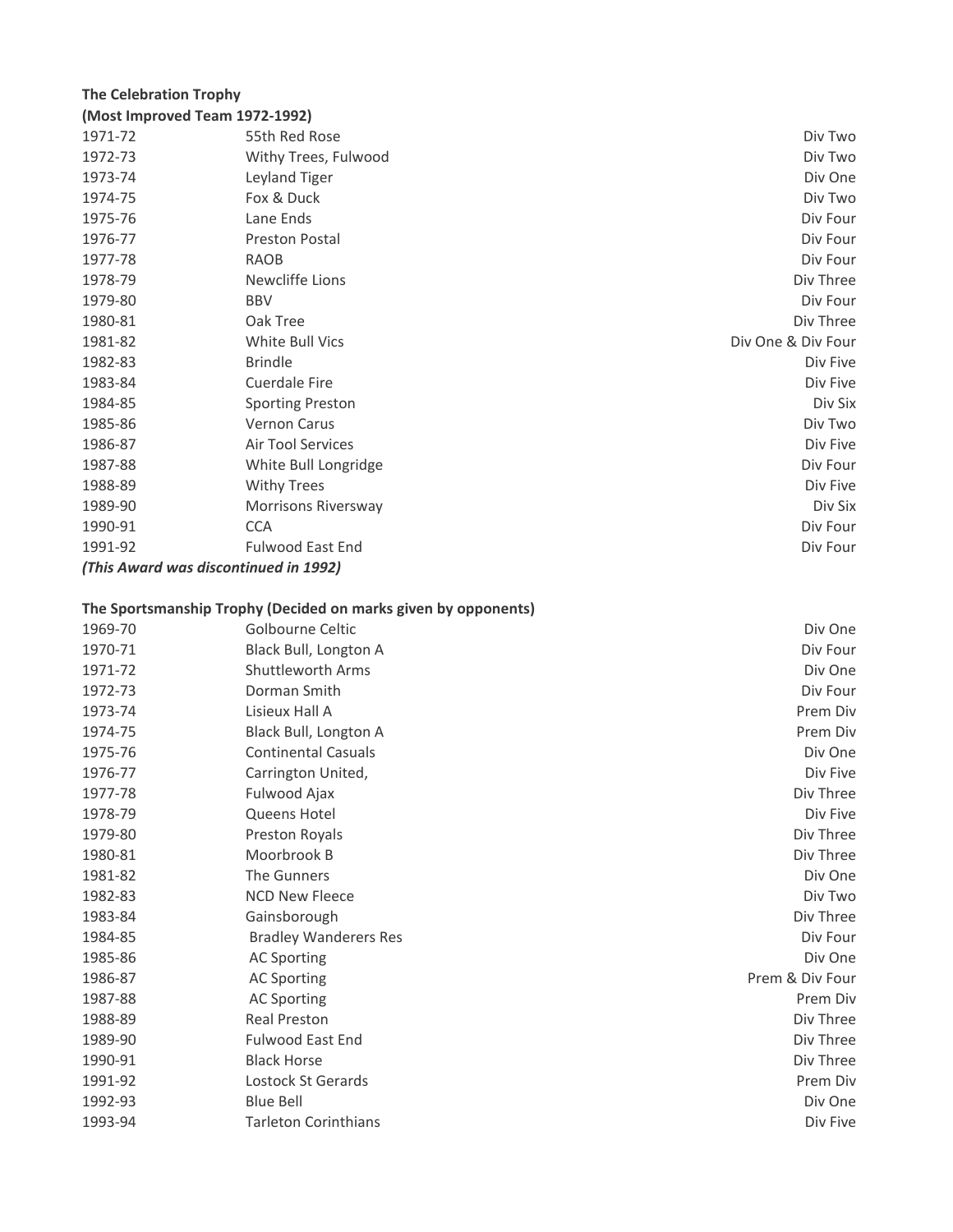| 1994-95 | Bilsborrow                             | Div One               |
|---------|----------------------------------------|-----------------------|
| 1995-96 | <b>Preston Fire Station</b>            | Div Three             |
| 1996-97 | Postal Selbourne                       | Div Two               |
| 1997-98 | <b>Bradley Wanderers Reserves</b>      | Div Two               |
| 1998-99 | Victoria Hotel Reserves                | Div One               |
| 1999-00 | <b>New Farington House</b>             | Div One               |
| 2000-01 | <b>Brindle</b>                         | Prem Div              |
| 2001-02 | Farington                              | Div Three             |
| 2002-03 | Acregate Lane LC                       | Prem Div              |
| 2003-04 | Charnock Richard                       | <b>Youth Division</b> |
| 2004-05 | Merriweather United                    | Div Four              |
| 2005-06 | <b>Imperial FC Reserves</b>            | Div Three             |
| 2006-07 | <b>East Lancs United</b>               | Div Four              |
| 2007-08 | Burscough FC                           | Youth Division Two    |
| 2008-09 | Kenlis FC                              | Div Two               |
| 2009-10 | <b>Gillibrand Warriors</b>             | Youth Blue            |
| 2010-11 | Newman                                 | Youth Premier Div     |
| 2011-12 | New Longton Rovers                     | Youth Red             |
| 2012-13 | New Longton Rovers                     | Youth White           |
| 2013-14 | <b>BAC Continental Casuals (Adult)</b> | Premier               |
|         | Charnock Richard (Youth)               | Youth White           |
| 2014-15 | Warton Typhoons                        | Div 2                 |
|         | Hurst Green                            | Youth Red             |
| 2015-16 | <b>BAE Warton</b>                      | Div <sub>3</sub>      |
|         | Chipping                               | Youth Blue            |
| 2016-17 | <b>BAE Warton</b>                      | Div <sub>3</sub>      |
|         | Lancon                                 | Youth Blue            |
| 2017-18 | Warton                                 | Div 1                 |
|         | Penwortham Town                        | Youth Blue            |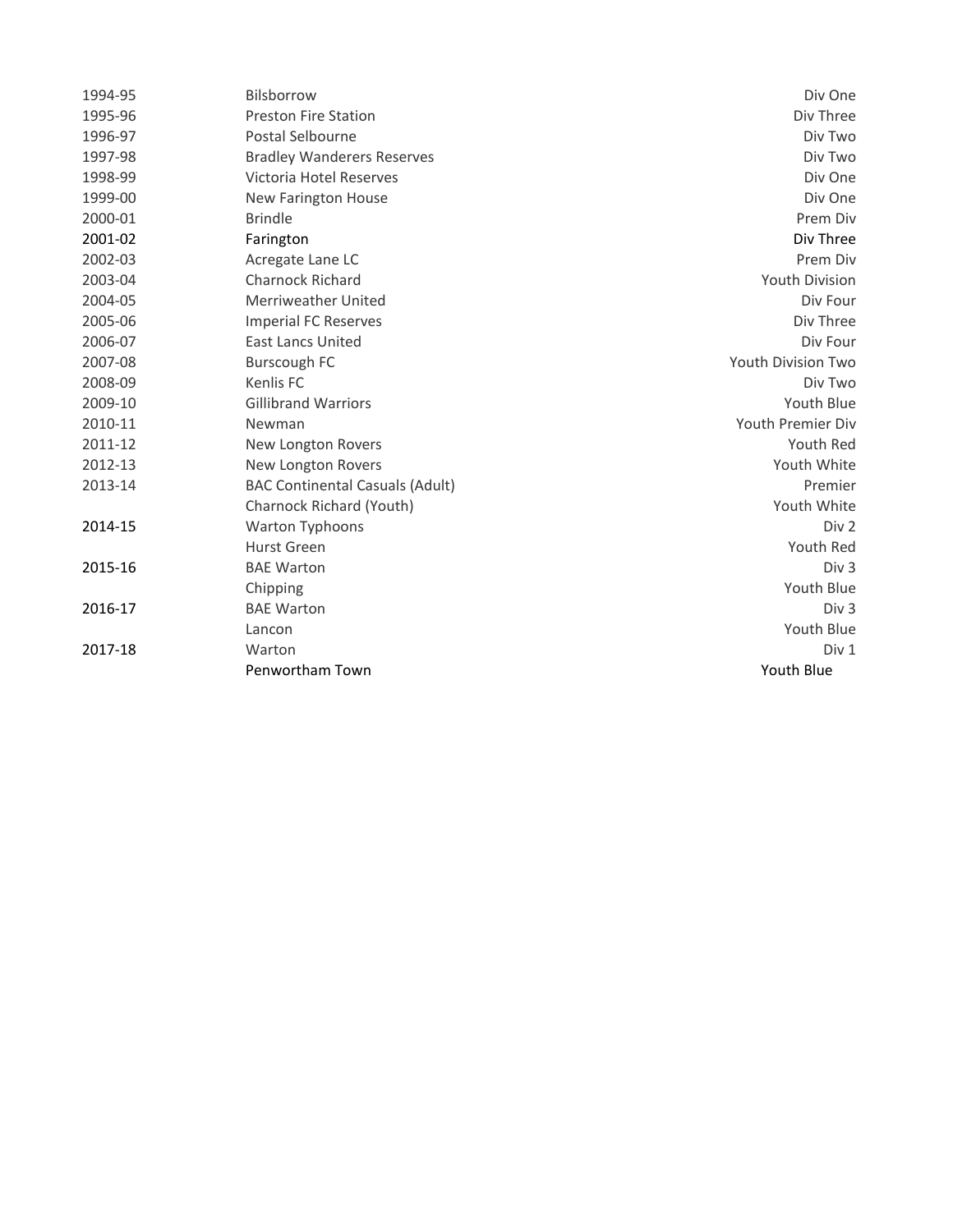# **Personality of the Year (For outstanding service to the League)**

| 1971-72 | <b>Richard Bridge</b>            | Jaguar House                  | Div Four           |
|---------|----------------------------------|-------------------------------|--------------------|
| 1972-73 | James Flannigan                  | Deepdale Hotel                | Prem Div           |
| 1973-74 | Tom Marsden                      | Fulwood & Railway             | Prem Div           |
| 1974-75 | <b>Tony Wilson</b>               | Hornby Castle                 | Prem Div           |
| 1975-76 | Alan Cleary                      | Leyland Tiger                 | Prem Div           |
| 1976-77 | Dave Taylor                      | <b>RAOB</b>                   | Div Four           |
| 1977-78 | Jim Bryson                       | League Fixture Secretary      |                    |
| 1978-79 | Mick Bamford                     | <b>Brookfield</b>             | Div Three          |
| 1979-80 | Dave Rayton                      | Fulwood Ajax                  | Div Three          |
| 1980-81 | Mick Perry                       | South Ribble                  | Div Two            |
| 1981-82 | <b>Brian Burke</b>               | Old Oak                       | Div Four           |
| 1982-83 | Brian Woodburn                   | Peelers                       | Div Two            |
| 1983-84 | Albert Walker                    | 55 <sup>th</sup> Red Rose     | Div One            |
| 1984-85 | Greg Scott                       | Lane Ends                     | Prem Div           |
| 1985-86 | Tom Watson                       | Lostock St Gerards            | Div Four           |
| 1986-87 | Paul Dinsdale                    | <b>Forrest Arms</b>           | Prem Div           |
| 1987-88 | Mick Cook                        | Air Tool Services             | Div Four           |
| 1988-89 | Clive Fisher                     | League Management Committee   |                    |
| 1989-90 | Jim Parker                       | <b>Garstang Flag</b>          | Div One            |
| 1990-91 | Joe Dewhurst                     | <b>Forrest Arms</b>           | Prem Div           |
| 1991-92 | Mick Borwick                     | Ingol Rangers                 | Prem Div           |
| 1992-93 | <b>Barry Jones</b>               | <b>AFC Brock</b>              | Prem Div           |
| 1993-94 | Steve Willan                     | Acregate Lane LC              | Div One            |
| 1994-95 | <b>Frank Halliwell</b>           | Victoria                      | Prem Div           |
| 1995-96 | Joe Kelly                        | The Antique Centre            | Prem Div           |
| 1996-97 | Jack Cunningham                  | <b>Continental Casuals</b>    | Prem Div           |
| 1997-98 | <b>Barry Haughey</b>             | Theatre Boys                  | Div Three          |
| 1998-99 | Tom Hegarty                      | <b>Fulwood East End</b>       | Div One            |
| 1999-00 | <b>Tony Worrall</b>              | <b>Bradley Wanderers</b>      | Prem Div           |
| 2000-01 | Ronnie Crawley                   | Ingol Rangers                 | Prem Div           |
| 2001-02 | <b>Brian Wolfendale</b>          | Hesketh                       | Prem Div           |
| 2002-03 | Danny Richards                   | Lime Kiln                     | Div Four           |
| 2003-04 | Jim Dempsey                      | Penwortham Town               | Div Four           |
| 2004-05 | John Kerrigan                    | Referee                       |                    |
| 2005-06 | <b>Ged Carberry</b>              | Ingol Rangers                 | Prem Div           |
| 2006-07 | Brian Johnson                    | <b>Gregson Lane Wanderers</b> | Div Three          |
| 2007-08 | Glynn Hoyle                      | Cadley                        | Prem Div           |
| 2008-09 | Dean Crossen                     | <b>AC Muldoons</b>            | Div One            |
| 2009-10 | <b>Russell Horsfield</b>         | <b>AFC Lostock Hall</b>       | <b>Premier Div</b> |
| 2010-11 | Nikki Nye                        | Warton Typhoons               | Youth Div One      |
| 2011-12 | Craig Ashton                     | <b>Wilbraham Wanderers</b>    | Div Three          |
| 2012-13 | <b>Elliott Cosgrove</b>          | <b>Burscough Dynamo</b>       | Youth Premier      |
|         | (Award was discontinued in 2013) |                               |                    |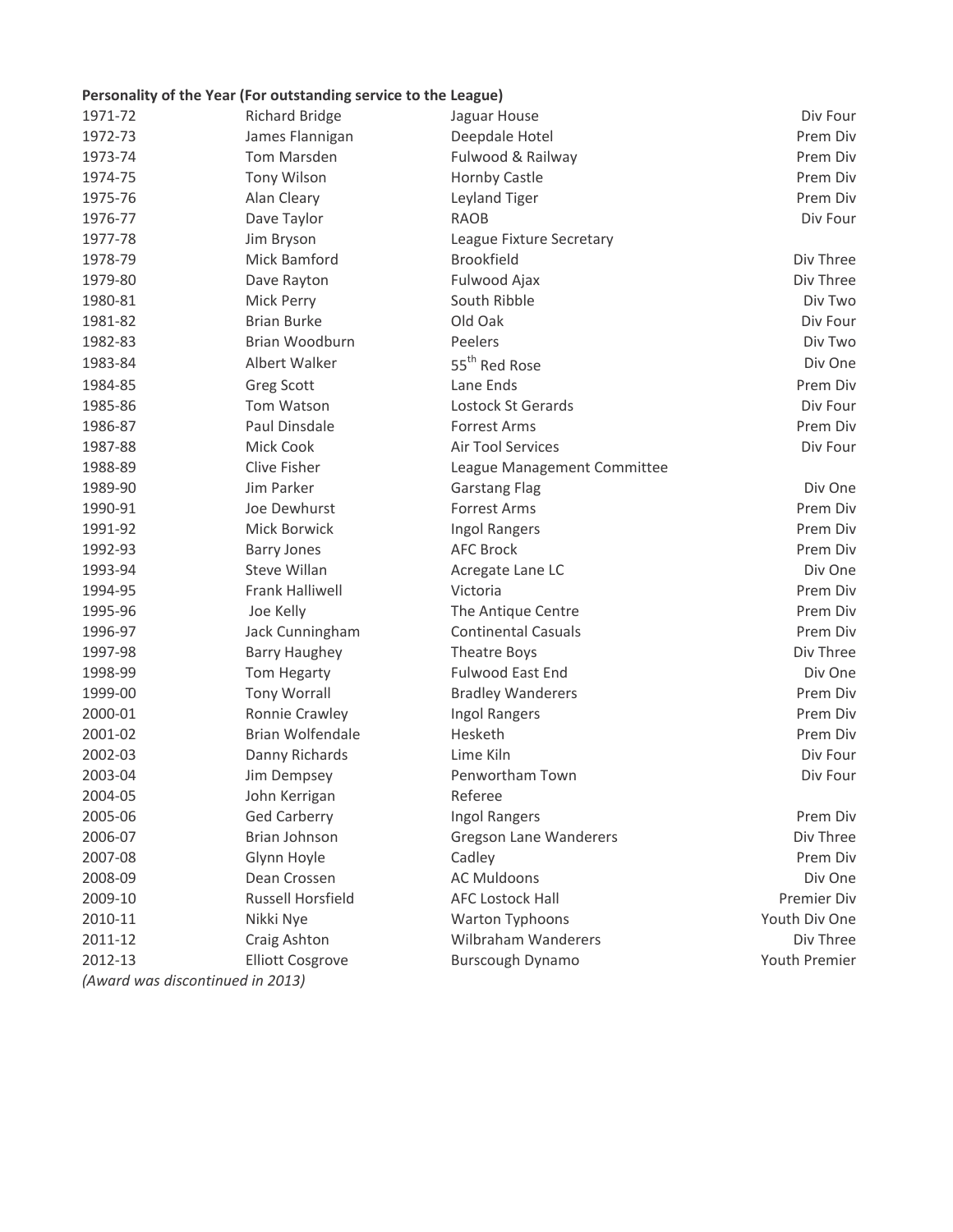# 1971-72 Stanley Wood School Lane WMC School Lane WMC Div Three 1972-73 David Wilcock Continental Casuals Div One 1973-74 David Aspden Hesketh Arms Prem Div 1974-75 Thomas Bowen 55<sup>th</sup> Red R o s e Div One 1975-76 Les Burns Preston Corp Transport Div One 1976-77 Paul Taylor Lex United Div Three 1977-78 Peter Coupe The Wanderers **Prem Diversion Coupe Account Coupe The Wanderers** 1978-79 Barry Walsh Lovat Prem Div 1979-80 Derek Pickersgill White Bull Prem Div 1980-81 Terry Riley McKenzie Arms Prem Div 1981-82 John Bullen AC Sporting Div One 1982-83 John Gibson Fulwood AFC Div Two 1983-84 Frank Myerscough County Arms Prem Div 1984-85 Allan Bond AFC Brock Div One 1985-86 Alan Tugman Garstang Flag Prem Div 1986-87 David Lowe BAC Saudi Div Four 1987-88 **Frank Mulvaney** Bennetts **Bennetts** Bennetts **Div Three** 1988-89 Mick Crook Air Tool Services Div One 1989-90 Carl Longshaw Falkland Heroes Div Three 1990-91 Barbara Parkinson New Farington House Div Two 1991-92 Brian Hickson Ribbleton O E Prem Div 1992-93 Shaun Houston The Antique Centre Div Two 1993-94 Mark Roberts Barons Div One 1994-95 Dean Eccles Brindle Div Two 1995-96 Andy Barton Bilsborrow Div One 1996-97 **Dave Wright Fulwood White Hart Fulwood White Hart** Div Two 1997-98 Geoff Wade Ley Inn Div Two 1998-99 Chris Collins Collins New Meadow St LC Chris Collins Div Three 1999-00 Chris Chapman Anderton Arms Chapman Anderton Arms Chapman Div One 2000-01 John Cookson Lea Rangers Div Two 2001-02 John Wiseman Preston & Chorley CSSC Div Two 2002-03 Steve Smith Theatre Boys Div Two 2003-04 Andy Walsh Unicorn Div Three 2004-05 Derek Dunderdale BAC Continental Casuals Prem Div 2005-06 Stephen Towers Station Station Station Station Div Three 2006-07 Tony Dilworth Lea Rangers Lease Controller Div Two 2007-08 Philip Whittaker Kenlis Communication Philip Whittaker Kenlis Div Two 2008-09 Barry Roberts AFC Lostock Hall Accordinate AFC Lostock Hall Prem Div 2009-10 **The Maguil Maguire Container Maguire** Burscough November 2009-10 Youth Div One 2010-11 Paul Paynter Greenlands Prem Div 2011-12 David Harrison Springfields Div Four 2012-13 **Peter Jones** New Longton Rovers **New Longton Rovers** Div Two 2013-14 Tommy Jones Ashton Villa Ashton Villa Div Two 2014-15 Simon Cooper Bolton Lads & Girls Club Youth Div Red 2015-16 Mark Gibson Charnock Richard Youth Div Red 2016-17 Ken Harwood Ingol Rangers Premier Div 2017-18 Michael Kinsella Arkwrights Arkwrights Div Two **(The Peter Coupe Trophy) Secretary of the Year**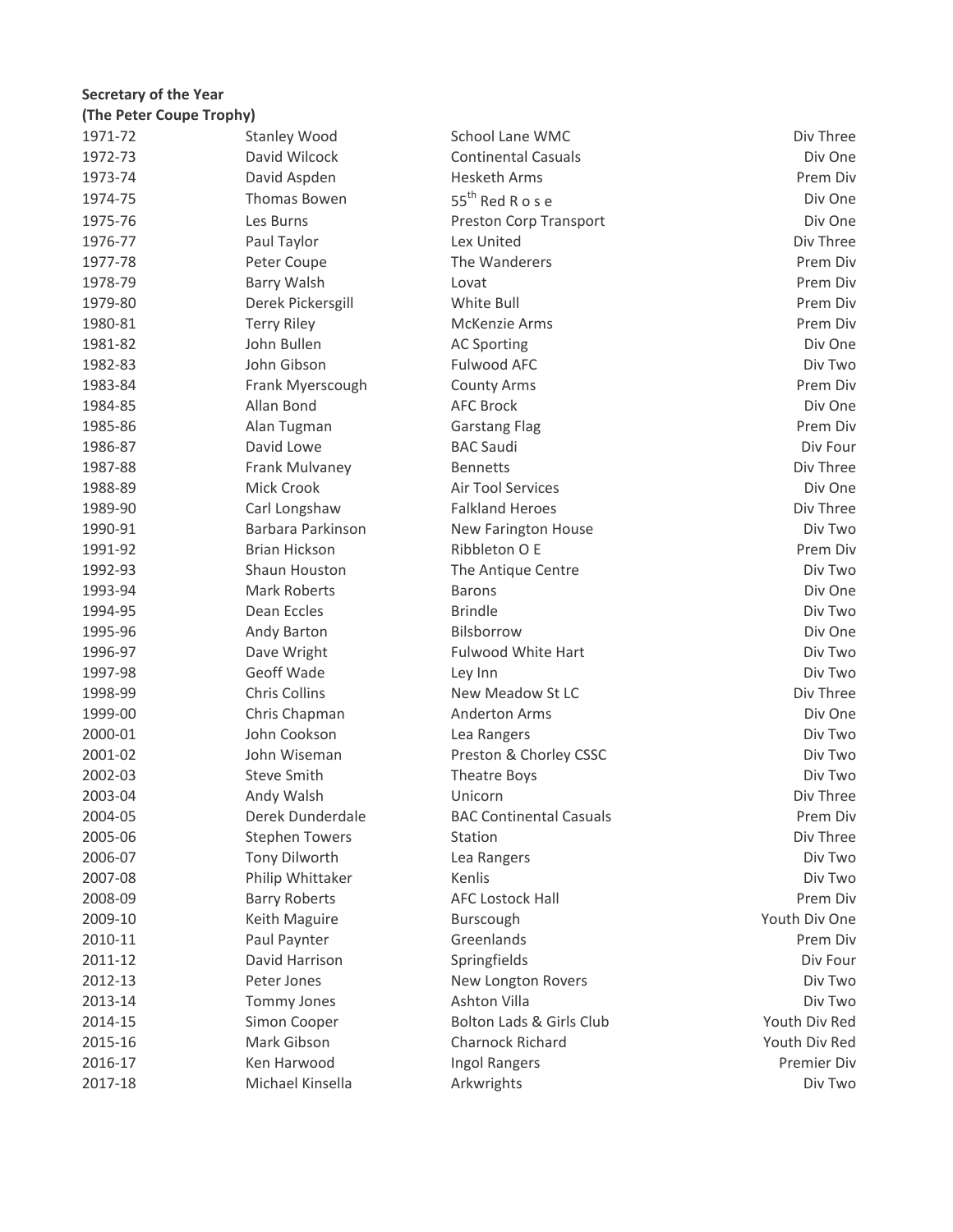# **CUP FINAL REFEREES**

| <b>Challenge Cup Final Referees</b> |                        |
|-------------------------------------|------------------------|
| 1967-68                             | Jack Kelly             |
| 1968-69                             | Derek Lowe             |
| 1969-70                             | Dennis Gill            |
| 1970-71                             | <b>Bill Hall</b>       |
| 1971-72                             | Geoff Chesworth        |
| 1972-73                             | George Benson          |
| 1973-74                             | Alf Bangs              |
| 1974-75                             | <b>Eddie Holmes</b>    |
| 1975-76                             | John Wrennall          |
| 1976-77                             | John Boothby           |
| 1977-78                             | Eric Hart              |
| 1978-79                             | David Seed             |
| 1979-80                             | Ian Hendrick           |
| 1980-81                             | <b>Bob Baron</b>       |
| 1981-82                             | Eddie Wolstenholme     |
| 1982-83                             | Jim Parker             |
| 1983-84                             | Keith Mellalieu        |
| 1984-85                             | Jim Cross              |
| 1985-86                             | <b>Greg Carr</b>       |
| 1986-87                             | Chris Redpath          |
| 1987-88                             | Andy Macdonald         |
| 1988-89                             | Shaun Breakell         |
| 1989-90                             | David S w it h in      |
| 1990-91                             | Neil Walmsley          |
| 1991-92                             | Cliff Trickett         |
| 1992-93                             | Mick Bamford           |
| 1993-94                             | Ian Hendrick           |
| 1994-95                             | Andy MacDonald         |
| 1995-96                             | Peter Saul             |
| 1996-97                             | Jim Bryson             |
| 1997-98                             | John Kerrigan          |
| 1998-99                             | <b>Bernard Macklin</b> |
| 1999-00                             | Neil Swarbrick         |
| 2000-01                             | <b>Tom Conway</b>      |
| 2001-02                             | Mark Hughes            |
| 2002-03                             | <b>Phil Birch</b>      |
| 2003-04                             | Neil Cottam            |
| 2004-05                             | Neil Walmsley          |
| 2005-06                             | Simon Mahomed          |
| 2006-07                             | Norman Edmondson       |
| 2007-08                             | Mark Doherty           |
| 2008-09                             | <b>Steve Foster</b>    |
| 2009-10                             | <b>Steve Taylor</b>    |
| 2010-11                             | David McNamara         |
| 2011-12                             | Rob Walsh              |
| 2012-13                             | <b>Alex Beckett</b>    |
| 2013-14                             | Keith Martin           |
| 2014-15                             | <b>Andrew Daniels</b>  |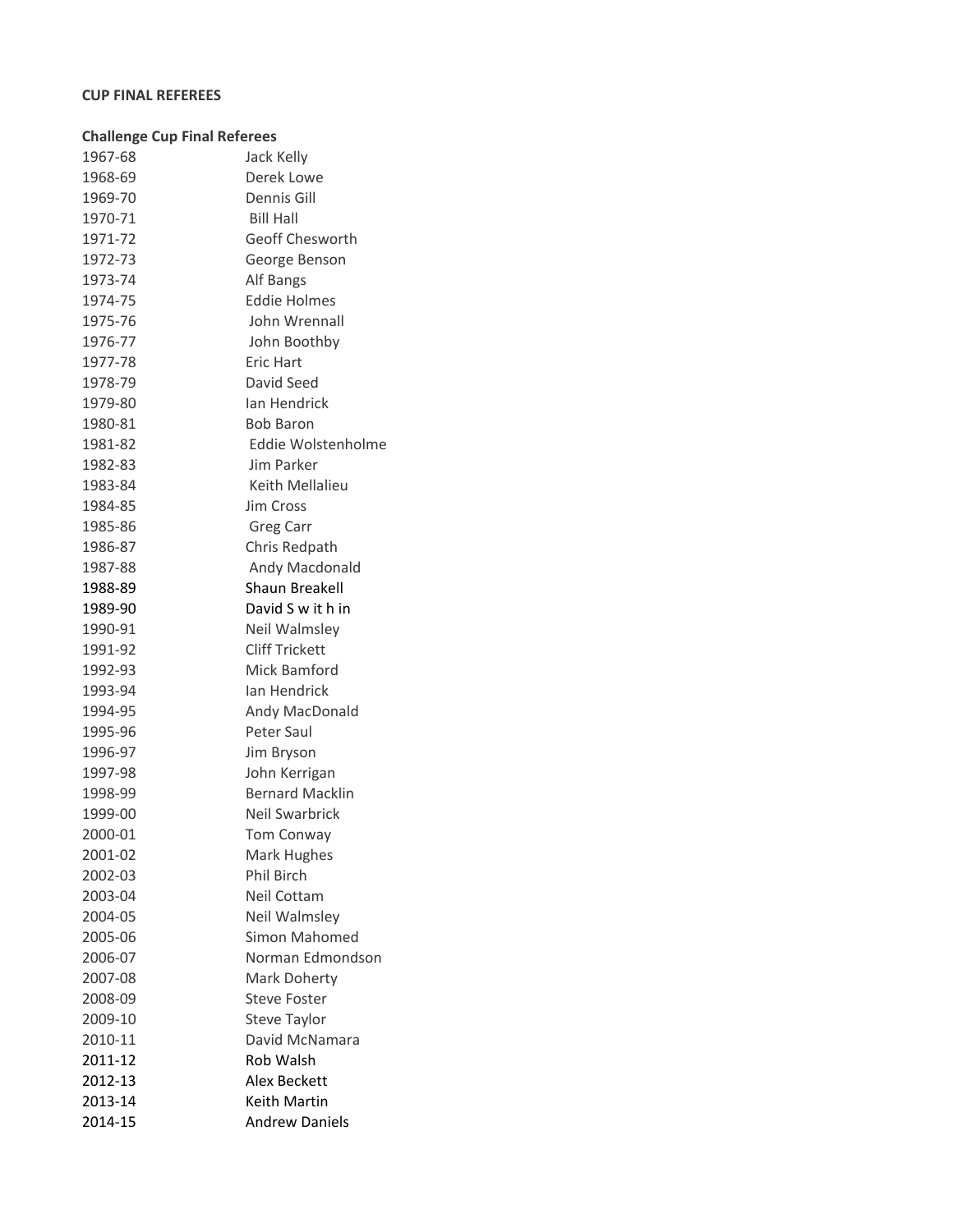| 2015-16 | Ed Duckworth       |
|---------|--------------------|
| 2016-17 | Barry Cropp        |
| 2017-18 | <b>Bob Roberts</b> |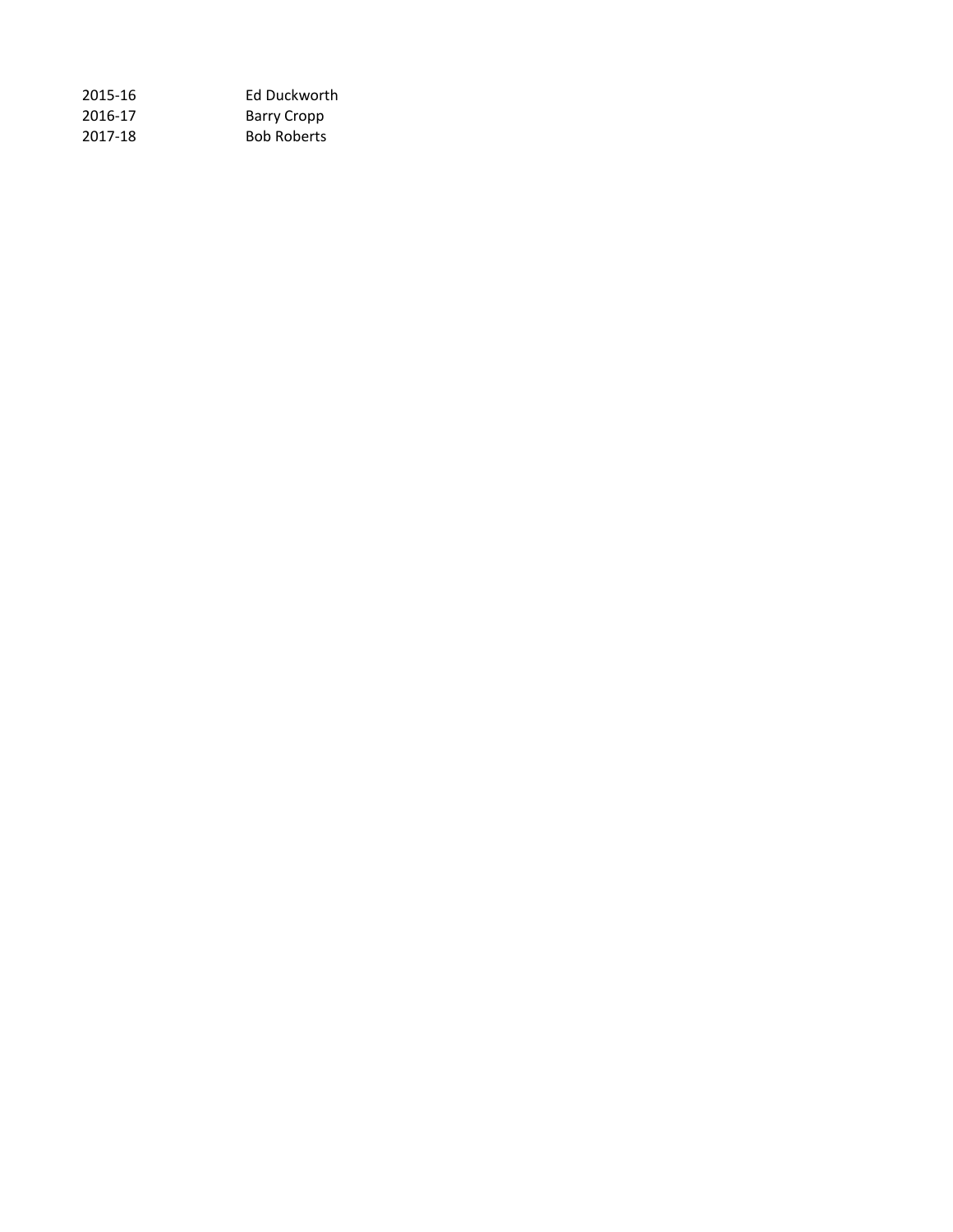# **Presidents Cup Final Referees**

| 1967-68 | <b>Tony Connors</b>   |
|---------|-----------------------|
| 1968-69 | Eamonn McNamara       |
| 1969-70 | <b>Tony Connors</b>   |
| 1970-71 | Syd Harwood           |
| 1971-72 | Alf Bangs             |
| 1972-73 | John Boothby          |
| 1973-74 | <b>Eddie Holmes</b>   |
| 1974-75 | Malcolm Garth         |
| 1975-76 | <b>Eric Hart</b>      |
|         |                       |
| 1976-77 | David H a r tle y     |
| 1977-78 | Ian Hendrick          |
| 1978-79 | Peter Broadbent       |
| 1979-80 | Jack Kay              |
| 1980-81 | David H obin          |
| 1981-82 | Greg Carr             |
| 1982-83 | <b>Wally Askew</b>    |
| 1983-84 | Chris Redpath         |
| 1984-85 | David S e e d         |
| 1985-86 | Peter Saul            |
| 1986-87 | Alan Rawcliffe        |
| 1987-88 | Michael Myers         |
| 1988-89 | Charlie Bain          |
| 1989-90 | <b>Ken Williams</b>   |
| 1990-91 | Alan Rawcliffe        |
| 1991-92 | Mick Bamford          |
| 1992-93 | Jim Bryson            |
| 1993-94 | Kep S i m c o x       |
| 1994-95 | Dave Commins          |
| 1995-96 | <b>Ted Robinson</b>   |
| 1996-97 | John Kerrigan         |
| 1997-98 | Neil Swarbrick        |
| 1998-99 | Andy MacDonald        |
| 1999-00 | Keith Walton          |
| 2000-01 | Peter Whelan          |
| 2001-02 | <b>Brian Johnson</b>  |
| 2002-03 | Mick Massam           |
| 2003-04 | John Taylor           |
| 2004-05 | <b>Tony Hawkes</b>    |
| 2005-06 | <b>Cliff Trickett</b> |
| 2006-07 |                       |
|         | Neil Walmsley         |
| 2007-08 | Craig Dickinson       |
| 2008-09 | Dave Hesketh          |
| 2009-10 | Mark Atherton         |
| 2010-11 | Paul Mountain         |
| 2011-12 | Keith Martin          |
| 2012-13 | <b>Andy Daniels</b>   |
| 2013-14 | Dale Bowden           |
| 2014-15 | Mark Hughes           |
| 2015-16 | Paul Mountain         |
| 2016-17 | Phil Ryan             |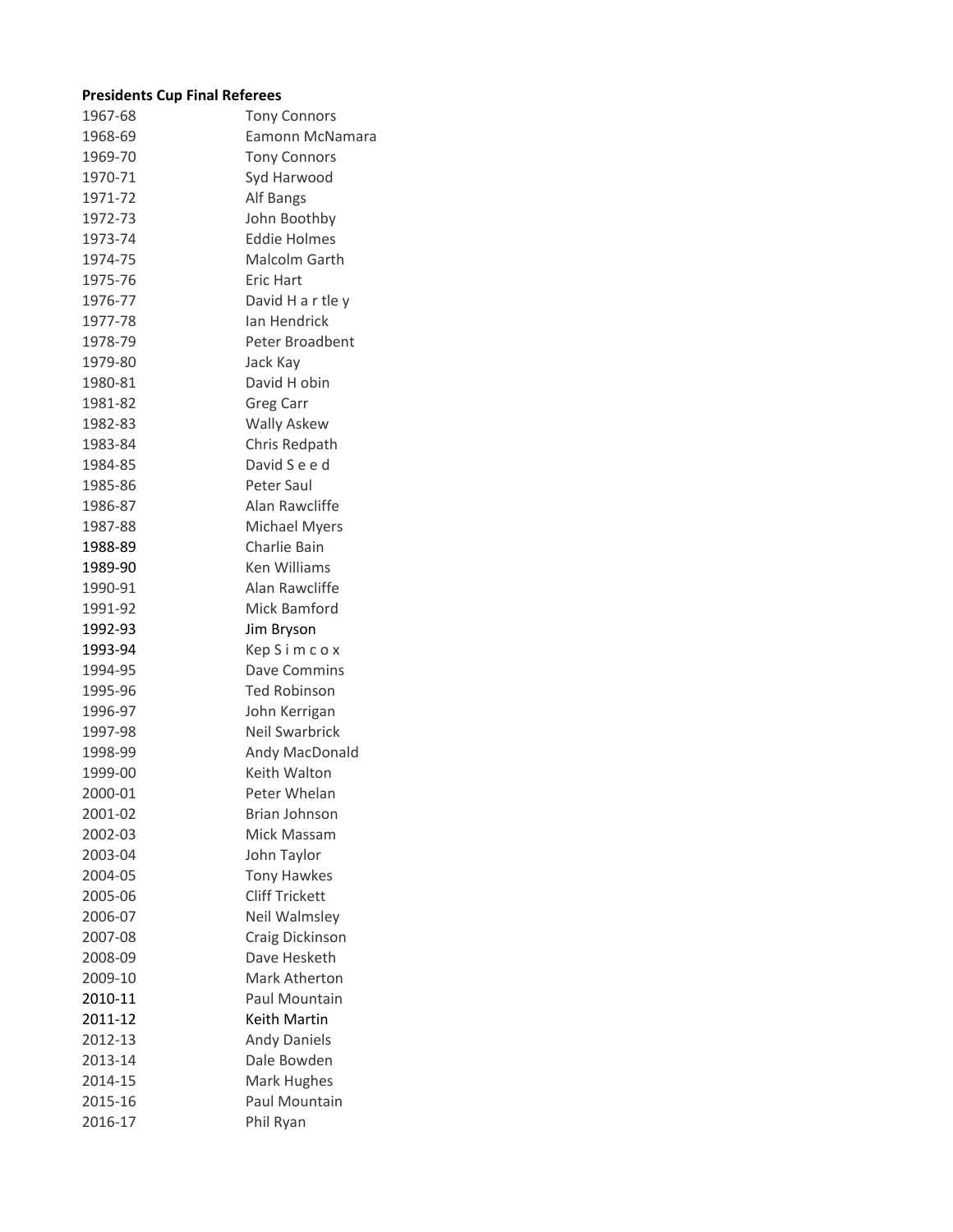2017-18 Mark Doherty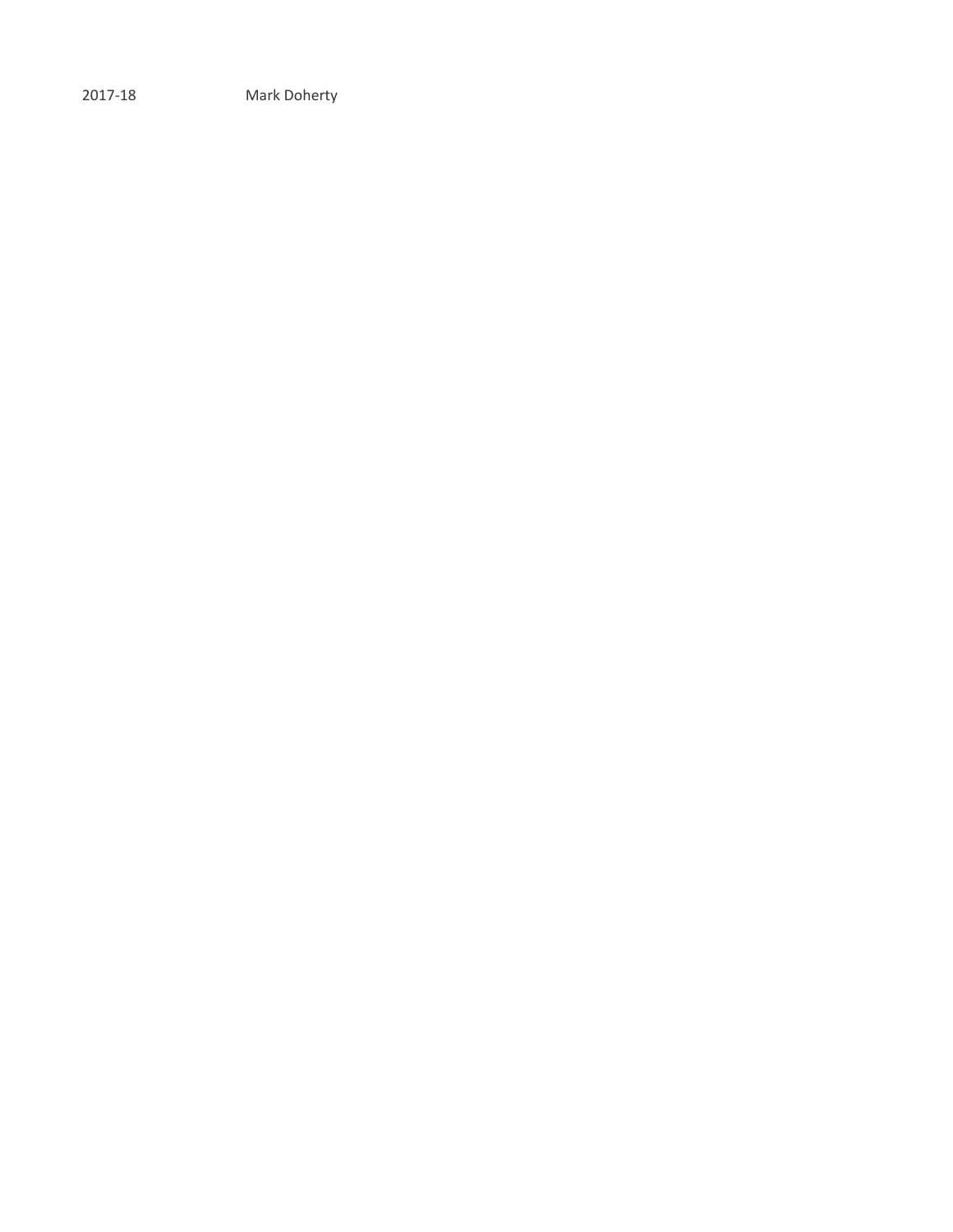### **Youth Cup Final Referees**

| 2001-02 | John Kerrigan        |
|---------|----------------------|
| 2002-03 | Brian Johnson        |
| 2003-04 | Norman Edmondson     |
| 2004-05 | Cliff Trickett       |
| 2005-06 | Tony Hawkes          |
| 2006-07 | Pete Ingham          |
| 2007-08 | Gary Atkinson        |
| 2008-09 | Paul Malliband       |
| 2009-10 | <b>Trevor Barrow</b> |
| 2010-11 | <b>Kevin Roberts</b> |
| 2011-12 | Nathan Charnock      |
| 2012-13 | Brian Johnson        |
| 2013-14 | <b>Andy Daniels</b>  |
| 2014-15 | Dale Bowden          |
| 2015-16 | <b>Jack Airey</b>    |
| 2016-17 | Matt Howarth         |
| 2017-18 | Harrison Hodges      |
|         |                      |

### **Youth Trophy Final Referees**

| Mick Fewster           |
|------------------------|
| John Kerrigan          |
| Graham Alston          |
| <b>Bernard Macklin</b> |
| Rob Walsh              |
| Cliff Trickett         |
| Steven Taylor          |
| Steve Rudd             |
| David M o o r e        |
| Paul Malliband         |
| <b>Andrew Daniels</b>  |
| Jason Jarrett          |
| <b>Connor McMahon</b>  |
| Ed Duckworth           |
| Owen Hay               |
| David Thomas           |
| <b>Tony Alty</b>       |
|                        |

# **Champions/ Charity Cup Final Referees**

### *(This Competition was discontinued in 1988)*

| 1971-72 | Malcolm Garth      |
|---------|--------------------|
| 1972-73 | Neil Farnworth     |
| 1973-74 | Geoff Chesworth    |
| 1974-75 | Neil Farnworth     |
| 1975-76 | Ian Hendrick       |
| 1976-77 | <b>Wally Askew</b> |
| 1977-78 | David S e e d      |
| 1978-79 | Keith Mellalieu    |
| 1979-80 | <b>Bob Baron</b>   |
| 1980-81 | Peter Saul         |
| 1981-82 | Keith B u r n s    |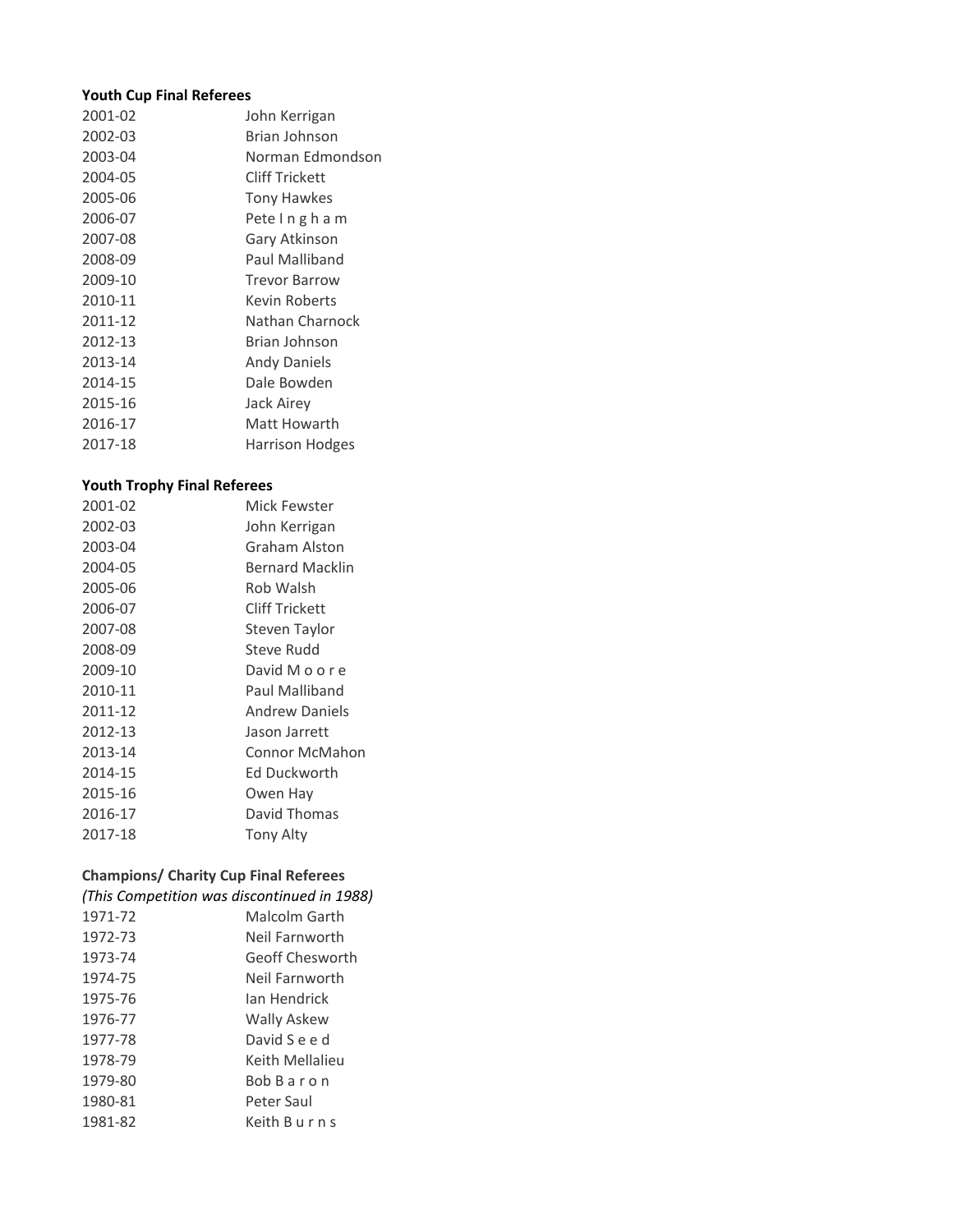| 1982-83 | Eddie Holmes        |
|---------|---------------------|
| 1983-84 | <b>Bob Baron</b>    |
| 1985-86 | Alan Rawcliffe      |
| 1986-97 | Dave Bowtell        |
| 1987-88 | <b>Ken Williams</b> |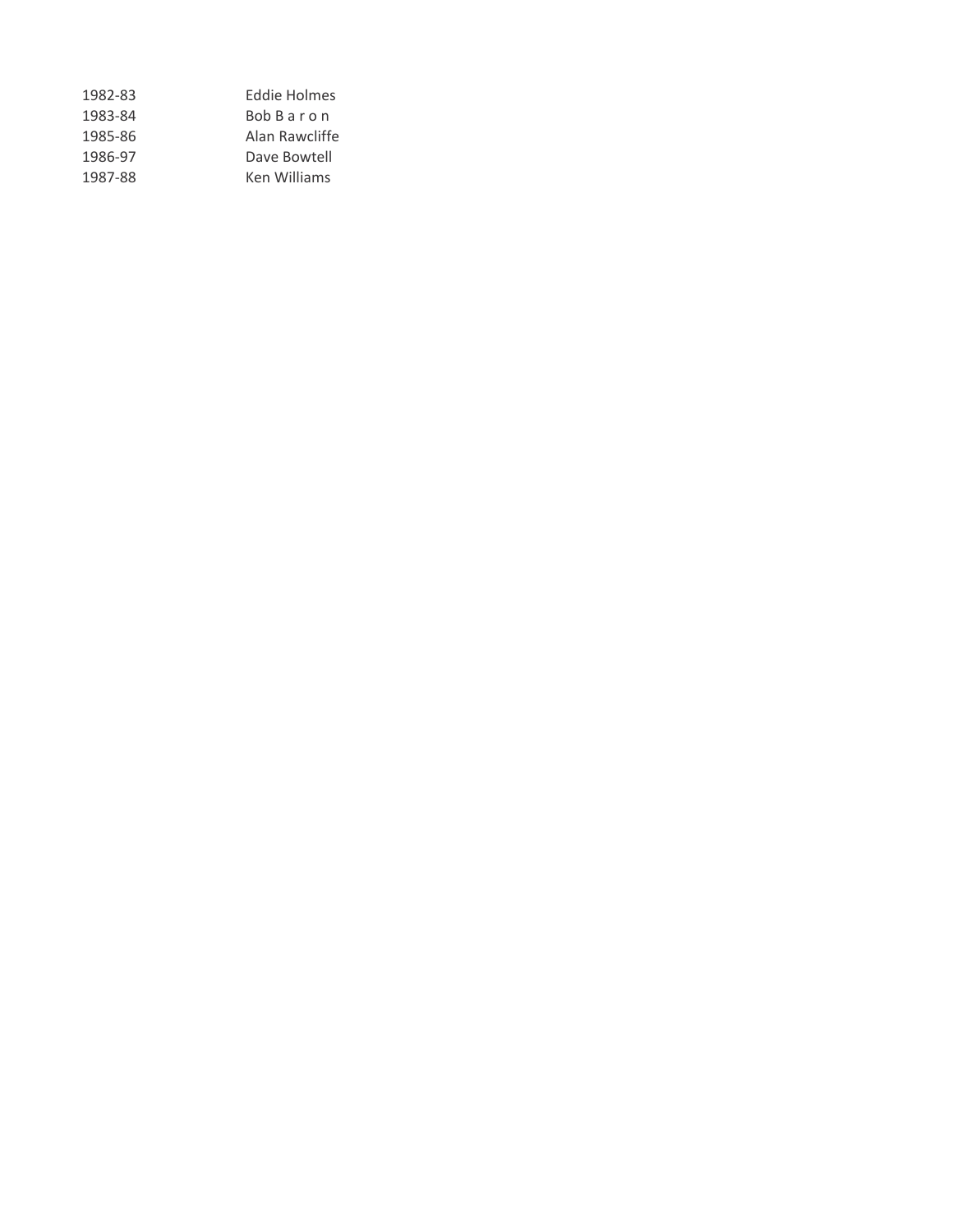## **Referee of the Year**

| 1971-72 | Derek Lowe             |
|---------|------------------------|
| 1972-73 | Jack Wrennall          |
| 1973-74 | Jack Boothby           |
| 1974-75 | Syd Harwood            |
| 1975-76 | <b>Bill Dodding</b>    |
| 1976-77 | Neil Farnworth         |
| 1977-78 | David Hartley          |
| 1978-79 | Raymond Bisby          |
| 1979-80 | <b>Wally Askew</b>     |
| 1980-81 | Keith Mellalieu        |
| 1981-82 | Peter Saul             |
| 1982-83 | Jack Kay               |
| 1983-84 | Kevin Doherty          |
| 1984-85 | <b>Eddie Holmes</b>    |
| 1985-86 | Jim Cross              |
| 1986-87 | Jim Parker             |
| 1987-88 | <b>Eric Hart</b>       |
| 1988-89 | Charlie Bain           |
| 1989-90 | <b>Mick Croft</b>      |
| 1990-91 | Shaun Breakell         |
| 1991-92 | John Kerrigan          |
| 1992-93 | Malcolm Garth          |
| 1993-94 | Mick Webster           |
| 1994-95 | Andy MacDonald         |
| 1995-96 | Chris Redpath          |
| 1996-97 | <b>Arthur Phillips</b> |
| 1997-98 | <b>Bernard Macklin</b> |
| 1998-99 | Dave Hulse             |
| 1999-00 | John Kerrigan          |
| 2000-01 | <b>Brian Johnson</b>   |
| 2001-02 | <b>Cliff Trickett</b>  |
| 2002-03 | Keith Walton           |
| 2003-04 | Neil Walmsley          |
| 2004-05 | Norman Edmondson       |
| 2005-06 | <b>Graham Alston</b>   |
| 2006-07 | Mark Doherty           |
| 2007-08 | <b>Tony Little</b>     |
| 2008-09 | <b>Trevor Barrow</b>   |
| 2009-10 | <b>Steve Rudd</b>      |
| 2010-11 | Trevor Barrow          |
| 2011-12 | Paul Malliband         |
| 2012-13 | Mark Doherty           |
| 2013-14 | <b>Chris Vass</b>      |
| 2014-15 | Kevin Roberts          |
| 2015-16 | <b>Cliff Trickett</b>  |
| 2016-17 | Mark Hughes            |
| 2017-18 | Matt Howarth           |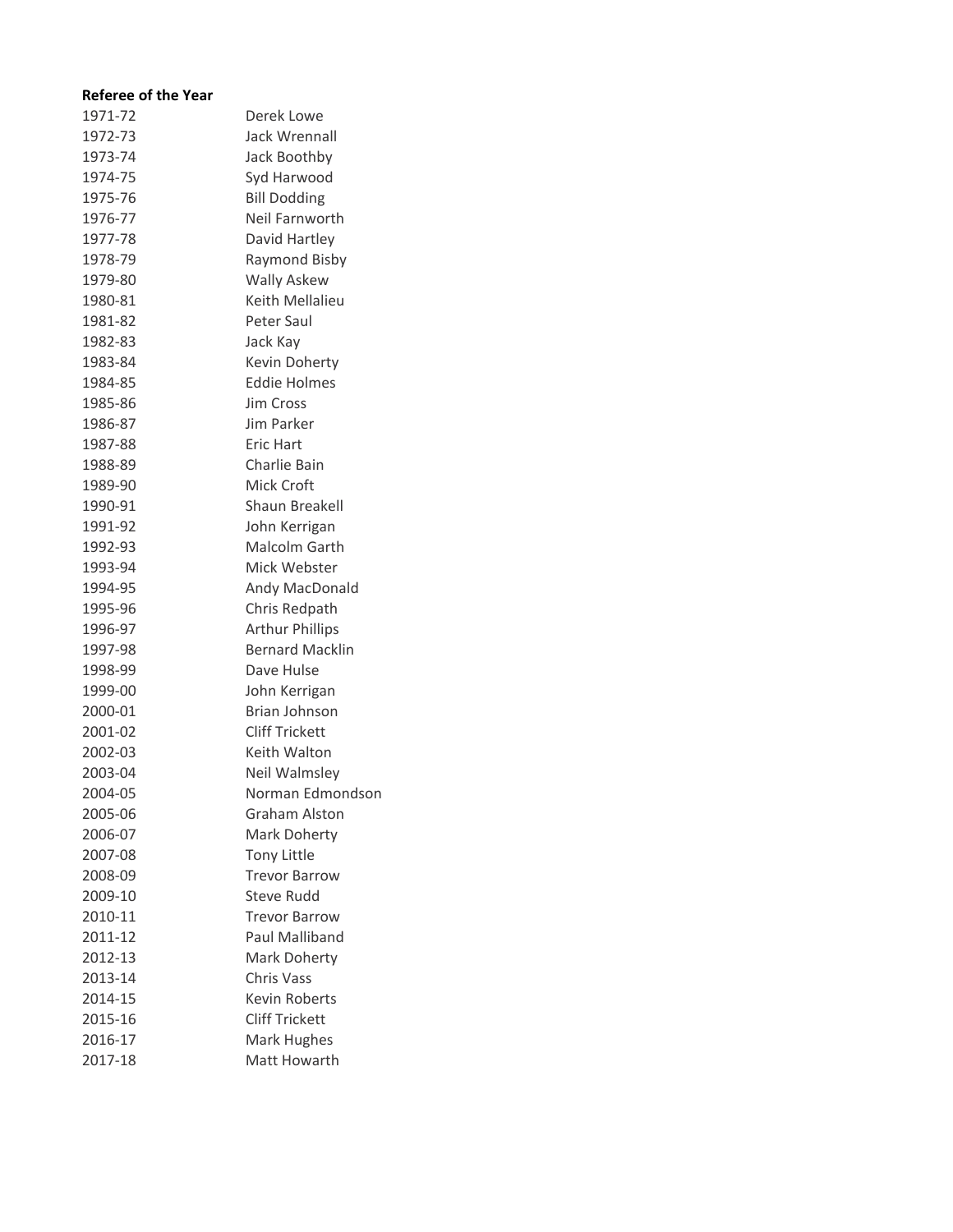# **New Referee of the Year**

| (The Jack Cunningham Trophy) |                         |  |
|------------------------------|-------------------------|--|
| 1972-73                      | David Steel             |  |
| 1973-74                      | Stan Durrans            |  |
| 1974-75                      | Peter Bonage            |  |
| 1975-76                      | Paul Martin             |  |
| 1976-77                      | <b>Neville Crabtree</b> |  |
| 1977-78                      | Stephen Singleton       |  |
| 1978-79                      | James Cross             |  |
| 1979-80                      | Peter Holden            |  |
| 1980-81                      | John White              |  |
| 1981-82                      | John Atkinson           |  |
| 1982-83                      | Michael Massam          |  |
| 1983-84                      | <b>Ken Williams</b>     |  |
| 1984-85                      | John Kerrigan           |  |
| 1985-86                      | <b>Arthur Phillips</b>  |  |
| 1986-87                      | Mick Webster            |  |
| 1987-88                      | Gordon Inglis           |  |
| 1988-89                      | Mark Wareing            |  |
| 1990-91                      | Dave Commins            |  |
| 1991-92                      | David Hulse             |  |
| 1993-94                      | <b>Steve Green</b>      |  |
| 1994-95                      | <b>Steve Weyer</b>      |  |
| 1995-96                      | M a r k Sloan           |  |
| 1996-97                      | Peter Whelan            |  |
| 1997-98                      | Brian Johnson           |  |
| 1998-99                      | <b>Richard Savva</b>    |  |
| 1999-00                      | <b>Tony Hawkes</b>      |  |
| 2000-01                      | Alam Akubat             |  |
| 2001-02                      | Paul Hutton             |  |
| 2002-03                      | lan Yates               |  |
| 2003-04                      | Ben Astley              |  |
| 2004-05                      | <b>Steve Rudd</b>       |  |
| 2005-06                      | Rob Walsh               |  |
| 2006-07                      | David Shaw              |  |
| 2007-08                      | Paul Mountain           |  |
| 2008-09                      | <b>Simon Ewing</b>      |  |
| 2009-10                      | Andrew Sykes            |  |
| 2010-11                      | Craig Beattie           |  |
| 2011-12                      | Dale Bowden             |  |
| 2012-13                      | No Award Given          |  |
| 2013-14                      | <b>Russell Anderton</b> |  |
| 2014-15                      | Jack Airey              |  |
| 2015-16                      | <b>Chris Seed</b>       |  |
| 2016-17                      | <b>Matt Shacklock</b>   |  |
| 2017-18                      | <b>Matty Moss</b>       |  |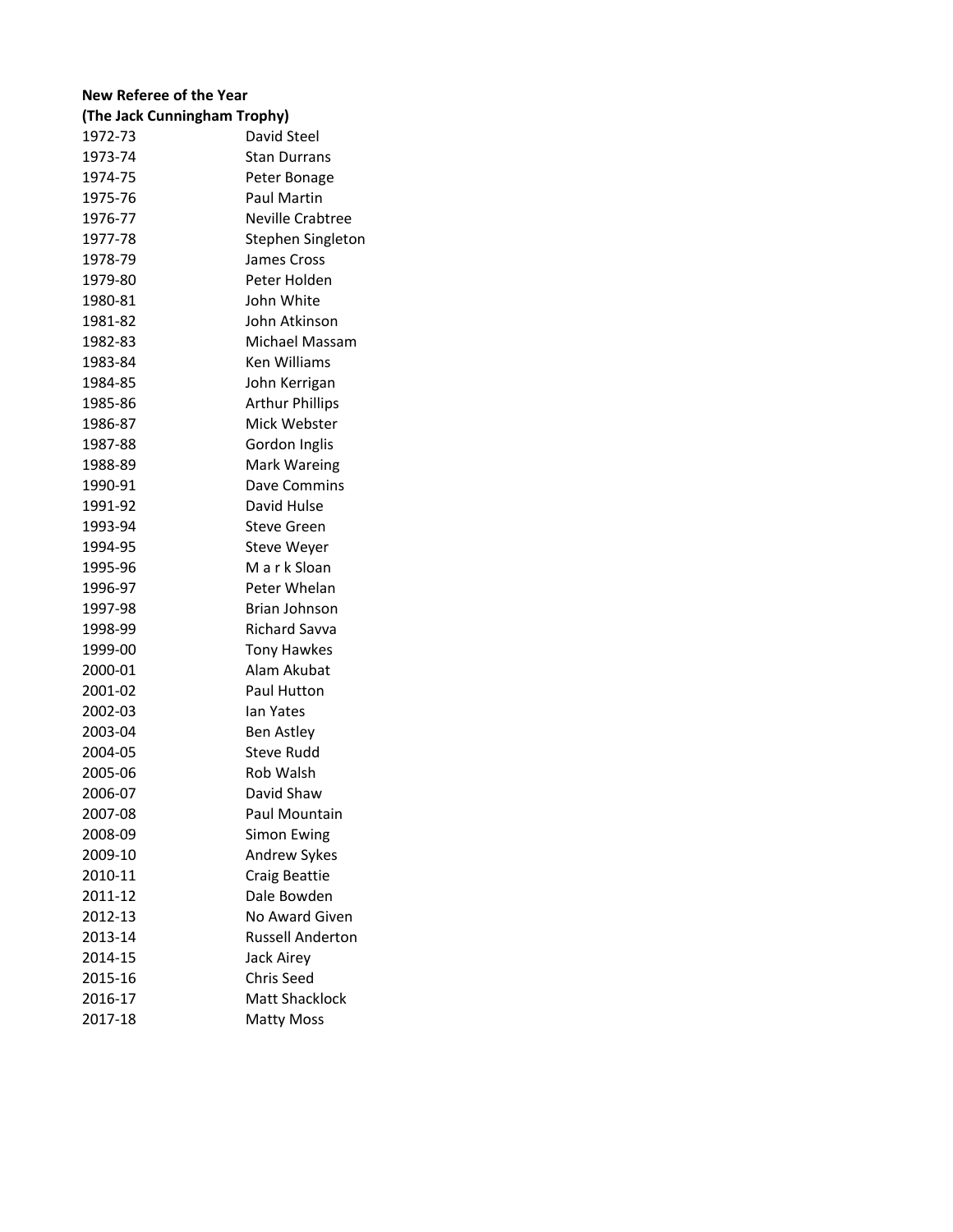# **Junior Referee of the Year (Formerly the Jack Cunningham Trophy)** 1971-72 Maurice Graveson 1972-73 Jim Parker 1973-74 Harry Embery 1974-75 Michael Savage 1975-76 Peter Broadbent 1976-77 Paul Martin 1977-78 Edward Beattie 1978-79 Jo Redmond 1979-80 Jim Cross 1980-81 John Sharp 1981-82 Charles Bain 1982-83 John Atkinson 1983-84 Shaun Breakell 1984-85 Ken Williams 1985-86 Mick Kayley 1986-87 Steve Salisbury 1987-88 Peter Cadwallader 1988-89 John Cookson 1989-90 Mark Wareing 1990-91 Neville Cooper 1991-92 John Kelly 1992-93 Rob Taylor 1993-94 Declan Dillon 1994-95 Steve Green 1995-96 Mark Gilmore 1996-97 John Deary 1997-98 Russell Smith 1998-99 John Taylor 1999-00 Sean Sweeney 2000-01 Steve McIlwraith 2001-02 James Salisbury 2002-03 Michael Salisbury 2003-04 Neil Hawkes 2004-05 Ben Williamson 2005-06 Michael Tattersall 2006-07 Kevin Houghton 2007-08 David Hesketh 2008-09 Spencer Doherty 2009-10 James Walsh 2010-11 Andy Daniels 2011-12 Marc Gardner *(Award discontinued in 2013)*

# **Most Improved Referee**

| (Award discontinued in 2012) |                   |
|------------------------------|-------------------|
| 2004-05                      | <b>Tex Morley</b> |
| 2005-06                      | <b>Tom Slater</b> |
| 2006-07                      | David McNamara    |
|                              |                   |

2012-13 Alistair Nelson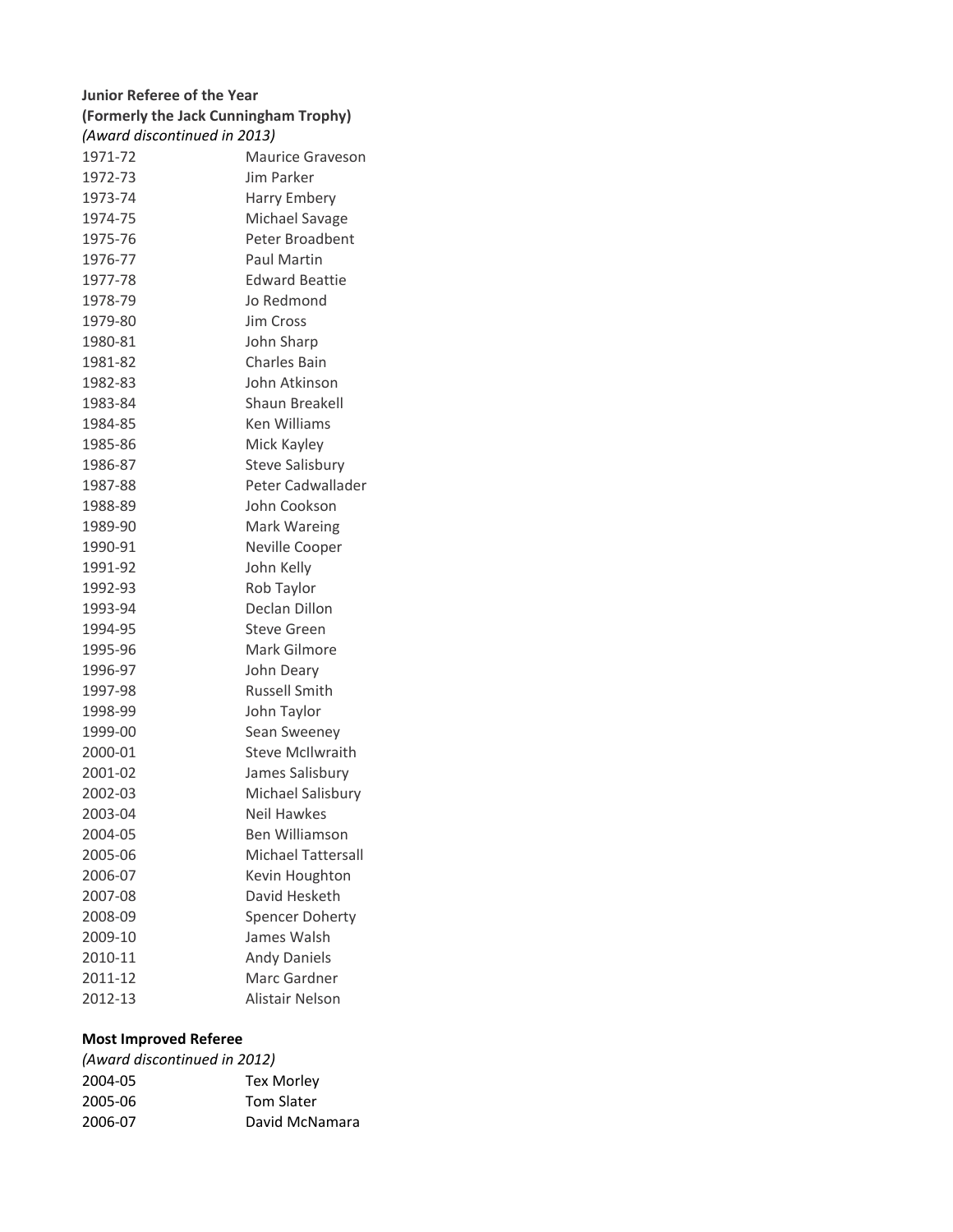| 2007-08 | <b>Martin Thomas</b> |
|---------|----------------------|
| 2008-09 | Ged Whewell          |
| 2009-10 | John Campbell        |
| 2010-11 | Sam Almond           |
| 2011-12 | Spencer Doherty      |
| 2012-13 | Mark Atherton        |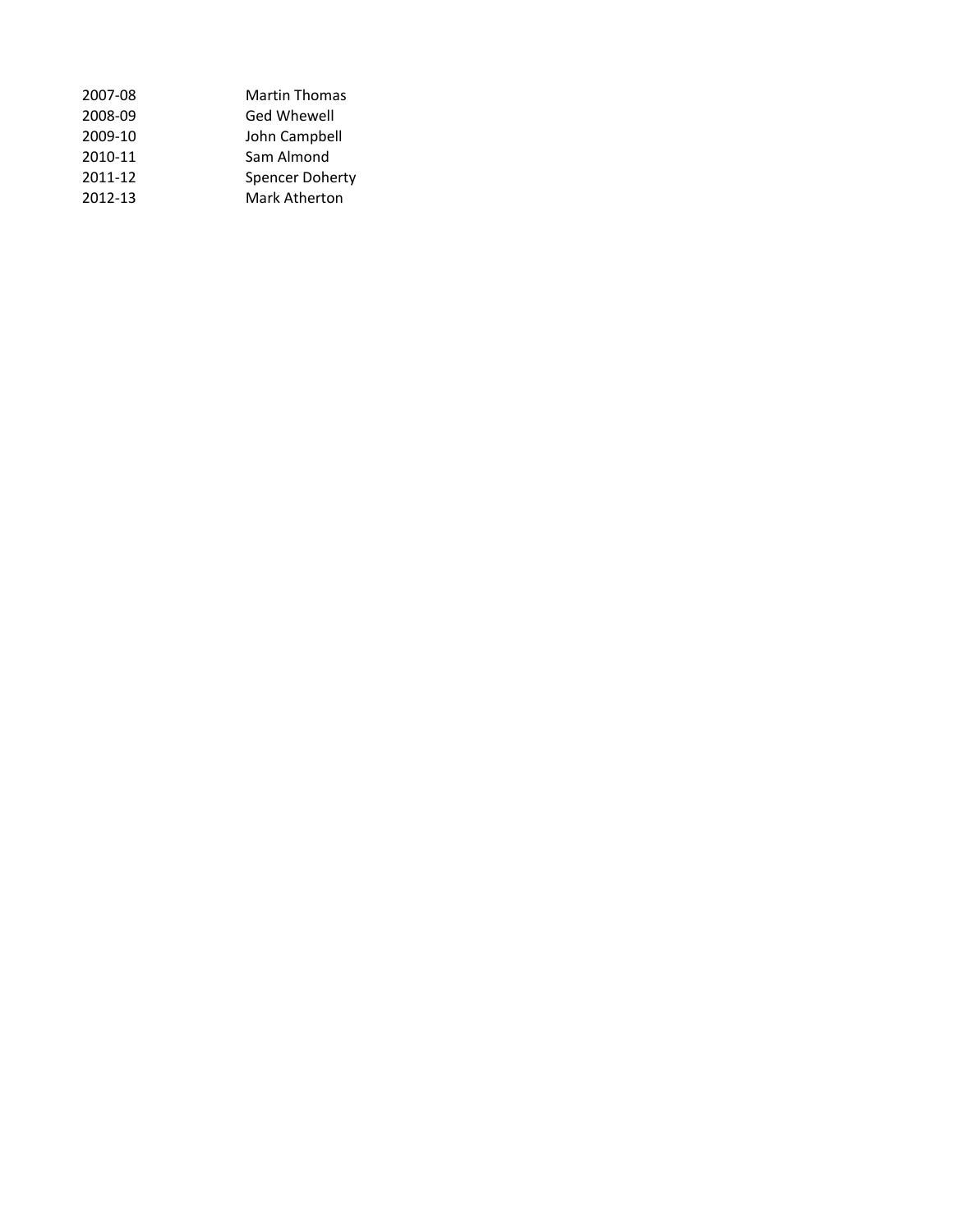

**THE FOOTBALL ASSOCIATION LONG SERVICE AWARDS**

*(Awarded for 50 years' service to Football)*

Eamonn McNamara David Wilcock

2011 2016



# **THE LANCASHIREFOOTBALL ASSOCIATION LONG SERVICE AWARDS** (Awarded for 30 years' service to Football)

| Eamonn McNamara        | League Chairman                | 1998 |
|------------------------|--------------------------------|------|
| Peter Coupe            | <b>Bradley Wanderers</b>       | 1998 |
| Jack Cunningham        | <b>Continental Casuals</b>     | 1998 |
| Jim Bryson             | League Executive               | 2000 |
| <b>Tony Worrall</b>    | <b>Bradley Wanderers</b>       | 2000 |
| Jim Parker             | LFA/League Executive           | 2004 |
| Geoff Chesworth        | Referee/BAC Continental Casu   | 2004 |
| Paul Dinsdale          | Longridge Forrest              | 2004 |
| Joe Dewhurst           | Longridge Forrest              | 2004 |
| <b>Frank Halliwell</b> | Victoria                       | 2004 |
| Derek Pickersgill      | Victoria                       | 2004 |
| Dave Carlisle          | League Treasurer               | 2005 |
| <b>Chris Collins</b>   | New Meadow Street LC           | 2006 |
| <b>Alex Ross</b>       | Acregate Lane LC               | 2006 |
| Stephen Smith          | Theatre Boys                   | 2009 |
| David Wilcock          | <b>BAC Continental Casuals</b> | 2016 |
| Derek Dunderdale       | <b>BAC Continental Casuals</b> | 2016 |
| Frank Thompson         | Gregson Lane                   | 2016 |
| <b>Ronnie Crawley</b>  | Ingol Rangers                  | 2016 |
| Ken Harwood            | Ingol Rangers                  | 2016 |
| Carl Longshaw          | Tanterton                      | 2016 |
| <b>Barry Haughey</b>   | Theatre Boys & League Commi    | 2017 |
| Stephen Broomhead      | <b>New Farington House</b>     | 2017 |
| Dave Smithson          | Ingol Rangers                  | 2017 |
| Rob Young              | Tanterton                      | 2017 |
| Mark Allen             | <b>Theatre Boys</b>            | 2018 |

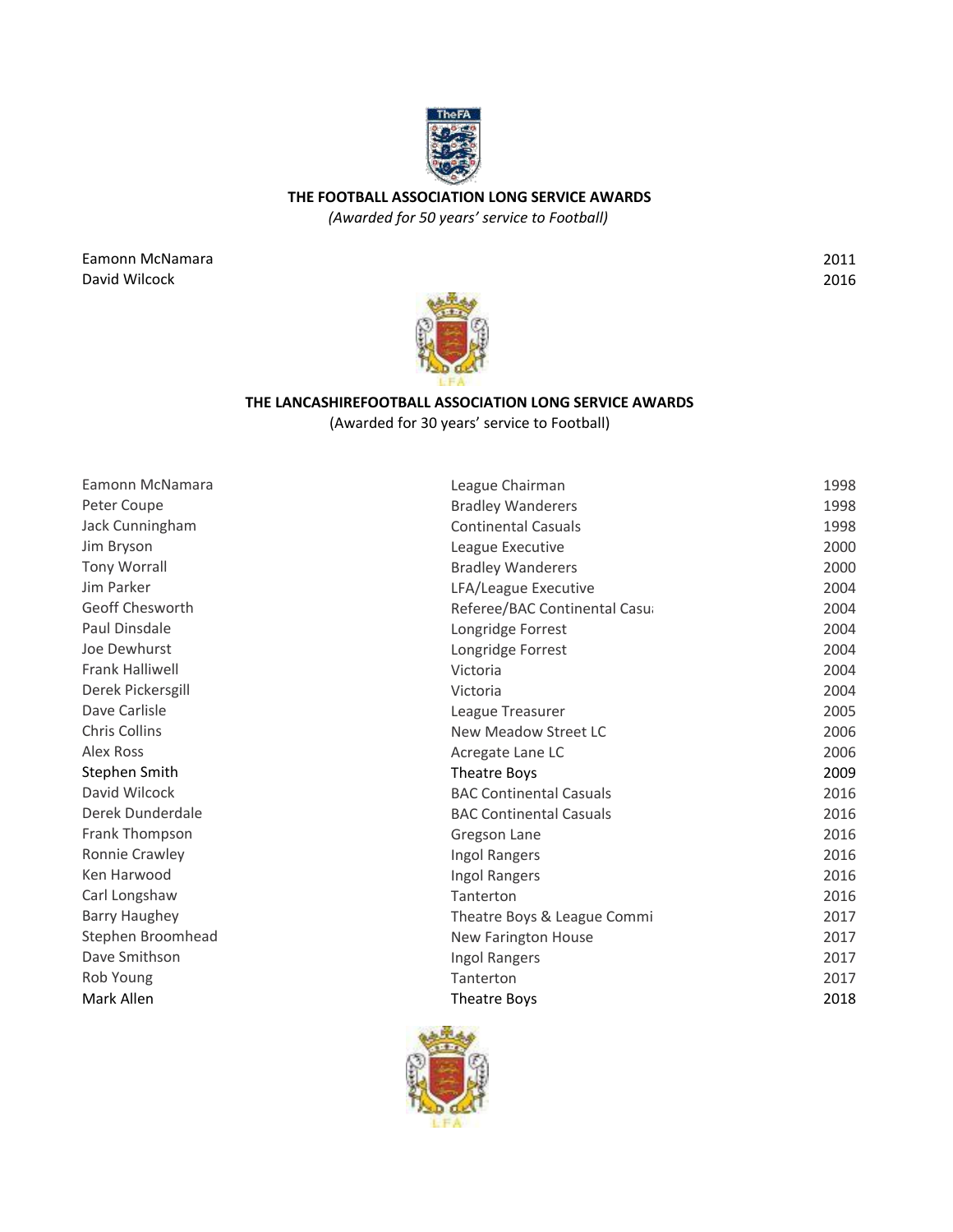# **LANCASHIRE FOOTBALL ASSOCIATION (LFA) SUNDAY TROPHY**

Member clubs who have won this prestigious Trophy

| 1975-76 | The Piper               |
|---------|-------------------------|
| 1980-81 | Lisieux Hall            |
| 1981-82 | Lisieux Hall            |
| 1983-84 | Lisieux                 |
| 1988-89 | Forrest Arms            |
| 1989-90 | Forrest Arms            |
| 1990-91 | Forrest Arms            |
| 1991-92 | Forrest Arms            |
| 2001-02 | Arkwrights              |
| 2003-03 | <b>Ingol Rangers</b>    |
| 2006-07 | Arkwrights              |
| 2007-08 | AFC Lostock Hall        |
| 2009-10 | <b>AFC Lostock Hall</b> |
| 2014-15 | AFC Ingol               |